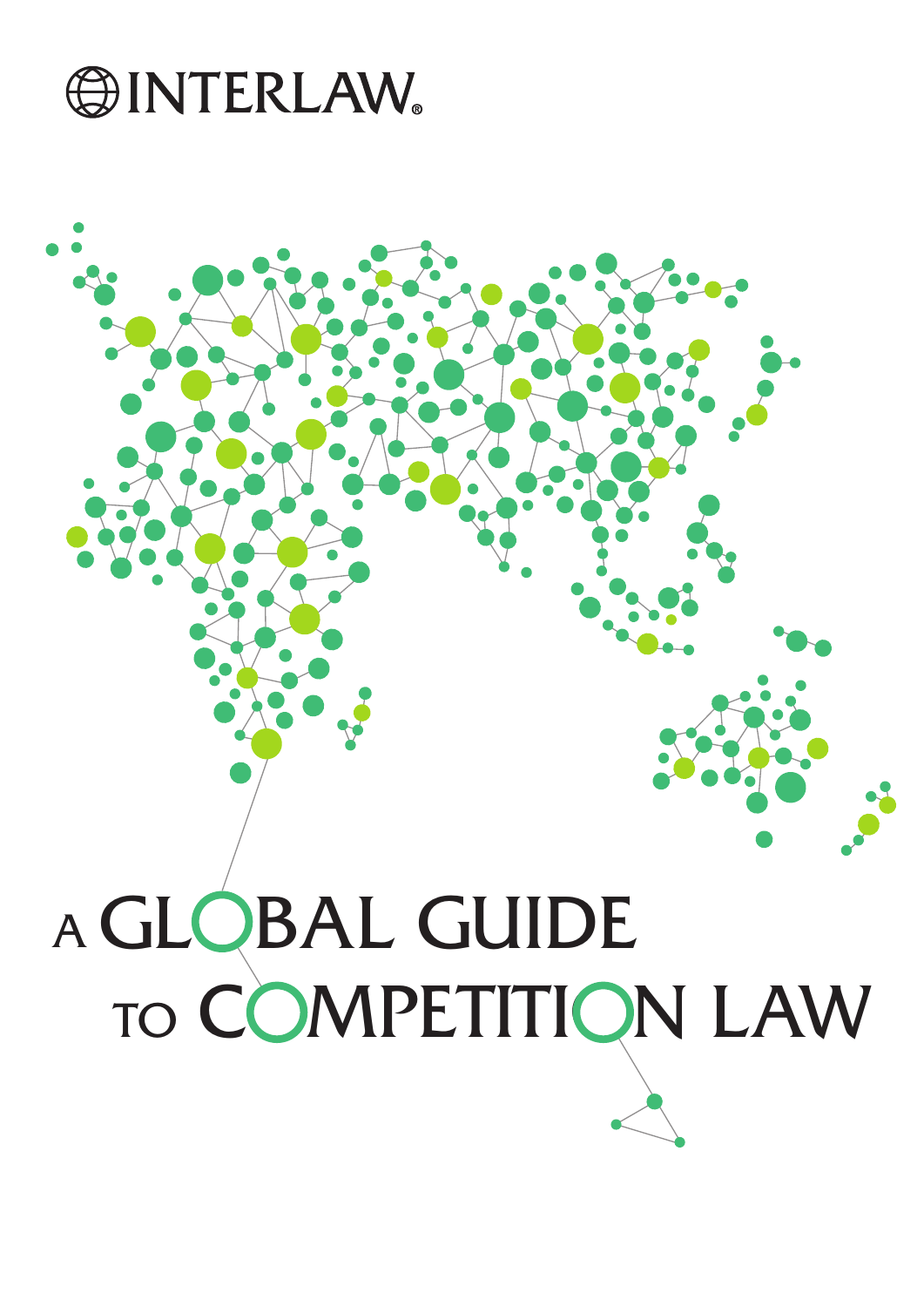# INTRODUCTION

**Mergers and acquisitions are becoming increasingly global. For GCs who work at an international level, that requires extensive knowledge of legislation beyond the shores of their home base.**

The rules regarding competition law can vary quite signifcantly around the world. But you need to know what's required, what's legal and what you need to do and when. Failure to grasp these issues can have serious consequences in terms of large fnes or a brake on the expansion of your business.

Interlaw has asked its competition law experts around the world to provide straightforward, easily accessible information on competition rules in major markets. Whilst this information is by no means comprehensive, we hope that it will be a great starting point for your corporate activities.

In depth legal advice is always highly recommended when working in unfamiliar jurisdictions and we can connect you with some of the leading lawyers wherever you want to do business. Get in touch with us and, together, we can reduce the risks involved in expansion.

**Michel Ponsard** and **Antonella Terranova** Global Chairs Competition and Distribution, Interlaw

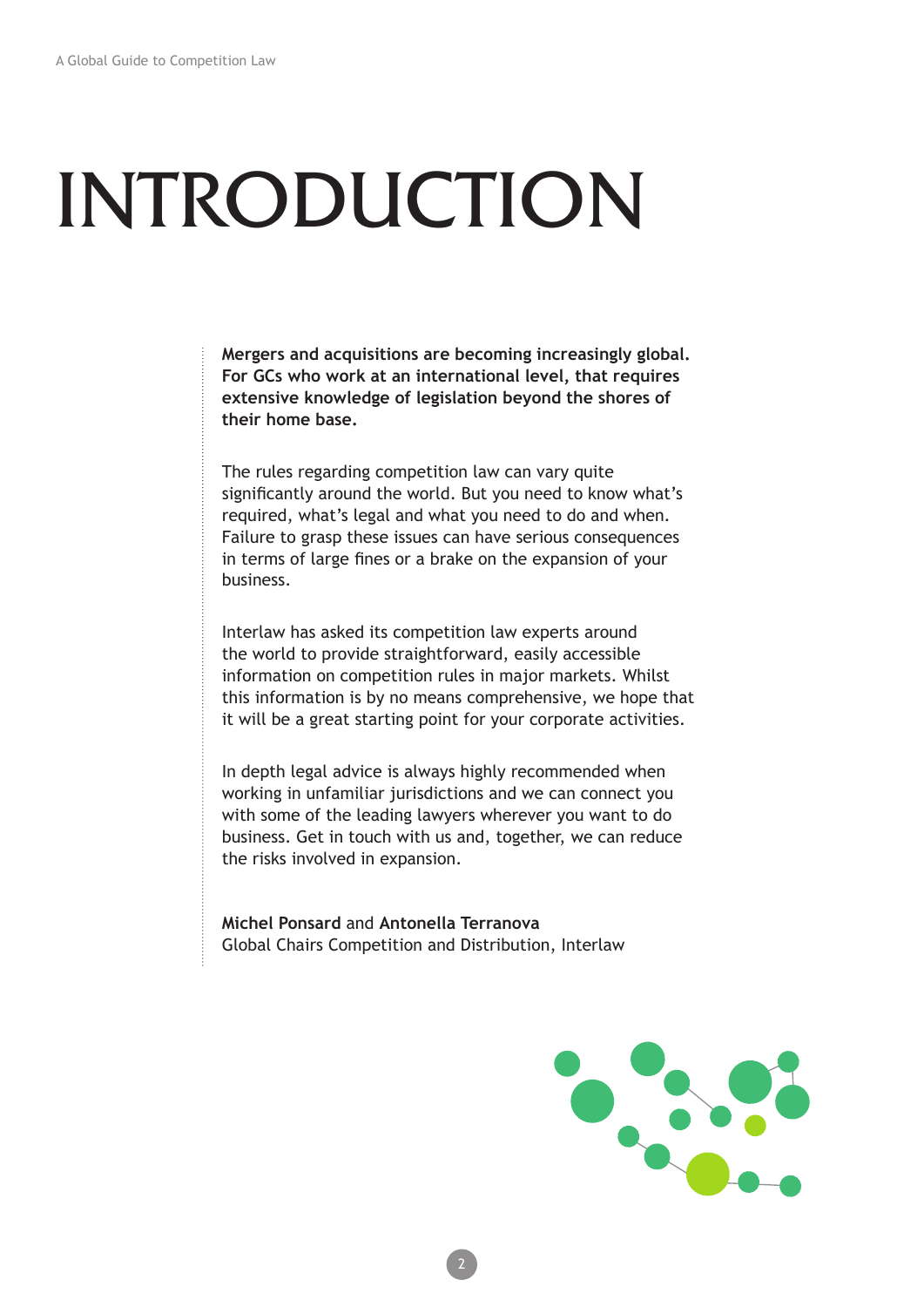# ARGENTINA

### **What are the thresholds for notifcation?**

Total turnover of the acquiring and target group of companies exceed, in Argentina, AR\$ 200,000,000. There are exceptions such as when the purchaser already holds more than 50% of the stock capital or the purchase of wound-up companies.

### **What laws apply?**

Antitrust Law No. 25,156; Regulatory Decree No. 89/2001; Resolution SCDyDC No. 164/01; Resolution 49/2001.

### **Which authority(ies) receive a merger notifcation?**

Comisión Nacional de Defensa de la Competencia (CNDC).

### **What's the time limit to notify?**

Within a week after the closing of the agreement, or the announcement of the public bid, or the acquisition of a controlling interest.

**Which party is obliged to notify?** All parties.

**How much are the notifcation fees?** N/A.

**Could I carry out the transaction before it is cleared by the competition authority(ies)?** No.

### **What operations should be notifed?**

- Mergers of companies
- Transfers of going concern
- Acquisitions
- Acquisitions of minority shareholdings

### **Is it possible to obtain a letter of comfort before notifcation?**

The Antitrust Authority can be formally consulted about specifc economic concentrations through the regulated mechanism of the 'Opinión Consultiva'.

**Is it necessary to notify a fnal agreement or a draft?**

Yes.

**What's the maximum time for obtaining a decision during Phase I?** 45 working days.

**What's the maximum time for obtaining a decision during Phase II?**

12-14 months.

**Is there a possibility to propose remedies to the authority(ies)?** Yes.

**What are the fnes in cases of failure to notify?**

### Up to AR\$1,000,000 a day.

### **What decisions can the competition authority make?**

- Approval
- Conditions for approval
- **Denial**

**Is it possible to challenge the decision?**  Yes.

**Which authority deals with challenging the decision and deadline?** Federal Court of Appeals.

**Who to contact** Jorge R. Postiglione Brons & Salas T: 5411 43197112 E: jpostiglione@ brons.com.ar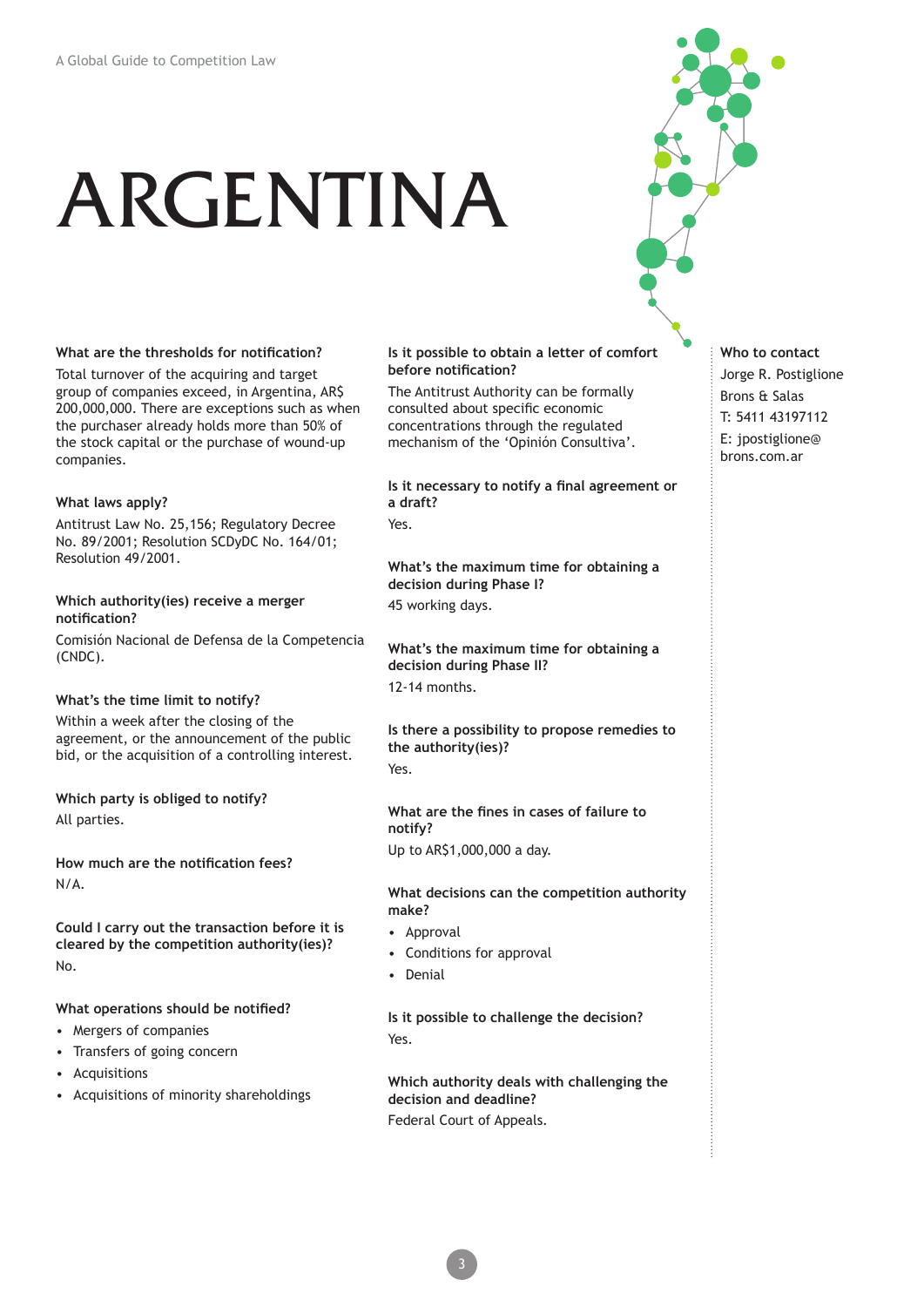# AUSTRIA



### **What are the thresholds for notifcation?**

Worldwide, all undertakings concerned have more than \$300 million turnover in total and more than \$15 million in Austria if the target is signifcant in the Austrian market and the transaction worth more than \$200 million.

### **What laws apply?**

The Cartel Act 2005 (Kartellgesetz *"Cartel Act and the Competition Act* (Wettbewerbsgesetz).

### **Which authority(ies) receive a merger notifcation?**

The Federal Competition Authority (*Bundeswettbewerbsbehörde* – FCA).

### **What's the time limit to notify?**

No formal fling deadline is applicable. However, a transaction must not be implemented prior to clearance.

### **Which party is obliged to notify?**

Every undertaking concerned may fle the notifcation. Normally, the fling is done by the acquirer.

**How much are the notifcation fees?** \$3,500.

**Could I carry out the transaction before it is cleared by the competition authority(ies)?** No.

**What operations should be notifed?** Acquisitions, mergers, joint ventures.

### **Is it possible to obtain a letter of comfort before notifcation?**

Every undertaking concerned may fle the notifcation. Normally, the fling is done by the acquirer.

### **Is it necessary to notify a fnal agreement or a draft?**

No fnal agreement or draft or any kind of contract needs to be submitted with the merger notifcation.

**What's the maximum time for obtaining a decision during Phase I?** Up to six weeks.

**What's the maximum time for obtaining a decision during Phase II?** Five-six months.

**Is there a possibility to propose remedies to the authority(ies)?**

Yes.

### **What are the fnes in cases of failure to notify?**

Up to 10% of the worldwide annual turnover.

### **What decisions can the competition authority make?**

Acceptance and rejection.

**Is it possible to challenge the decision?**  Yes.

**Which authority deals with challenging the decision and deadline?** The Cartel High Court.

**Who to contact** Christine Dietz BINDER GRÖSSWANG Rechtsanwälte GmbH T: +43 (1) 534 80-720 E: dietz@ bindergroesswang.at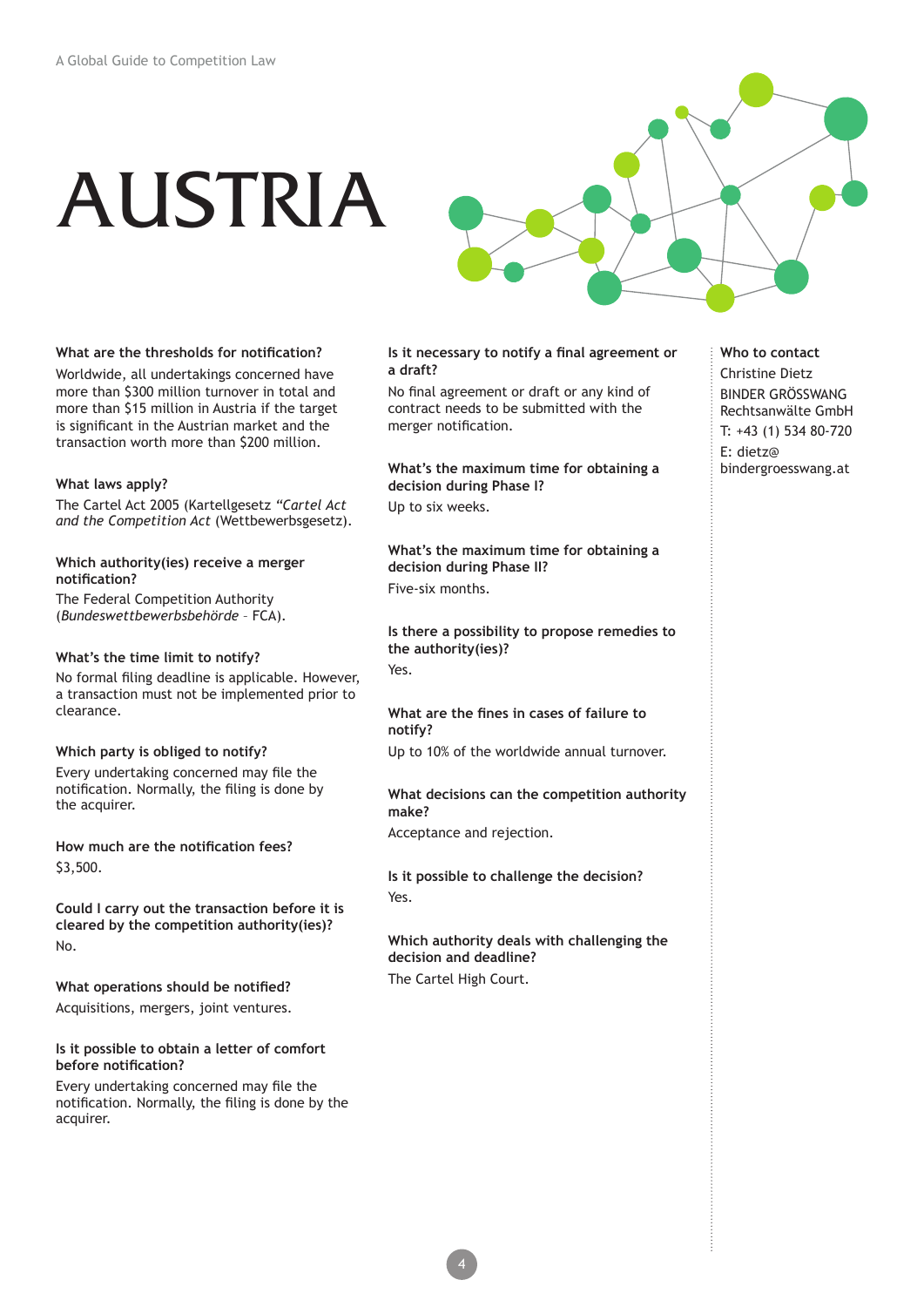## BRAZIL



### **What are the thresholds for notifcation?**

- Annual gross turnover or overall volume of business in the last fnancial year in Brazil of at least BRL 750 million by one of the entities
- Annual gross turnover or overall volume of business in the last fnancial year in Brazil of at least BRL 75 million by any entity

### **What laws apply?**

Federal Law No. 12,529/11.

### **Which authority(ies) receive a merger notifcation?**

Brazilian Administrative Council for Economic Defense.

**What's the time limit to notify?** None.

### **Which party is obliged to notify?**

- Acquirer and target
- All merging partners

**How much are the notifcation fees?** BRL 85,000.00.

**Could I carry out the transaction before it is cleared by the competition authority(ies)?** No.

**What operations should be notifed?** Mergers, acquisitions, absorptions, join ventures.

**Is it possible to obtain a letter of comfort before notifcation?** Yes.

### **Is it necessary to notify a fnal agreement or a draft?**

After notifcation is fled, CADE may require presentation of drafts or copies of further documentation at its discretion.

**What's the maximum time for obtaining a decision during Phase I?** Approximately 30 days.

**What's the maximum time for obtaining a decision during Phase II?** 240 days, extendable by 90 days.

**Is there a possibility to propose remedies to the authority(ies)?** Yes.

**What are the fnes in cases of failure to notify?** BRL 60.000,00 to BRL 60.000.000,00.

### **What decisions can the competition authority make?**

Approve, reject or suggest changes.

5

**Is it possible to challenge the decision?**  Yes.

**Which authority deals with challenging the decision and deadline?** CADE's Tribunal.

**Who to contact** Eduardo Carvalho Tess Filho Tess Advogados T: +55 11 2146-6028 E: ectess@tesslaw.com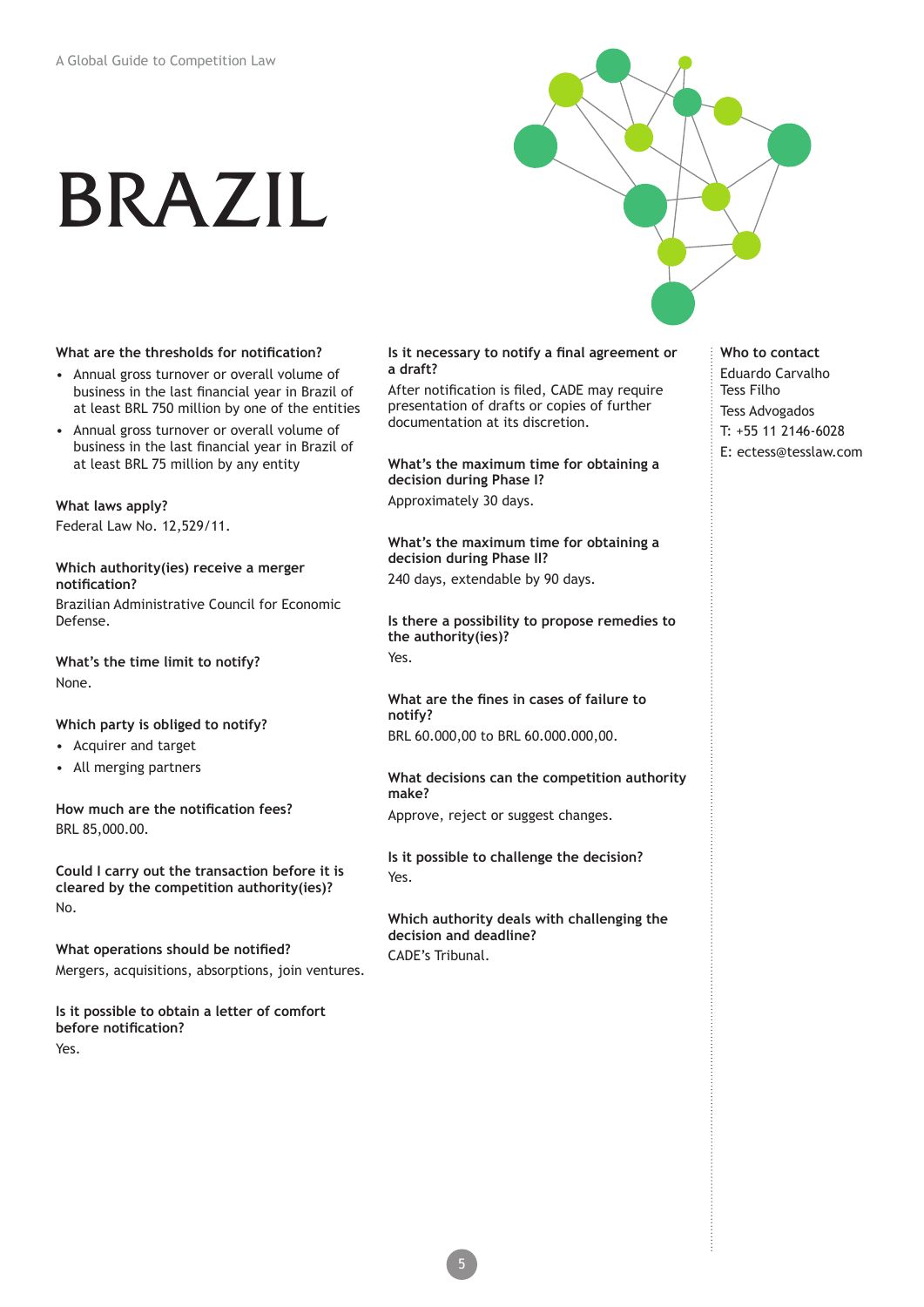# BULGARIA



### **What are the thresholds for notifcation?**

- Combined turnover in Bulgaria of undertakings in the previous fnancial year over BGN 25 million
- Turnover in Bulgaria of at least two of the undertakings in the previous fnancial year over BGN 3 million

### **What laws apply?**

Law on Protection of Competition (LPC).

### **Which authority(ies) receive a merger notifcation?**

Commission on Protection of Competition (CPC).

### **What's the time limit to notify?** None specifed.

**Which party is obliged to notify?**

All parties acquiring control or the merging parties.

**How much are the notifcation fees?** BGN 2000.

**Could I carry out the transaction before it is cleared by the competition authority(ies)?** No.

**What operations should be notifed?** Mergers, acquisitions, joint ventures.

**Is it possible to obtain a letter of comfort before notifcation?** No.

**Is it necessary to notify a fnal agreement or a draft?** No.

**What's the maximum time for obtaining a decision during Phase I?** 25 working days.

**What's the maximum time for obtaining a decision during Phase II?** Four months.

**Is there a possibility to propose remedies to the authority(ies)?** Yes.

### **What are the fnes in cases of failure to notify?**

Up to 10% of the aggregated group turnover for the preceding year.

### **What decisions can the competition authority make?**

- Approval
- **Prohibition**
- Amendment
- **Investigation**

**Is it possible to challenge the decision?**  Yes.

### **Which authority deals with challenging the decision and deadline?**

The Supreme Administrative Court.

**Who to contact** Boriana Chotekova, EUROLEX BULGARIA T: +35 98 9607 9353 E: chotekova@ eurolex.bg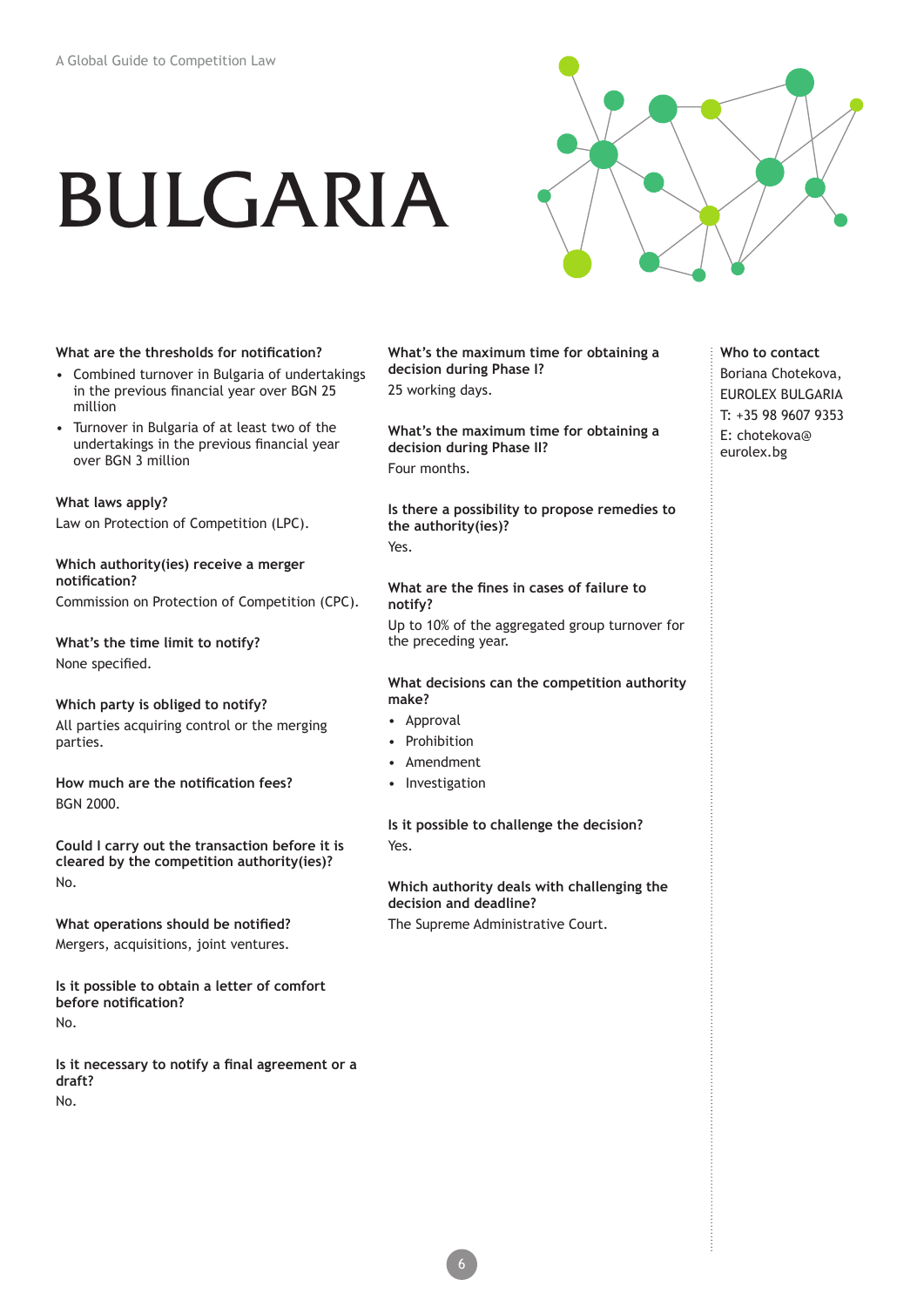# CHINA



### **What are the thresholds for notifcation?**

- The combined worldwide turnover of all undertakings exceeds CYN 10 billion, and the Chinese turnover of each of at least two undertakings exceeds CYN 400 million; or
- The concentration exceeds CYN 2 billion, and the Chinese turnover of each of at least two undertakings exceeds CYN 400 million.

### **What laws apply?**

The merger control regime in China is governed Chapter 4 of the AML, 'Concentration of Undertakings'.

### **Which authority(ies) receive a merger notifcation?** MOFCOM

### **What's the time limit to notify?**

After the conclusion of relevant concentration agreement and before the implementation of the concentration.

### **Which party is obliged to notify?**

In a merger, all participants are obliged to notify; for other types of concentrations, undertakings who will acquire the right of control or the ability to exercise decisive infuence over other undertakings are obliged to notify.

### **How much are the notifcation fees?**

No notifcation fee is needed.

### **Could I carry out the transaction before it is cleared by the competition authority(ies)?**

Undertakings cannot carry out the transaction unless it is cleared by the MOFCOM.

### **What operations should be notifed?**

- Merger of undertaking.
- Acquisition of control through acquisition of share or assets.
- Acquisition of control through concluding contracts etc.

### **Can I obtain a letter of comfort to check if notifcation is necessary?**

Prior to notifcation, undertakings can apply to the Anti-Monopoly Division of MOFCOM

for consultation. Such consultation is not compulsory.

### **Is it necessary to notify a fnal agreement or a draft?**

A fnal agreement must be submitted to the MOFCOM.

### **What's the maximum time for obtaining a decision during Phase I?**

The AML provides 30 calendar days for the MOFCOM to launch an initial review.

### **What's the maximum time for obtaining a decision during Phase II?**

The MOFCOM has 90 calendar days to complete its Phase II and decide whether to prohibit the proposed concentration and deliver its written decision.

### **Is there a possibility to propose remedies to the authority(ies)?**

Yes. The remedy negotiation can be commenced between the undertakings and the MOFCOM at any stage of the review process, while the final proposal shall be delivered by the undertakings to the MOFCOM 20 days prior to the deadline of the Phase II review.

### **What are the fnes in cases of failure to notify?**

No more than CYN 500,000.

### **What decisions can the competition authority make?**

The MOFCOM can make a decision to prohibit concentration of undertakings. It may also impose additional restrictive conditions to lessen the negative impacts on competition.

### **Is it possible to challenge the decision?**  Yes.

### **Which authority deals with challenging the decision and deadline?**

MOFCOM. If dissatisfed with the outcome, you may bring an administrative lawsuit before Beijing Second Intermediate Court.

### **Who to contact** Kevin ZHU

Zhonglun W&D Law Firm T: +86-10-64402232 E: [zhudengkai@](mailto:zhudengkai%40zlwd.com?subject=) [zlwd.com](mailto:zhudengkai%40zlwd.com?subject=)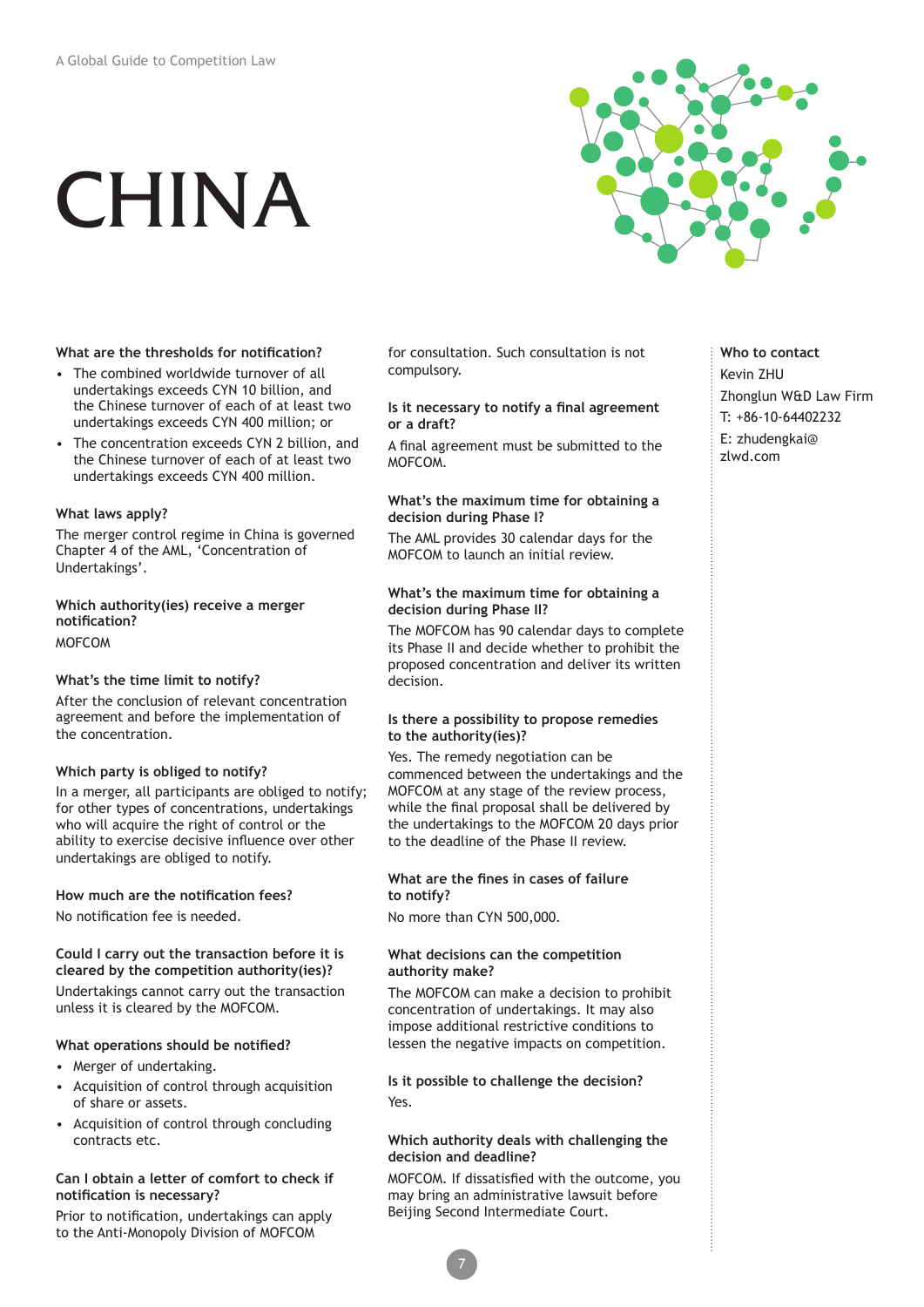# COSTA RICA



**What are the thresholds for notifcation?** In general, one of the parties or both combined should have assets or income in national territory that reaches 30,000 times the minimum wage amount in Costa Rica (approximately US\$ 15,930,000.00).

### **What laws apply?**

The Law for the Promotion of Competition and Effective Consumer Protection, Law No. 7472 of 1995 and its Regulation (2013).

### **Which authority(ies) receive a merger notifcation?**

- The Commission for the Promotion of Competition (COPROCOM).
- The Superintendence of Telecommunications (SUTEL).

### **What's the time limit to notify?**

Five business days.

### **Which party is obliged to notify?** All economic agents involved in the merger have

the obligation to notify.

**How much are the notifcation fees?** N/A.

### **Could I carry out the transaction before it is**

**cleared by the competition authority(ies)?** The transaction can be completed before the authority's resolution.

### **What operations should be notifed?**

Mergers, acquisitions, joint ventures.

**Can I obtain a letter of comfort to check if notifcation is necessary?** No.

**Is it necessary to notify a fnal agreement or a draft?** No.

**What's the maximum time for obtaining a decision during Phase I?** 10 days.

**What's the maximum time for obtaining a decision during Phase II?** 30 days.

**Is there a possibility to propose remedies to the authority(ies)?** Yes.

### **What are the fnes in cases of failure to notify?**

Up to 680 times the minimum wage amount (approximately \$361,080.00).

### **What decisions can the competition authority make?**

Authorize, impose conditions, prohibit.

**Is it possible to challenge the decision?**  Yes.

### **Which authority deals with challenging the decision and deadline?**

The Administrative Contentious Court.

### **Who to contact** Uri Weinstok or Pamela Sittenfeld BLP/Costa Rica T: +506 2205 3900 E: info@blplegal.com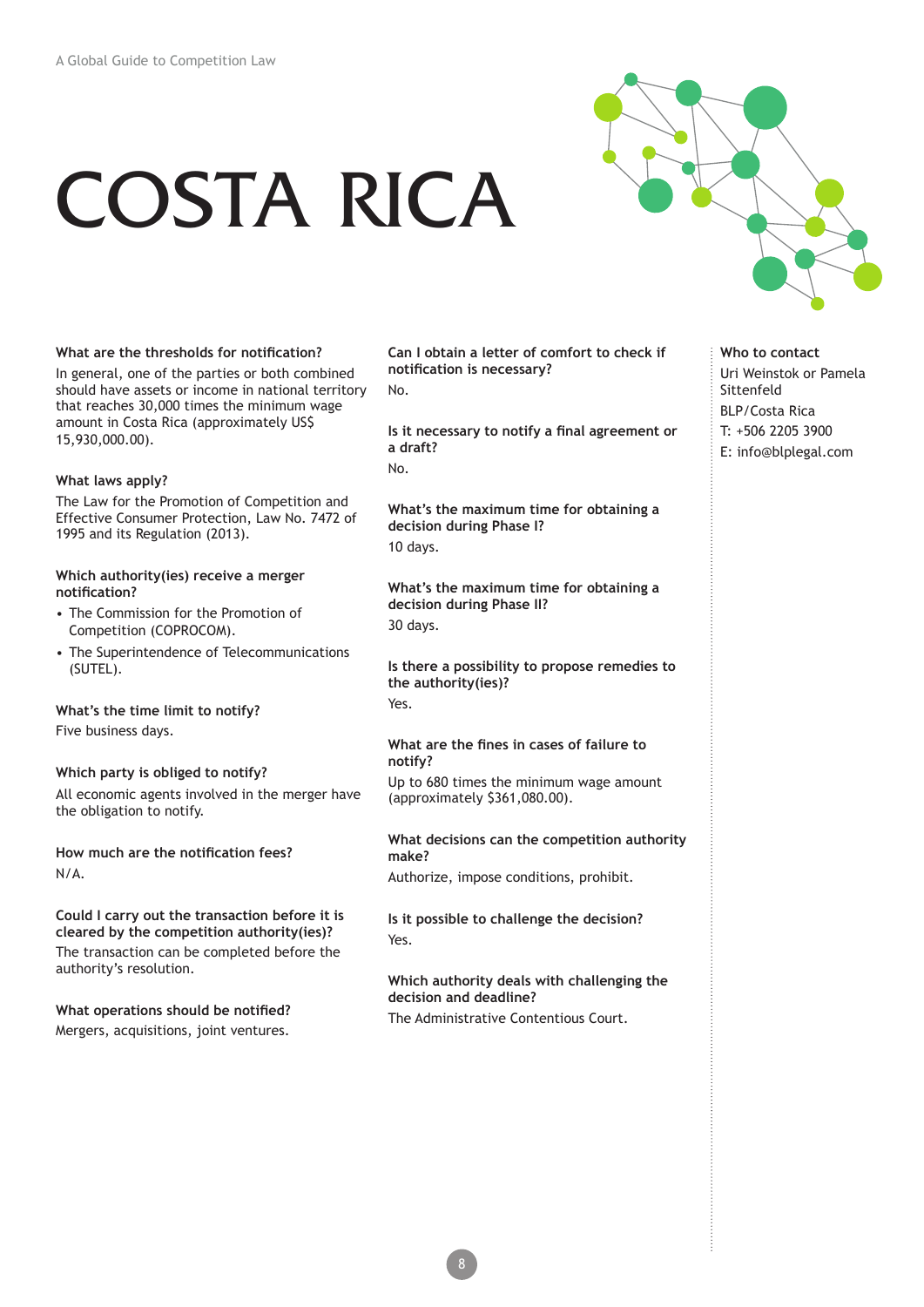# DENMARK



### **What are the thresholds for notifcation?**

- Total annual sales in Denmark of at least DKK 900 million, and at least two of the participating companies have annual sales of at least DKK 100 million
- One participating company has annual sales in Denmark of at least DKK 3.8 billion, and at least one of the other participating companies has annual sales globally of at least DKK 3.8 billion.

### **What laws apply?**

Danish Competition Act, article 12 – 12 h.

### **Which authority(ies) receive a merger notifcation?**

The Danish Competition and Consumer Authority (DCCA).

### **What's the time limit to notify?**

Before the actual merger is completed.

### **Which party is obliged to notify?**

The entity who gains control. If JV (50/50), both companies are obliged to notify.

### **How much are the notifcation fees?**

- Simplifed notice: DKK 50,000
- Regular notice: 0.015% of the participating companies total annual sales in Denmark, maximum DKK 1.5 million.

### **Could I carry out the transaction before it is cleared by the competition authority(ies)?**

There is a prohibition against completing a merger that is not yet approved by the DCCA. The DCCA can grant exemptions to the prohibition.

### **What operations should be notifed?**

- Mergers
- Acquisition of control
- Establishing of Joint Venture

### **Can I obtain a letter of comfort to check if notifcation is necessary?**

It is possible to make contact with the DCCA before giving notice of the merger.

**Is it necessary to notify a final agreement or a draft?** Yes

**What's the maximum time for obtaining a decision during Phase I?** Simplifed notice: 10 days Regular notice: 25 days

### **What's the maximum time for obtaining a decision during Phase II?**

- Simplifed notice: n/a
- Regular notice: 90 days from finishing of Phase I
- There is a possibility of prolonging the procedure with a maximum of an additional 20 days.

**Is there a possibility to propose remedies to the authority(ies)?** Yes.

**What are the fnes in cases of failure to notify?** None.

### **What decisions can the competition authority make?**

- Publish the notification
- **Approval**
- **Prohibition**
- Grant exemptions
- Withdrawal of an approval

### **Is it possible to challenge the decision?**  Yes.

### **Which authority deals with challenging the decision and deadline?**

The Competition Appeals Tribunal (in Danish Konkurrenceankenævnet).

**Who to contact** Henrik B. Sanders Mazanti-Andersen Korsø Jensen T: +45 3319 3717 E: hbs@mazanti.dk mazanti.dk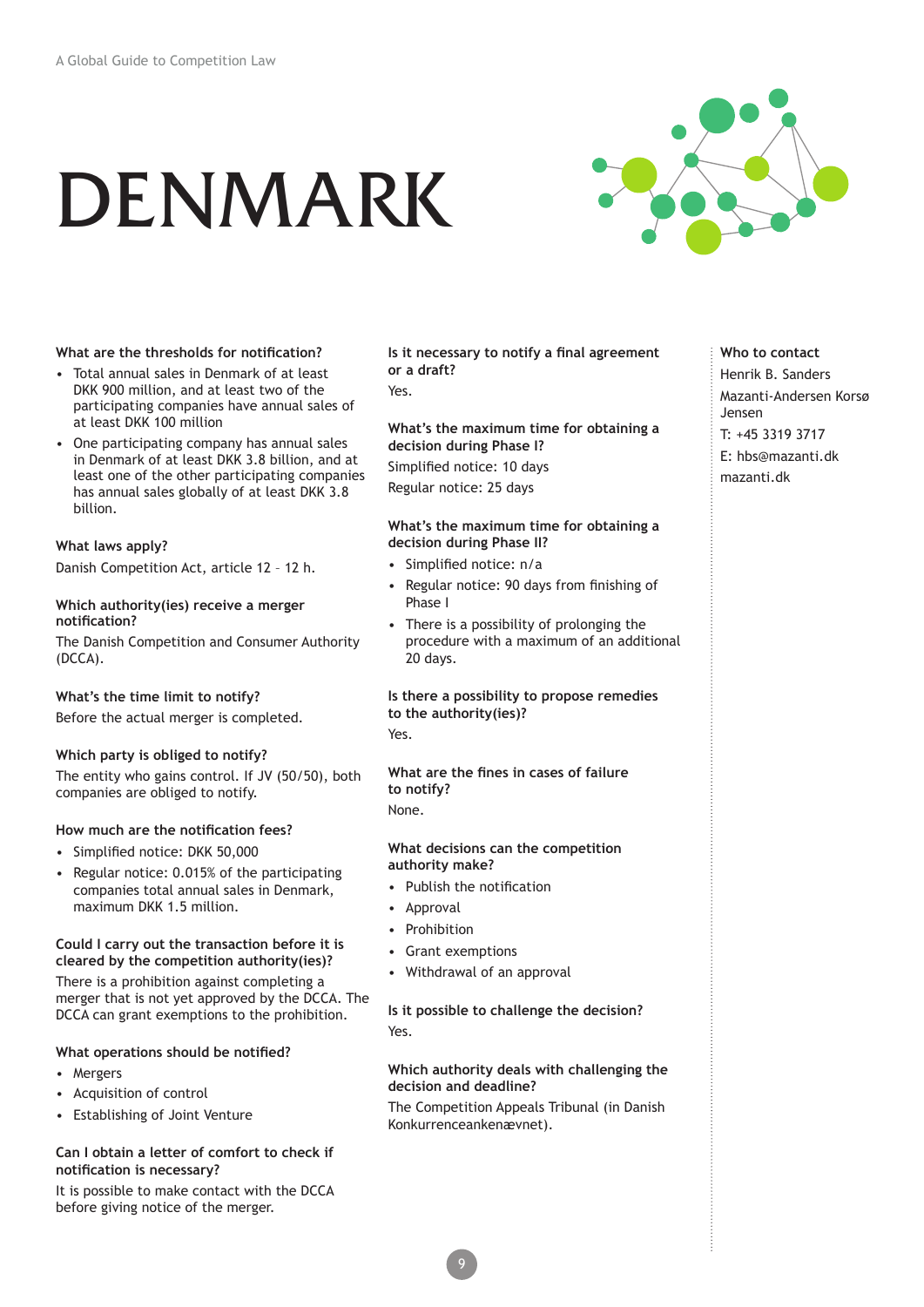# ECUADOR



- Turnover of the parties in Ecuador exceeds US\$75000.000
- Market share of the parties equals or exceeds 30%

### **What laws apply?**

Ley Orgánica de Regulación y Control del Poder de Mercado.

### **Which authority(ies) receive a merger notifcation?**

The Superintendency of Control of Market Power (Superintendencia de Control del Poder de Mercado).

### **What's the time limit to notify?**

Eight calendar days.

### **Which party is obliged to notify?**

- Acquisitions –the acquirer
- Mergers majority share holder

### **How much are the notifcation fees?**

The highest amount that will result of the following parameters:

- Income Tax 0.25%
- Net Sales 0.01%
- Assets 0.01%
- State 0.05%

**Could I carry out the transaction before it is cleared by the competition authority(ies)?** No.

### **What operations should be notifed?**

Mergers, acquisitions, transfers of assets, affliations.

**Is it possible to obtain a letter of comfort before notifcation?** Yes

**Is it necessary to notify a fnal agreement or a draft?** Yes

**What's the maximum time for obtaining a decision during Phase I?** N/A.

**What's the maximum time for obtaining a decision during Phase II?** 60 working days.

**Is there a possibility to propose remedies to the authority(ies)?**

Yes.

### **What are the fnes in cases of failure to notify?**

Up to the 12% of the net sales of the party that had the obligation to notify the operation.

### **What decisions can the competition authority make?**

- Authorise
- Conditional authorisation
- Deny

### **Is it possible to challenge the decision?**  Yes.

### **Which authority deals with challenging the decision and deadline?**

The Superintendent, Maximum Authority of the Superintendency, or the administrative courts.

- **Who to contact** Rodrigo Jijón Perez Bustamante & Ponce
- T: +5932 382-7640
- E: rjijon@pbplaw.com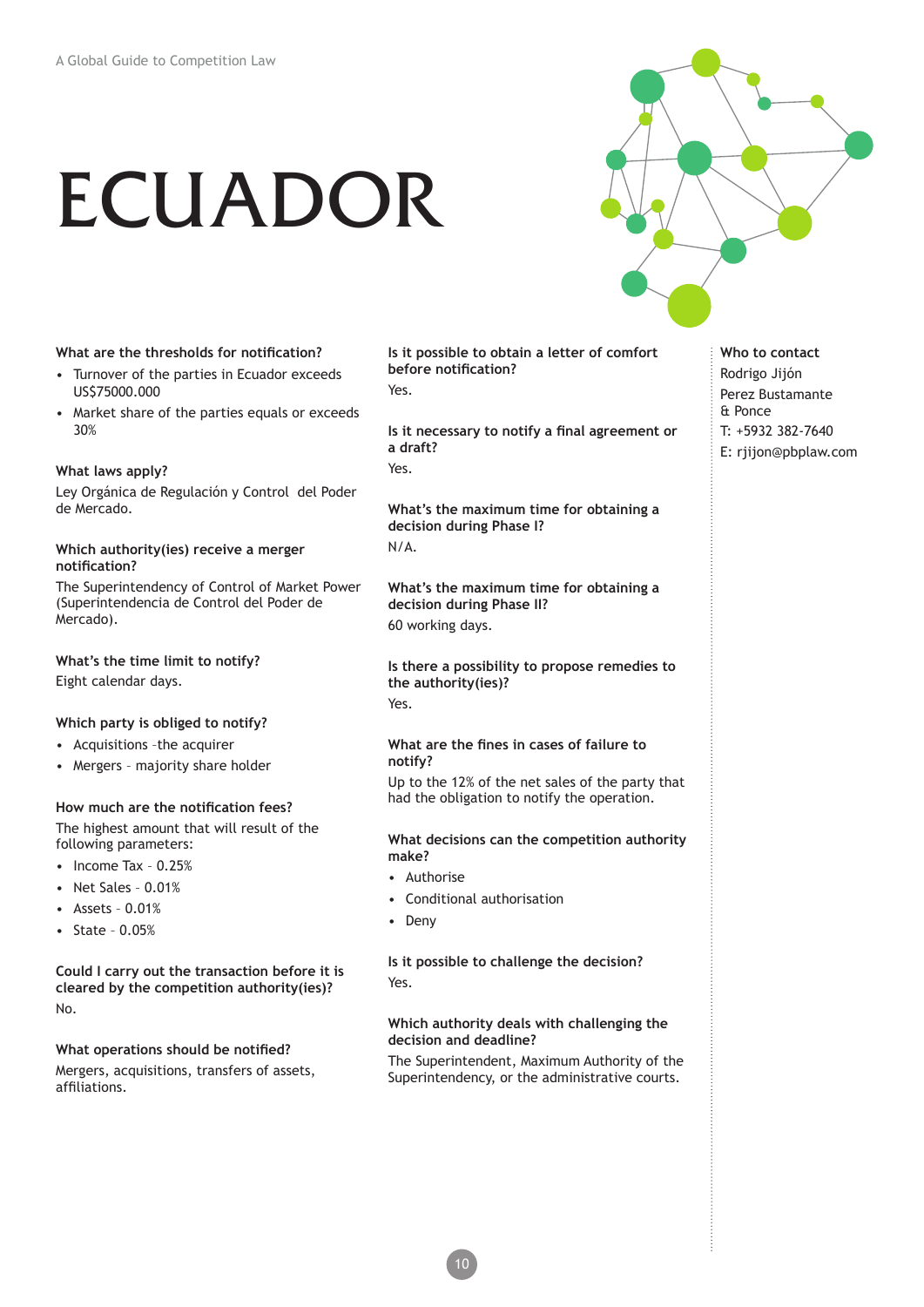# EUROPE



### **What are the thresholds for notifcation?**

Aggregate worldwide turnover of all the parties exceeds €5 billion and aggregate Union-wide turnover of each of at least two parties exceeds €250 million; unless each of the parties achieves more than two-thirds of its aggregate Union-wide turnover in the same member state.

### **What laws apply?**

Council Regulation (EC) No. 139/2004 (EUMR).

### **Which authority(ies) receive a merger notifcation?**

The Directorate General for Competition of the European Commission (DG Comp or the Commission) in Brussels.

### **What's the time limit to notify?**

There is no specifc deadline for making a fling under the EUMR.

### **Which party is obliged to notify?**

All parties in acquisitions of joint control or merger that creates a new undertaking. In acquisitions of sole control, the acquirer.

**How much are the notifcation fees?** €8,000.

**Could I carry out the transaction before it is cleared by the competition authority(ies)?** No.

**What operations should be notifed?** Mergers, acquisitions, joint ventures.

**Is it possible to obtain a letter of comfort before notifcation?** Yes.

**Is it necessary to notify a fnal agreement or a draft?** No.

**What's the maximum time for obtaining a decision during Phase I?** 35 working days.

**What's the maximum time for obtaining a decision during Phase II?** 105 days.

**Is there a possibility to propose remedies to the authority(ies)?** Yes

### **What are the fnes in cases of failure to notify?** Up to 10 per cent of aggregate worldwide turnover.

### **What decisions can the competition authority make?**

Clearance, clearance subject to remedies, prohibition.

**Is it possible to challenge the decision?**  Yes.

**Which authority deals with challenging the decision and deadline?** The General Court and the Court of Justice.

**Who to contact** Michel Ponsard UGGC Avocats T: 01.56.69.70.00 E: paris@uggc.com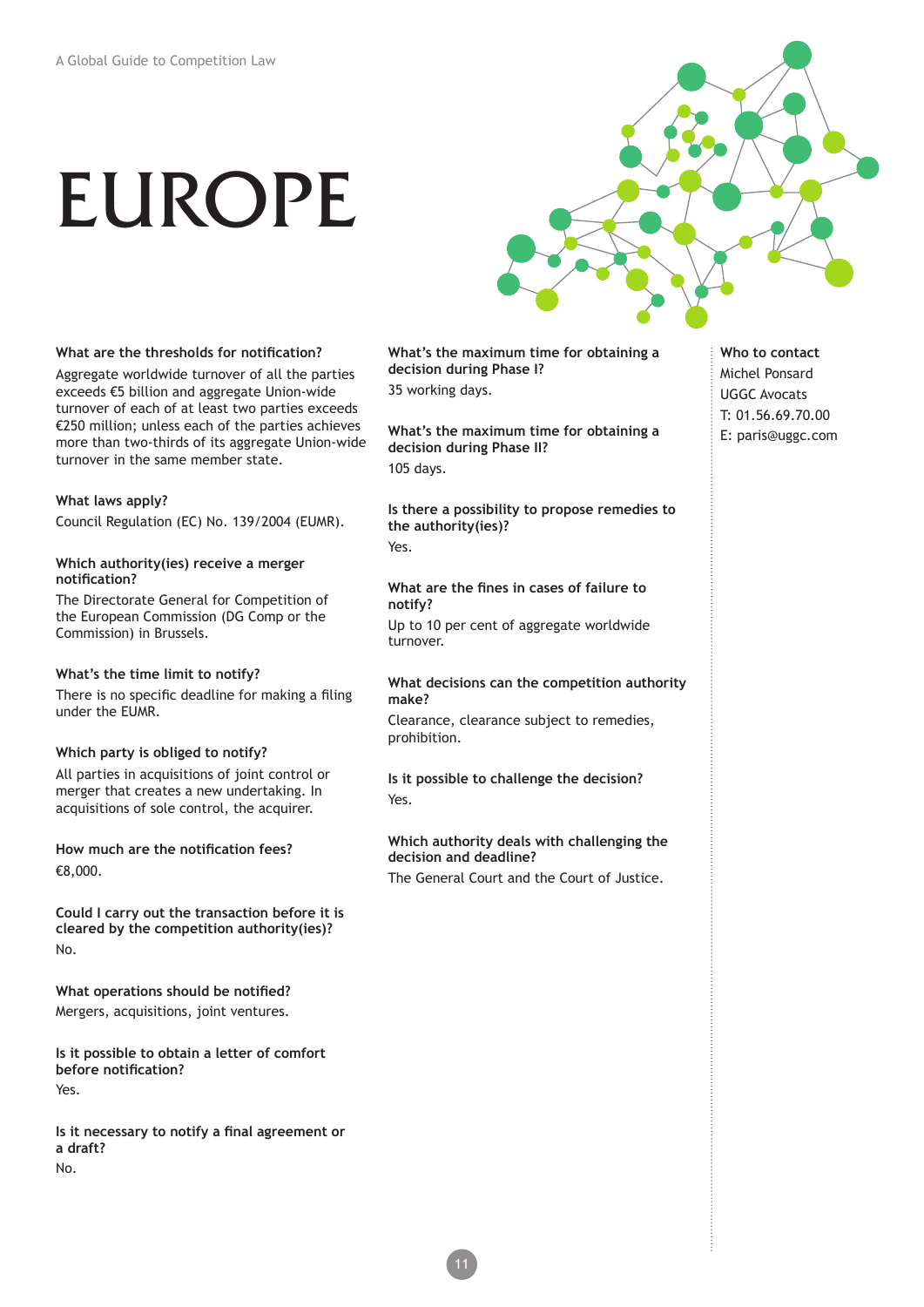# EL SALVADOR



### **What are the thresholds for notifcation?**

- The total combined assets of the parties (combined) is equal or above ffty thousand annual minimum wages (approximately USD \$180,000,000.00).
- The combined income of the parties is equal or above sixty thousand annual minimum wages (approximately USD \$216,000,000.00).
- •

### **What laws apply?**

The Competition Law, Decree No. 528-2004, articles 31 to 36, and its Regulation (Decree No. 126-2006), articles 18 to 32.

### **Which authority(ies) receive a merger notifcation?**

The Superintendence of Competition.

### **What's the time limit to notify?**

Any time before the transaction generates any effect in El Salvador.

### **Which party is obliged to notify?**

All parties are responsible to notify, but anyone can file.

**How much are the notifcation fees?** N/A.

**Could I carry out the transaction before it is cleared by the competition authority(ies)?** No.

### **What operations should be notifed?**

Acquisitions, consolidations, integrations or combinations.

**Can I obtain a letter of comfort to check if notifcation is necessary?** N/A.

**Is it necessary to notify a fnal agreement or a draft?** No.

**What's the maximum time for obtaining a decision during Phase I? 90 days.**

**What's the maximum time for obtaining a decision during Phase II?**  $N/\Delta$ 

### **Is there a possibility to propose remedies to the authority(ies)?**

There have been some cases where parties had the possibility to propose remedies to the authority.

### **What are the fnes in cases of failure to notify?**

A maximum of fve thousand monthly minimum wages in the industry (approximately USD \$1,500,000.00).

### **What decisions can the competition authority make?**

Approve, prohibit or apply conditions.

12

**Is it possible to challenge the decision?**  Yes.

### **Which authority deals with challenging the decision and deadline?** The Board of Directors of the Superintendence.

**Who to contact** Uri Weinstok or Pamela Sittenfeld BLP/El Salvador T: +503 2505 9700 E: info@blplegal.com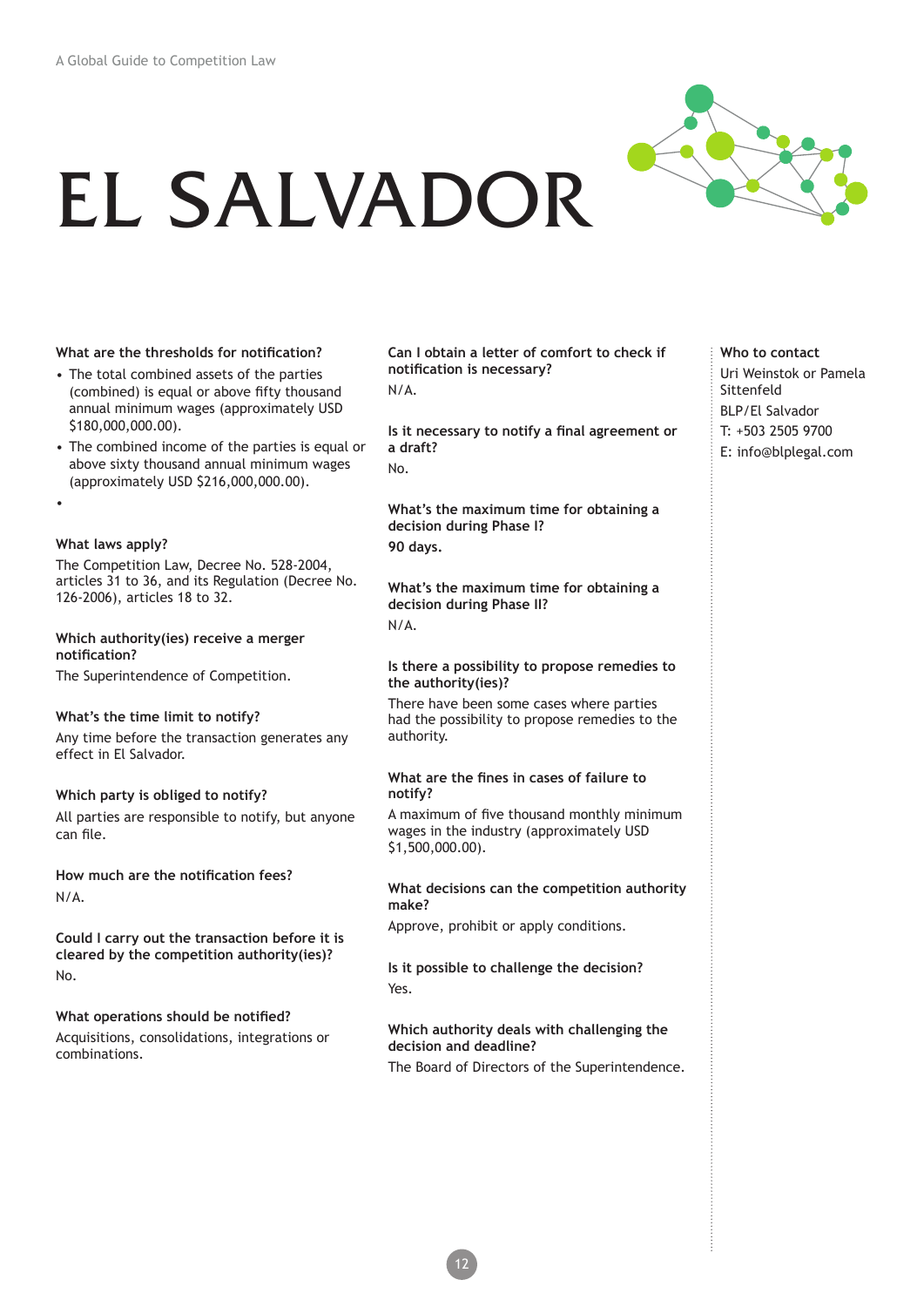# FINLAND



### **What are the thresholds for notifcation?**

- Combined worldwide turnover of the parties exceeds €350 million, and
- Turnover accrued from Finland of each of at least two parties exceeds €20 million

### **What laws apply?**

The Competition Act (2011/948, as amended).

### **Which authority(ies) receive a merger notifcation?**

The Finnish Competition and Consumer Authority (FCCA).

### **What's the time limit to notify?**

After the conclusion of the agreement, acquisition of control, or the announcement of a public bid, but prior to the implementation of the transaction.

### **Which party is obliged to notify?**

The acquirer of control or business, or the merging parties and the founders of a joint venture.

**How much are the notifcation fees?** None.

**Could I carry out the transaction before it is cleared by the competition authority(ies)?** No.

**What operations should be notifed?** Acquisitions, mergers, joint ventures.

**Is it possible to obtain a letter of comfort before notifcation?** No.

Is it necessary to notify a final agreement or **a draft?** Yes

**What's the maximum time for obtaining a decision during Phase I?** One month.

**What's the maximum time for obtaining a decision during Phase II?** Three months.

**Is there a possibility to propose remedies to the authority(ies)?** Yes.

**What are the fnes in cases of failure to notify?** Up to 10% of total annual turnover.

**What decisions can the competition authority make?**

Approval or prohibition.

**Is it possible to challenge the decision?**  Yes.

**Which authority deals with challenging the decision and deadline?** The Market Court.

**Who to contact** Lotta Pohjanpalo Waselius & Wist E: lotta.pohjanpalo@ ww.f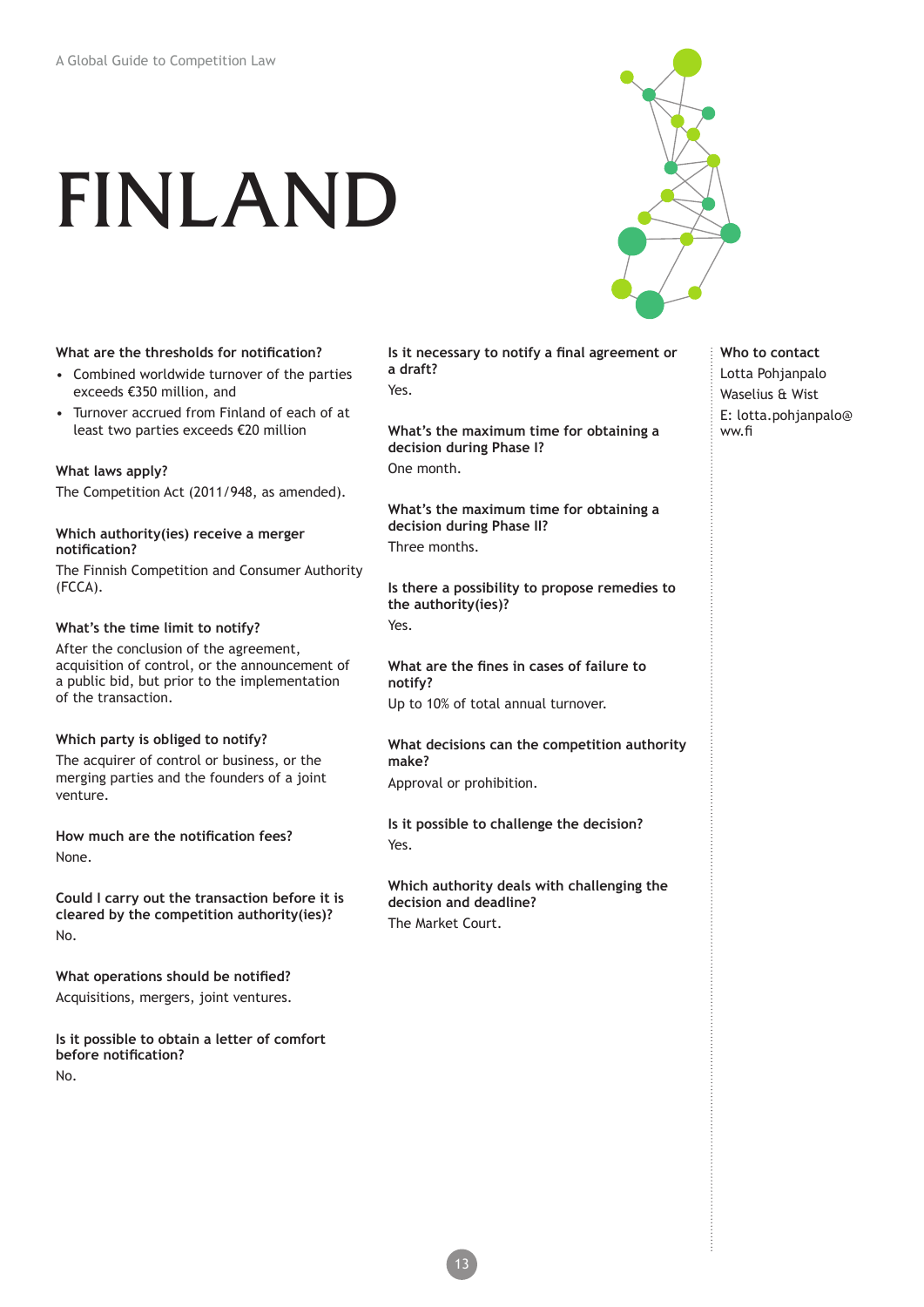## FRANCE

**What are the thresholds for notifcation?**

- All undertakings have a worldwide combined pre-tax turnover of over €150 million
- At least two of the undertakings have a pretax turnover in France exceeding €50 million
- Lower thresholds apply to concentrations involving undertakings in the retail trade and concentrations involving undertakings operating in French overseas departments and French overseas communities

### **What laws apply?**

Titre III: De la concentration économique", article L. 430-1 et seq.

### **Which authority(ies) receive a merger notifcation?**

The French Competition Authority (Autorité de la concurrence - FCA).

**What's the time limit to notify?** None specifc.

### **Which party is obliged to notify?**

The merging parties or the co-founders of the joint venture.

**How much are the notifcation fees?** None.

**Could I carry out the transaction before it is cleared by the competition authority(ies)?** No.

**What operations should be notifed?** Mergers, acquisitions and joint ventures.

**Is it possible to obtain a letter of comfort before notifcation?** No.

Is it necessary to notify a final agreement or **a draft?**

A draft can frstly be notifed.

**What's the maximum time for obtaining a decision during Phase I?** 60 working days.

**What's the maximum time for obtaining a decision during Phase II?** 130 working days.

**Is there a possibility to propose remedies to the authority(ies)?** Yes.

**What are the fnes in cases of failure to notify?**

Up to 5% of pre-tax turnover made in France.

**What decisions can the competition authority make?**

Approval or prohibition.

**Is it possible to challenge the decision?**  Yes.

### **Which authority deals with challenging the decision and deadline?**

The French supreme administrative court (the Council of State) within two months.

**Who to contact** Michel Ponsard UGGC Avocats T: 01.56.69.70.00 E: paris@uggc.com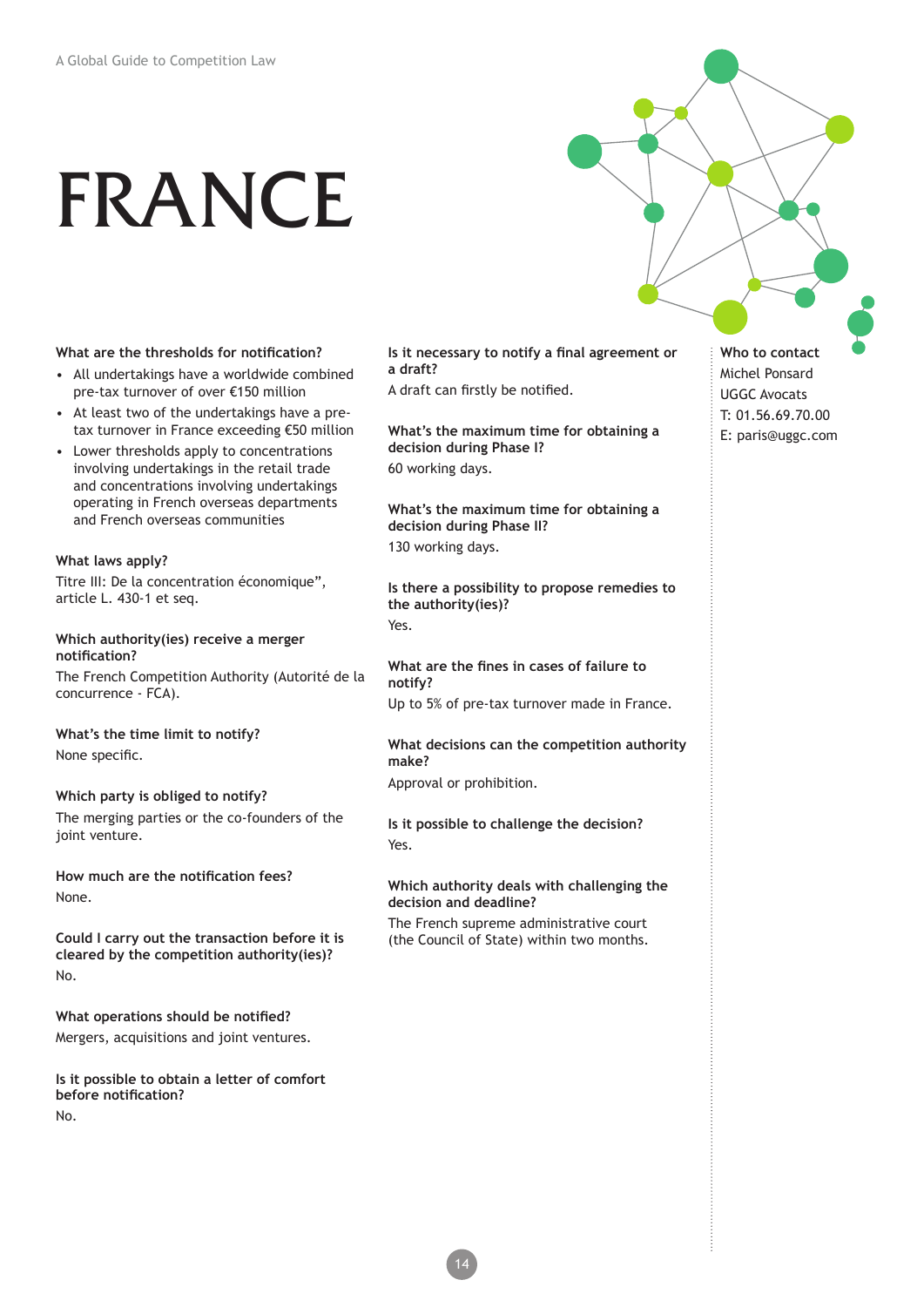# GERMANY



### **What are the thresholds for notifcation?**

- All undertakings with more than €500 million worldwide turnover in total, and
- One undertaking more than €25 million in total in Germany and no other undertaking concerned more than €5 million, and
- A value of more than €400 million and operating to a signifcant degree on the German market

### **What laws apply?**

Act against Restraints of Competition (Gesetz gegen Wettbewerbsbeschränkungen).

### **Which authority(ies) receive a merger notifcation?**

Federal Cartel Office (Bundeskartellamt).

### **What's the time limit to notify?**

None. However, the transaction must not be implemented prior to clearance by the Federal Cartel Office or expiry of the relevant waiting periods.

### **Which party is obliged to notify?**

Principally, all undertakings 'participating' in a concentration.

### **How much are the notifcation fees?**

Usually between €4,000 and €15,000. But up to €100,000 in major cases.

**Could I carry out the transaction before it is cleared by the competition authority(ies)?** Theoretically, but rarely in practice.

### **What operations should be notifed?**

Any combination that grants "competitively signifcant infuence" on another undertaking. **Is it possible to obtain a letter of comfort before notifcation?**  $N_{\Omega}$ 

### **Is it necessary to notify a fnal agreement or a draft?**

It's possible as soon as the concentration is sufficiently specified and the parties have a serious intention to engage in such a concentration.

**What's the maximum time for obtaining a decision during Phase I?** One month.

**What's the maximum time for obtaining a decision during Phase II?** Four months.

**Is there a possibility to propose remedies to the authority(ies)?** Yes.

### **What are the fnes in cases of failure to notify?**

Up to €1,000,000 for undertakings or up to 10% of the worldwide annual group turnover.

### **What decisions can the competition authority make?**

Clearance, prohibition.

**Is it possible to challenge the decision?**  Yes.

**Which authority deals with challenging the decision and deadline?**

The Higher Regional Court Düsseldorf.

### **Who to contact**

BRP Renaud und Partner mbB Rechtsanwälte Patentanwälte Steuerberater

T: +49 711 16445-322

E: martin.beutelmann@ brp.de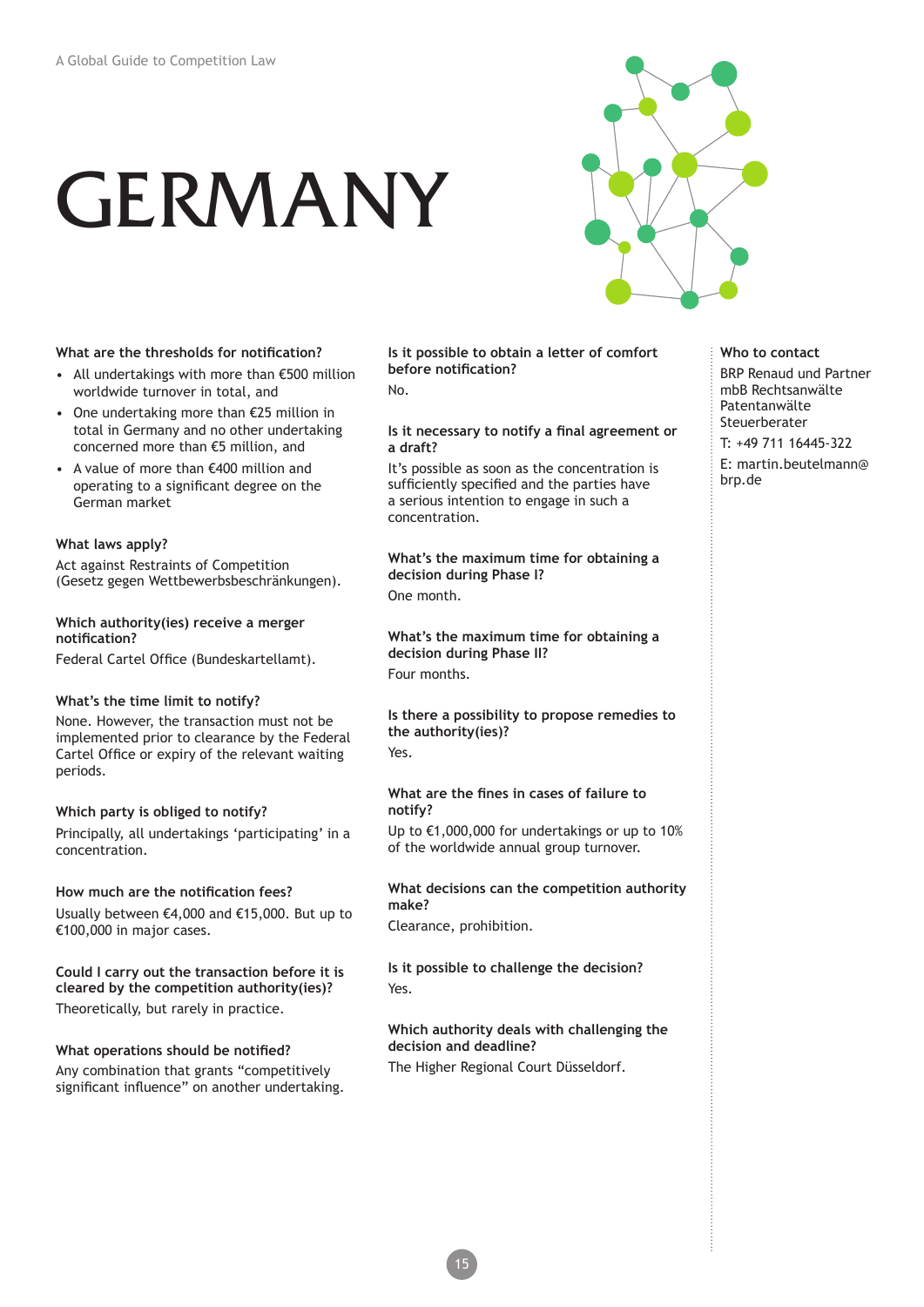# HONDURAS



**What are the thresholds for notifcation?**

- The total combined assets of the parties in national territory exceeds the equivalent of four thousand annual minimum wages (approximately US\$ 17,285,728.00);
- The combined income of the parties in national territory is greater than five thousand annual minimum wages (approximately US\$ 21,607,161.12)
- The combined market share of the parties in the relevant market exceeds 25%.

### **What laws apply?**

The Law of Defense and Promotion of Competition, Decree No. 357 of 2005, articles 11 to 19, and its Regulation (Agreement No. 001- 2007), articles 9 to 15.

### **Which authority(ies) receive a merger notifcation?**

The Commission for the Defense and Promotion of Competition (CDPC).

### **What's the time limit to notify?**

The notifcation must be presented any time before the merger is materialized.

### **Which party is obliged to notify?**

All economic agents involved in the merger have the obligation to notify; any of them can fle.

### **How much are the notifcation fees?**

0.15% of the total value of the assets involved in the operation.

**Could I carry out the transaction before it is cleared by the competition authority(ies)?** No.

### **What operations should be notifed?**

Any change of control in one or more corporations by means of shareholder participation, administration control, merger, acquisition or any other right on the shares or capital participation or debt titles.

**Can I obtain a letter of comfort to check if notifcation is necessary?** No.

**Is it necessary to notify a fnal agreement or a draft?** No.

**What's the maximum time for obtaining a decision during Phase I?** 10 business days.

**What's the maximum time for obtaining a decision during Phase II?** 45 working days.

**Is there a possibility to propose remedies to the authority(ies)?** Yes.

### **What are the fnes in cases of failure to notify?**

From a thousand Lempiras (approximately USD \$42) to fifty thousand (50,000.00) Lempiras (approximately USD \$2,131.00).

### **What decisions can the competition authority make?**

A favorable decision, order disinvestments, or dictate corrective measures.

**Is it possible to challenge the decision?**  Yes.

### **Which authority deals with challenging the decision and deadline?**

16

The Commission for the Defense and Promotion of Competition (CDPC).

**Who to contact** Uri Weinstok or Pamela Sittenfeld BLP/Honduras T: +504 2269 1217 E: info@blplegal.com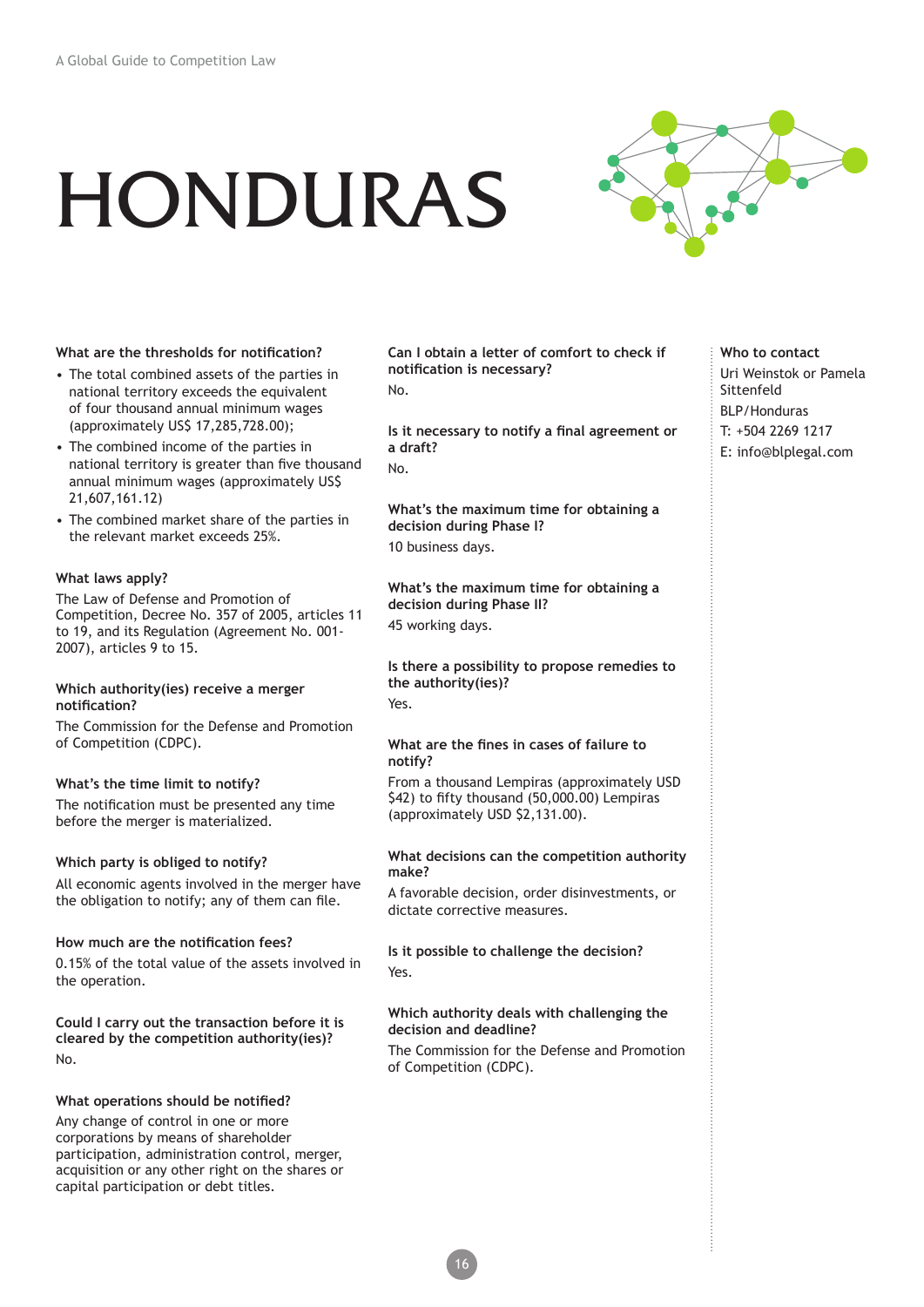# INDIA



**What are the thresholds for notifcation?** Thresholds are based on asset and turnover values of the parties, for example:

- Combined Indian assets > INR 2,000 crore or Combined Indian Turnover > INR 6,000 crore
- Combined worldwide assets > USD 1 billion and Combined Indian assets > INR 1,000 crore

### **What laws apply?**

Section 5 and 6 of the Competition Act, 2002 (the Act).

**Which authority(ies) receive a merger notifcation?** The CCI.

**What's the time limit to notify?**

None, though prior approval is required before closing.

**Which party is obliged to notify?** The acquirer or merger partners.

**How much are the notifcation fees?** From INR 1.5 million to INR 5 million.

**Could I carry out the transaction before it is cleared by the competition authority(ies)?** It's not recommended.

**What operations should be notifed?** Acquisitions, mergers, amalgamations and joint ventures.

**Is it possible to obtain a letter of comfort before notifcation?**

The CCI gives an oral non-binding pre-fling consultation.

Is it necessary to notify a final agreement or **a draft?** Yes

**What's the maximum time for obtaining a decision during Phase I?** 210 days with various 'stop clocks'.

**What's the maximum time for obtaining a decision during Phase II?** Phase II is included in the above.

**Is there a possibility to propose remedies to the authority(ies)?** Yes

**What are the fnes in cases of failure to notify?**

Up to 1% of the total combined turnover or the assets of the parties to the combination.

**What decisions can the competition authority make?**

Approve, reject or suggest changes.

**Is it possible to challenge the decision?**  Yes.

### **Which authority deals with challenging the decision and deadline?**

The National Company Law Appellate Tribunal (NCLAT).

**Who to contact** Abdullah Hussain Luthra & Luthra Law **Offices** T: +91 114121 5100 E: delhi@luthra.com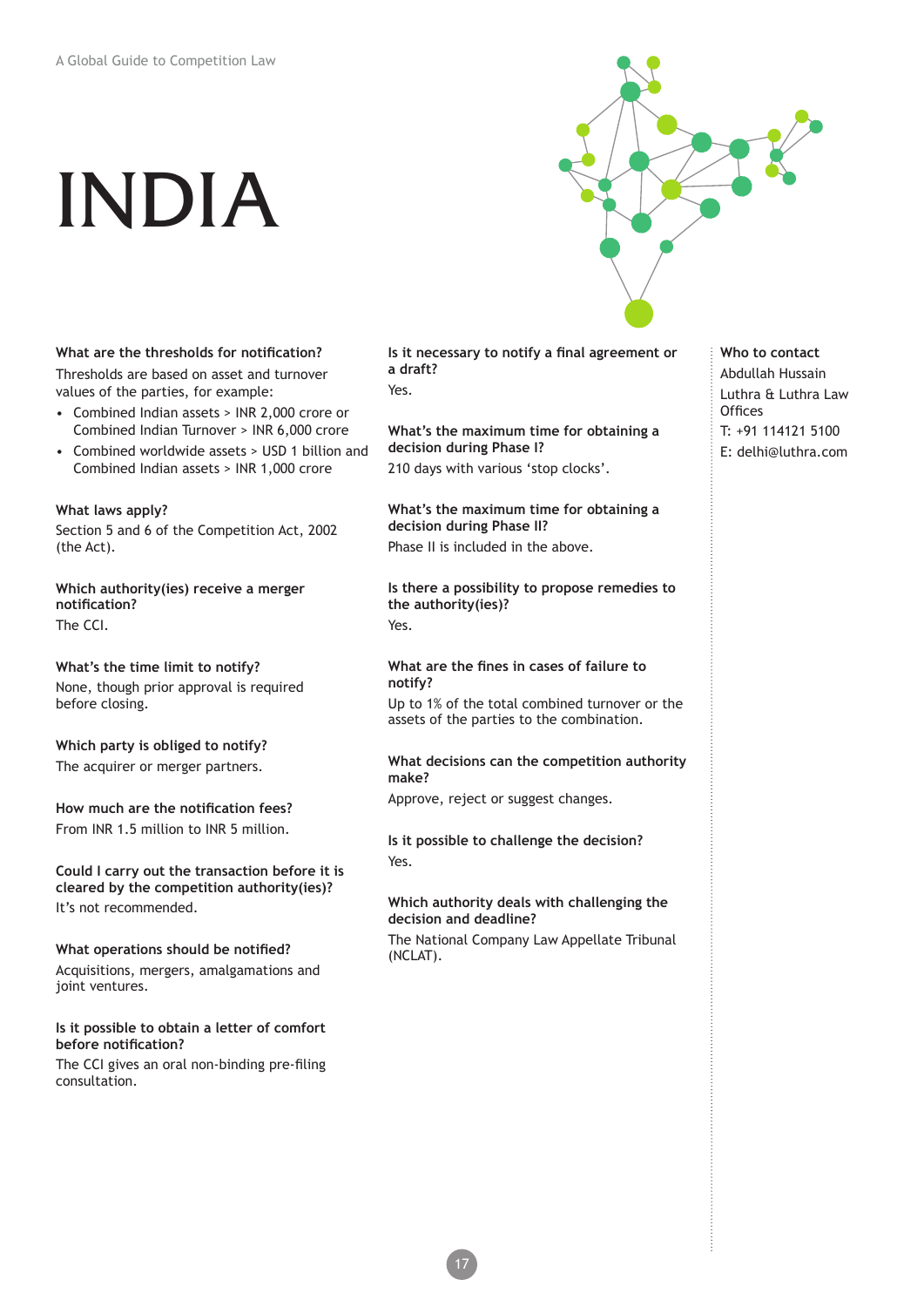# INDONESIA

### **What are the thresholds for notifcation?**

- General Industry: value of IDR 2,500,000,000,000 or turnover of IDR 5,000,000,000,000
- Banking: IDR 20,000,000,000,000

### **What laws apply?**

Law No. 5 of 1999 concerning Prohibition of Monopolistic Practices and Unfair Competition (Law No. 5 of 1999).

### **Which authority(ies) receive a merger notifcation?**

The Supervisory Commission for Business Competition (Komisi Pengawas Persaingan Usaha or KPPU).

**What's the time limit to notify?** 30 days.

### **Which party is obliged to notify?**

The business person/company resulting from a merger or consolidation or the acquiring business person/company.

**How much are the notifcation fees?** None.

**Could I carry out the transaction before it is cleared by the competition authority(ies)?** N/A.

**What operations should be notifed?** Mergers, acquisition, joint ventures.

**Is it possible to obtain a letter of comfort before notifcation?** Possibly.

Is it necessary to notify a final agreement or **a draft?**

On certain occasions.

**What's the maximum time for obtaining a decision during Phase I?** 90 days overall.

**What's the maximum time for obtaining a decision during Phase II?** 90 days overall.

**Is there a possibility to propose remedies to the authority(ies)?** Yes.

### **What are the fnes in cases of failure to notify?**

IDR 1,000,000,000 for any day of delay, with a maximum sanction of IDR 25,000,000,000.

### **What decisions can the competition authority make?**

No objection, objection, or conditional no objection.

**Is it possible to challenge the decision?**  No.

**Which authority deals with challenging the decision and deadline?** The District Court.

### **Who to contact** Ananda Aviati Mochtar Karuwin Komar T: 62 21 571 1130 E: ananda@mkklaw.net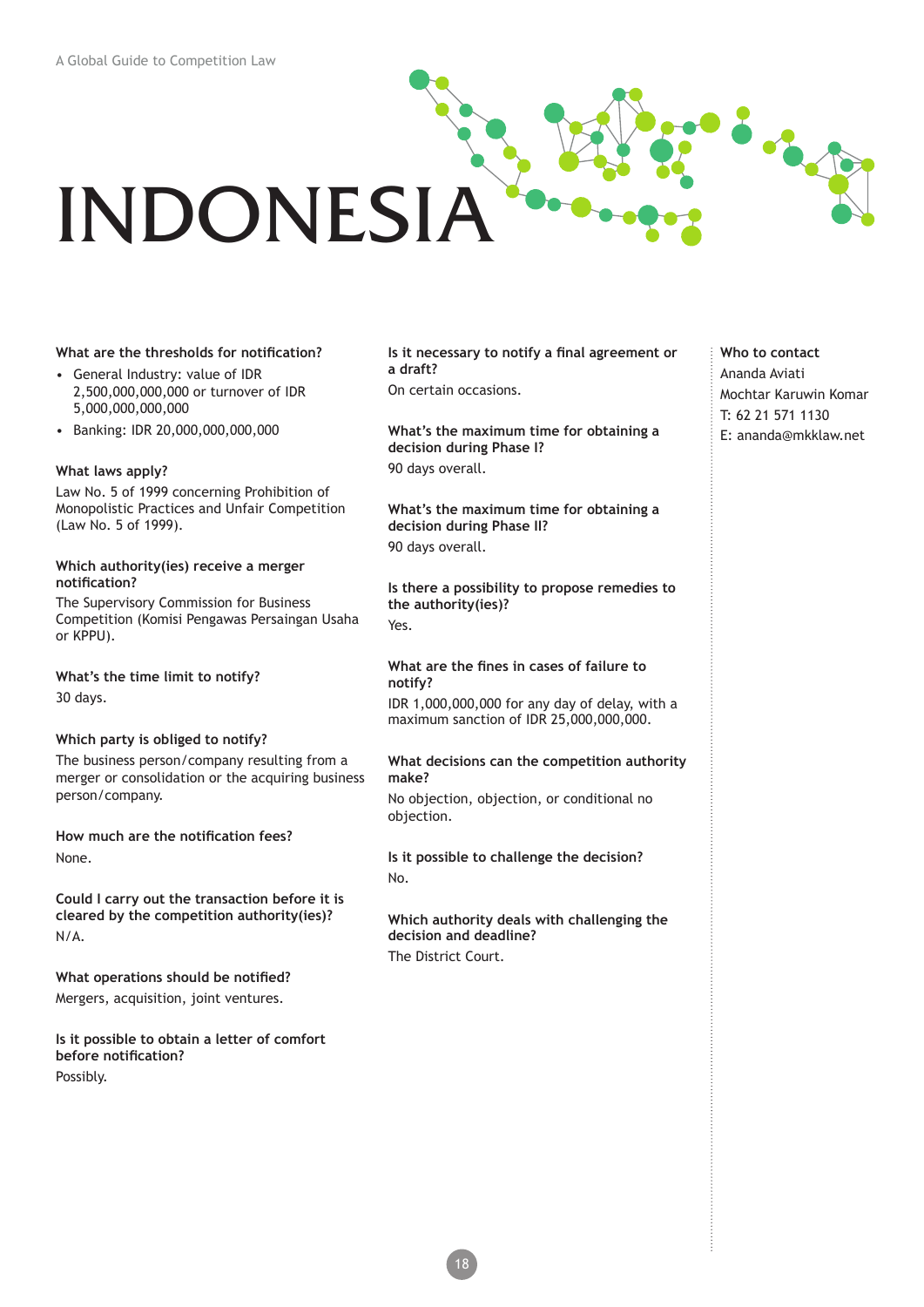# ISRAEL



### **What are the thresholds for notifcation?**

- Cumulative turnover of the merging entities in Israel exceeds 150 million NIS; and the turnover in Israel of each of at least two of the merging parties exceeds 10 million NIS
- Market share exceeds 50 per cent
- One of the merging companies is a monopoly in Israel

### **What laws apply?**

The Restrictive Trade Practices Law, 5748-1988 (the Antitrust Law).

### **Which authority(ies) receive a merger notifcation?**

The Israeli Antitrust Authority (the IAA).

**What's the time limit to notify?** None.

**Which party is obliged to notify?** All parties to a merger.

**How much are the notifcation fees?** None.

**Could I carry out the transaction before it is cleared by the competition authority(ies)?** No.

**What operations should be notifed?** Mergers.

**Is it possible to obtain a letter of comfort before notifcation?** No.

**Is it necessary to notify a fnal agreement or a draft?**

Yes

**What's the maximum time for obtaining a decision during Phase I?** 30 days.

**What's the maximum time for obtaining a decision during Phase II?** Usually longer than 30 days.

**Is there a possibility to propose remedies to the authority(ies)?** Yes.

**What are the fnes in cases of failure to notify?** Up to 2.2 million NIS for an individual, plus 14,000 NIS for each day the offence persists.

### **What decisions can the competition authority make?**

Approval, prohibition.

**Is it possible to challenge the decision?**  Yes.

**Which authority deals with challenging the decision and deadline?** The Antitrust Tribunal.

**Who to contact** Mazor Matzkevich M. Firon & Co.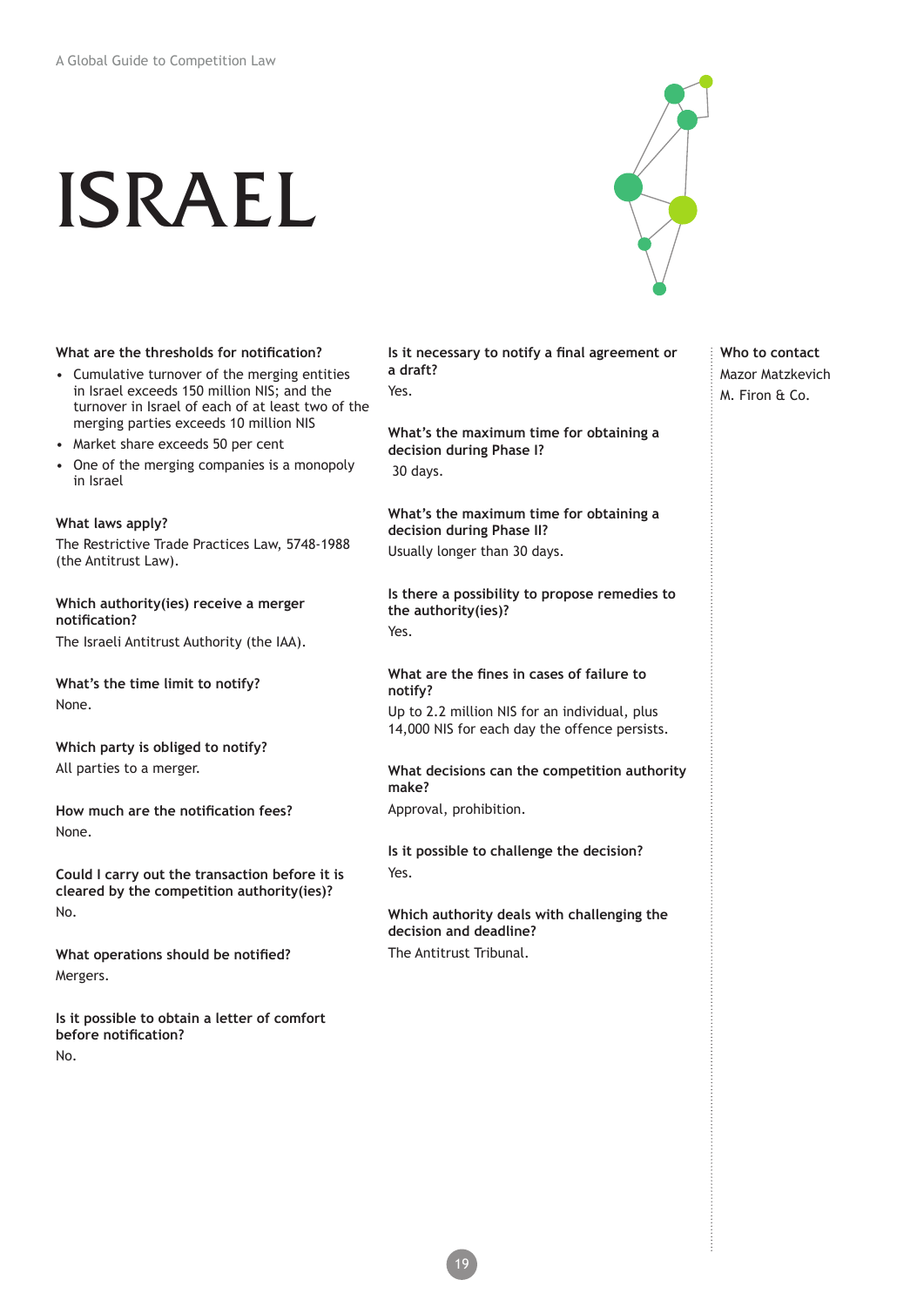# ITALY



### **What are the thresholds for notifcation?**

- Aggregate turnover in Italy exceeds 495 million euro
- Aggregate domestic turnover of each of at least two of the undertakings exceeds 30 million euro

### **What laws apply?**

Law no. 287 of 10 October 1990 on Competition and Fair Trading.

### **Which authority(ies) receive a merger notifcation?**

Italian Competition Authority (Autorità Garante della Concorrenza e del Mercato – AGCM).

### **What's the time limit to notify?**

The operation must be notifed before closing.

### **Which party is obliged to notify?**

The undertaking acquiring control is the party obliged to notify. Where joint control is acquired by several undertakings obligation rests on all participating undertakings. In a public bid to acquire an undertaking, the notifcation must be submitted by the bidder.

**How much are the notifcation fees?** N/A.

### **Could I carry out the transaction before it is cleared by the competition authority(ies)?**

Yes, there isn't a standstill obligation however it is highly recommended to wait for the clearance before implementing the transaction.

### **What operations should be notifed?**

Mergers, acquisitions and full function joint ventures.

### **Is it possible to obtain a letter of comfort before notifcation?**  $N_{\Omega}$

### **Is it necessary to notify a fnal agreement or a draft?**

It is possible to notify a draft that must contain all the essential aspects of the transaction, so as to permit the Authority to conduct its assessment.

### **What's the maximum time for obtaining a decision during Phase I?** 30 calendar days.

**What's the maximum time for obtaining a decision during Phase II?**

45 calendar days.

### **Is there a possibility to propose remedies to the authority(ies)?**

Yes.

### **What are the fnes in cases of failure to notify?**

- Up 1% of the parties' domestic turnover for the preceding year
- If a transaction is implemented despite a prohibition, a fine of between 1% and 10% of the domestic (Italian) turnover

### **What decisions can the competition authority make?**

Approval and prohibition.

20

### **Is it possible to challenge the decision?**  Yes.

### **Which authority deals with challenging the decision and deadline?**

The Administrative Court of Latium within 60 days of the service date of the decision.

### **Who to contact** Avv. Antonella Terranova

- De Berti Jacchia
- Franchini Forlani
- T: +39068091541
- E: a.terranova@dejalex. com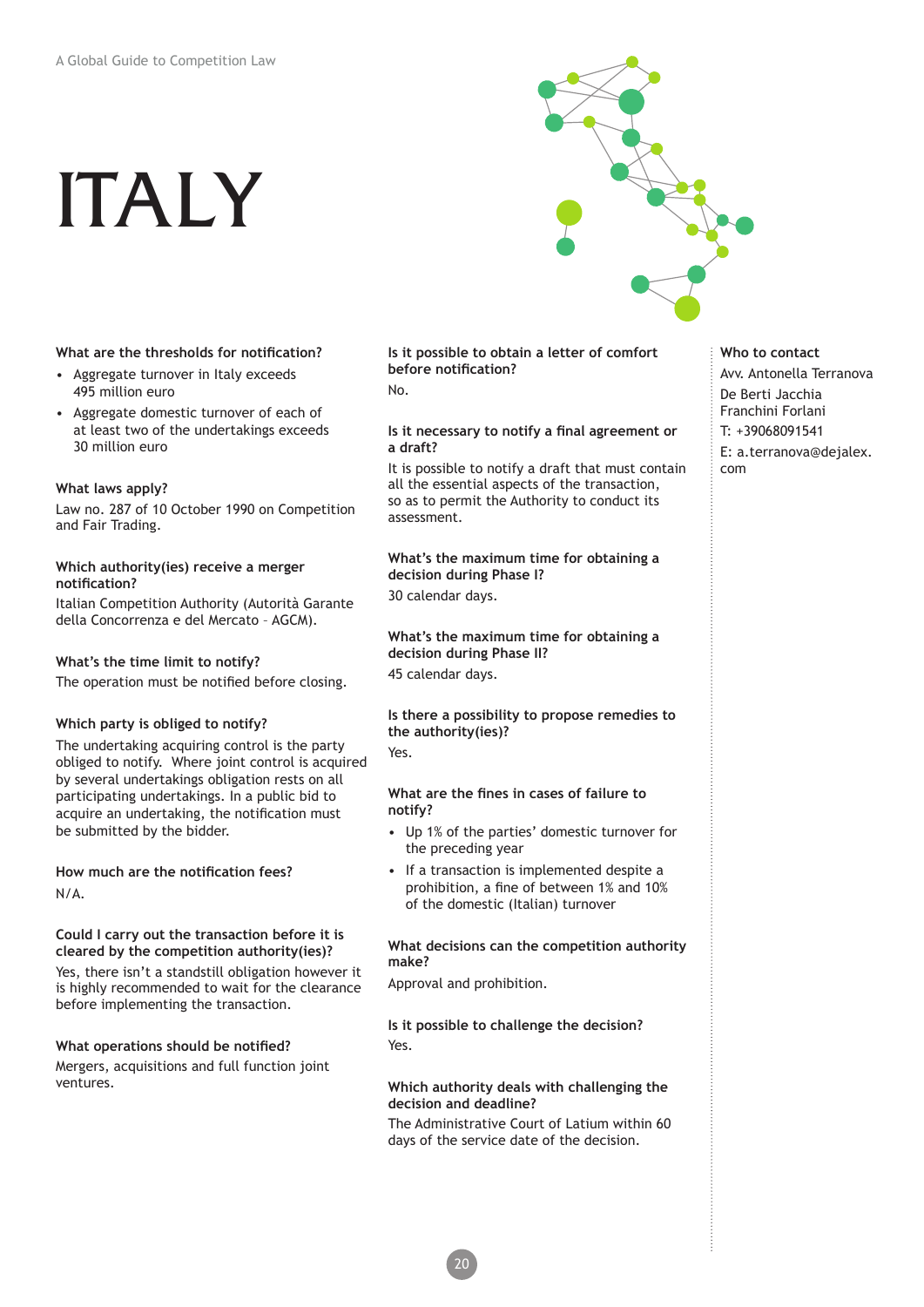# JAPAN



### **What are the thresholds for notifcation?**

For share acquisitions, total domestic sales of the acquiring company group exceed JPY 20 billion or total domestic sales of the target company and its subsidiaries exceed JPY 5 billion.

For acquisition of business, etc. total domestic sales of the acquiring company group exceed JPY 20 billion or total domestic sales generated by the target business, etc., exceed JPY 3 billion.

### **What laws apply?**

The Act Concerning Prohibition of Private Monopolization and Maintenance of Fair Trade (Act No. 54 of 14 April 1947, as amended).

### **Which authority(ies) receive a merger notifcation?**

Japan Fair Trade Commission ("JFTC")

### **What's the time limit to notify?**

Prior to the closing of a transaction.

### **Which party is obliged to notify?** The acquiring party or the parties in a merger.

### **How much are the notifcation fees?** None.

**Could I carry out the transaction before it is cleared by the competition authority(ies)?** No.

**What operations should be notifed?** Share acquisition, merger, company split, joint share transfer and acquisition of business, etc.

### **Is it possible to obtain a letter of comfort before notifcation?**

No, but it is possible to obtain guidance from the JFTC before the fling of a notifcation.

**Is it necessary to notify a fnal agreement or a draft?**

Yes.

**What's the maximum time for obtaining a decision during Phase I?** 30 days.

**What's the maximum time for obtaining a decision during Phase II?** 120 days.

**Is there a possibility to propose remedies to the authority(ies)?** Yes

**What are the fnes in cases of failure to notify?** Up to JPY2 million.

### **What decisions can the competition authority make?**

Unconditional clearance, conditional clearance, or a cease and desist order.

**Is it possible to challenge the decision?**  Yes.

### **Which authority deals with challenging the decision and deadline?** Tokyo District Court.

**Who to contact** Nobuo Sugimoto Momo-o, Matsuo & Namba T: 03-3288-2080 E: sugimoto@mmn-law. gr.jp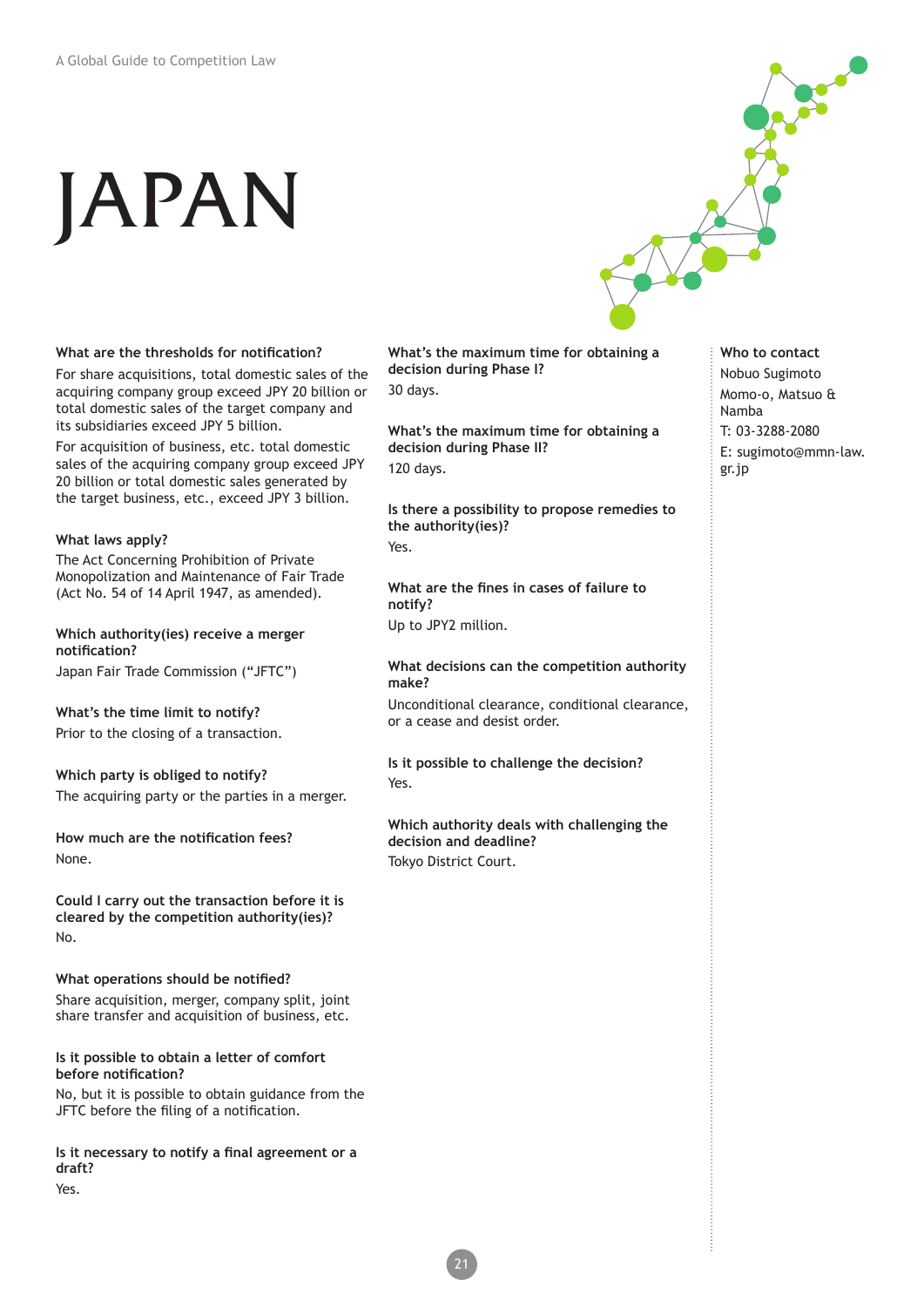# KOREA



**What are the thresholds for notifcation?**

- Worldwide assets or sales of either party and its affliates is at least KRW 200 billion, and worldwide assets or sales of the other party and its affliates is at least KRW 20 billion
- Total Korean sales of each party (including its affliates) is KRW 20 billion

### **What laws apply?**

Article 12 of the Monopoly Regulation and Fair Trade Act (MRFTA). Specifc rules regarding fling requirements are set forth in the Enforcement Decree of the MRFTA and the KFTC's Guidelines for Reporting Business Combinations.

### **Which authority(ies) receive a merger notifcation?**

Korea Fair Trade Commission (KFTC).

### **What's the time limit to notify?** Usually prior to closing.

### **Which party is obliged to notify?**

- Share acquisition or business/asset transfer: acquirer
- Merger: Surviving party
- Consolidation (both parties)
- New company: largest shareholder
- Appointment of a director: the appointing company

### **How much are the notifcation fees?** None.

**Could I carry out the transaction before it is cleared by the competition authority(ies)?** Yes.

### **What operations should be notifed?** Acquisitions, mergers, joint ventures, interlocking directorates.

**Is it possible to obtain a letter of comfort before notifcation?**

No but oral confrmation is possible.

**Is it necessary to notify a fnal agreement or a draft?** In most cases.

**What's the maximum time for obtaining a decision during Phase I?** 30 calendar days.

**What's the maximum time for obtaining a decision during Phase II?** 90 calendar days.

### **Is there a possibility to propose remedies to the authority(ies)?**

KFTC case handlers are amenable to early engagement at the parties' request.

### **What are the fnes in cases of failure to notify?**

- The reporting company: up to KRW 100 million
- Responsible individuals: up to KRW 10 million

### **What decisions can the competition authority make?**

Unconditional clearance, conditional clearance, or prohibition.

**Is it possible to challenge the decision?**  Yes.

**Which authority deals with challenging the decision and deadline?** Seoul High Court.

22

### **Who to contact** Hwan Jeong Lee & Ko E: hwj@leeko.com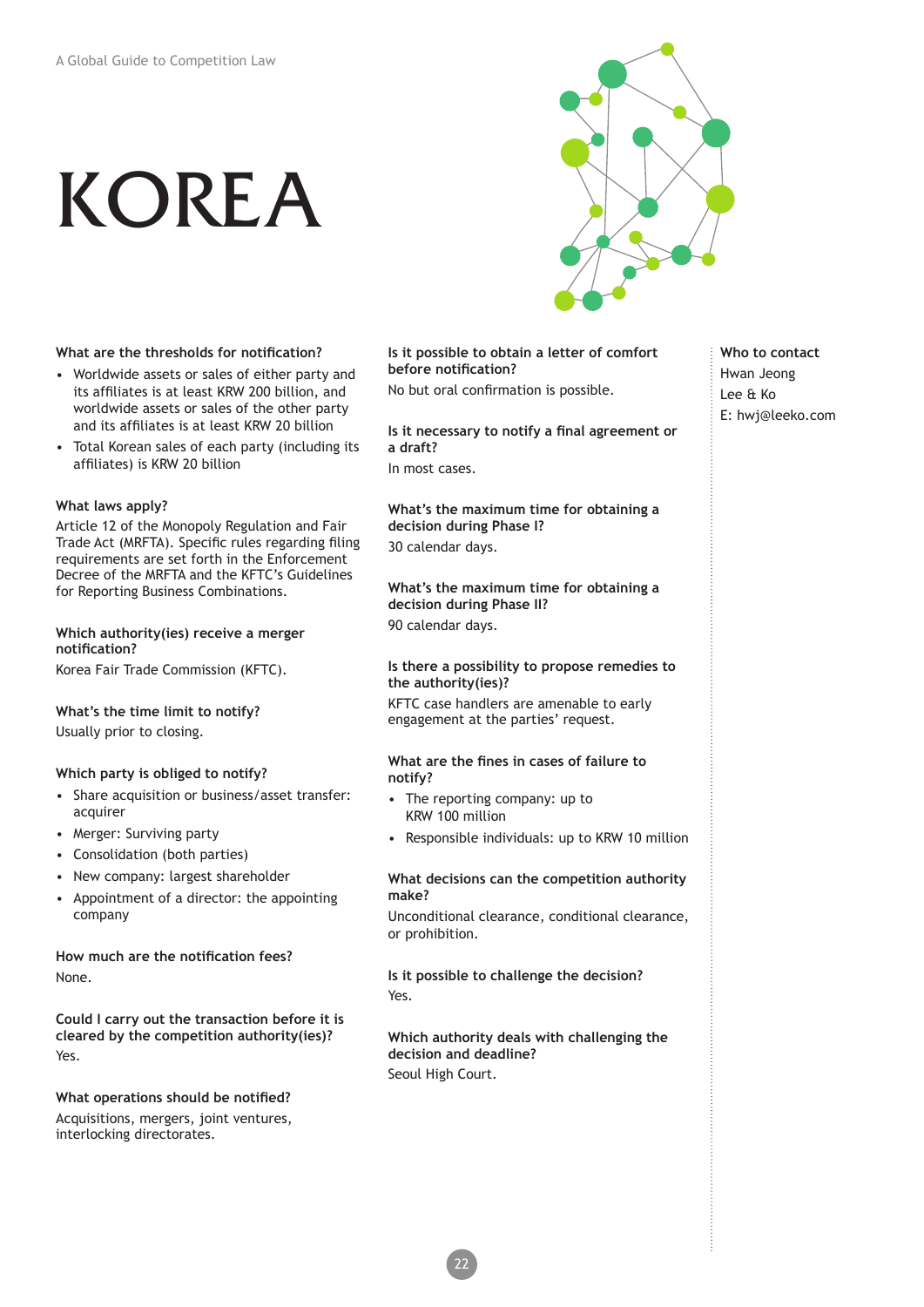# LEBANON

**What are the thresholds for notifcation?**  N/A.

### **What laws apply?**

There are no specific law regulating the mergers and acquisitions in the private sector. Specifc regulations apply only in the banking sector and under the control of Lebanon Central Bank. Decree- law 73/1983 offers a general defnition of the monopoly in the private sector and its sanctions.

### **Which authority(ies) receive a merger notifcation?**

N/A for the private sector. Lebanon Central Bank for the banking sector.

**What's the time limit to notify?** N/A.

**Which party is obliged to notify?** N/A.

**How much are the notifcation fees?**  N/A.

**Could I carry out the transaction before it is cleared by the competition authority(ies)?** Yes .

### **What operations should be notifed?**

None, but any person or entity which can prove the monopoly is entitled to fle a case before the competent court to invalidate the acquisition.

**Is it possible to obtain a letter of comfort before notifcation?**  N/A.

Is it necessary to notify a final agreement or **a draft?**  No

**What's the maximum time for obtaining a decision during Phase I?**  N/A.

**What's the maximum time for obtaining a decision during Phase II?**  N/A.

**Is there a possibility to propose remedies to the authority(ies)?**  N/A.

**What are the fnes in cases of failure to notify?**  N/A.

**What decisions can the competition authority make?**   $N/\Delta$ 

**Is it possible to challenge the decision?** N/A.

**Which authority deals with challenging the decision and deadline?**   $N/\Delta$ 

**Who to contact** Dana M. Moukheiber Tohme Law Firm T: + (961) 1 333 433 E: dmoukheiber@ tohmelaw.com

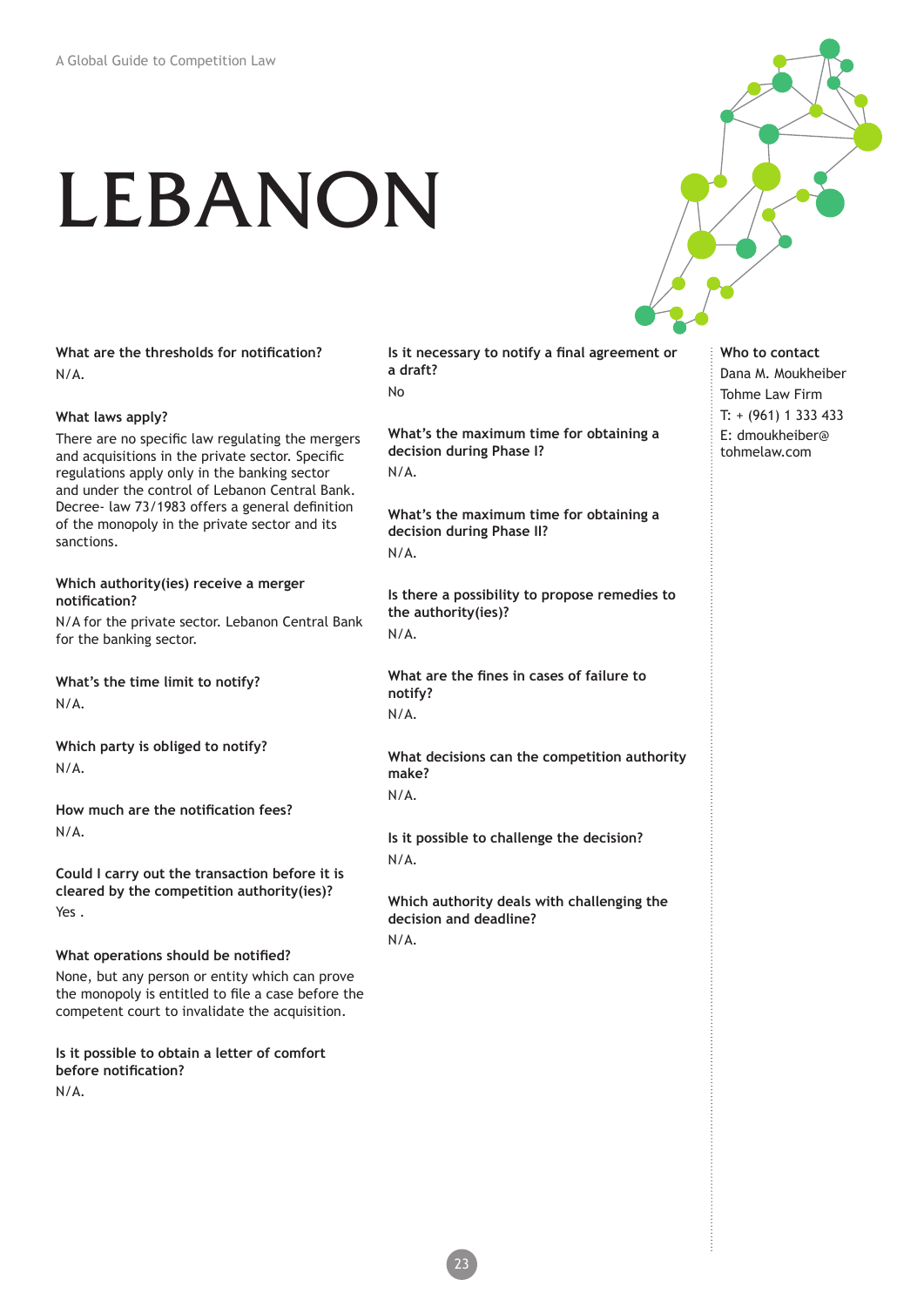# LUXEMBOURG



**What are the thresholds for notifcation?**

Luxembourg is the only European Union country that does not have specifc provisions in legislation establishing a prior merger control regime. However, the Council claims to have the jurisdiction to investigate mergers where there are concerns over competition.

### **What laws apply?**

At the domestic level, the 2011 law is the relevant legislation. At the European level, Articles 101 and 102 of the TFEU and the European regulations n°1/2003 and n°139/2004 apply.

**Which authority(ies) receive a merger notifcation?**

The Conseil de la concurrence.

**What's the time limit to notify?** N/A.

**Which party is obliged to notify?** N/A.

**How much are the notifcation fees?** N/A.

**Could I carry out the transaction before it is cleared by the competition authority(ies)?** N/A.

**What operations should be notifed?** N/A.

**Can I obtain a letter of comfort to check if notifcation is necessary?** N/A.

Is it necessary to notify a final agreement or **a draft?**

N/A.

**What's the maximum time for obtaining a decision during Phase I?**  $N/A$ 

**What's the maximum time for obtaining a decision during Phase II?** N/A.

### **Is there a possibility to propose remedies to the authority(ies)?**

Several decisions have been ruled where the "Conseil de la concurrence" accepted offer commitments from the parties, such as the modifcation of the pricing practices.

**What are the fnes in cases of failure to notify?** N/A.

**What decisions can the competition authority make?**  N/A.

**Is it possible to challenge the decision?**  Yes.

**Which authority deals with challenging the decision and deadline?** The First Instance Administrative Court.

**Who to contact** François Cautaerts Molitor Avocats à la

Cour SARL T: +352 297 298 1 E: francois.cautaerts@ molitorlegal.lu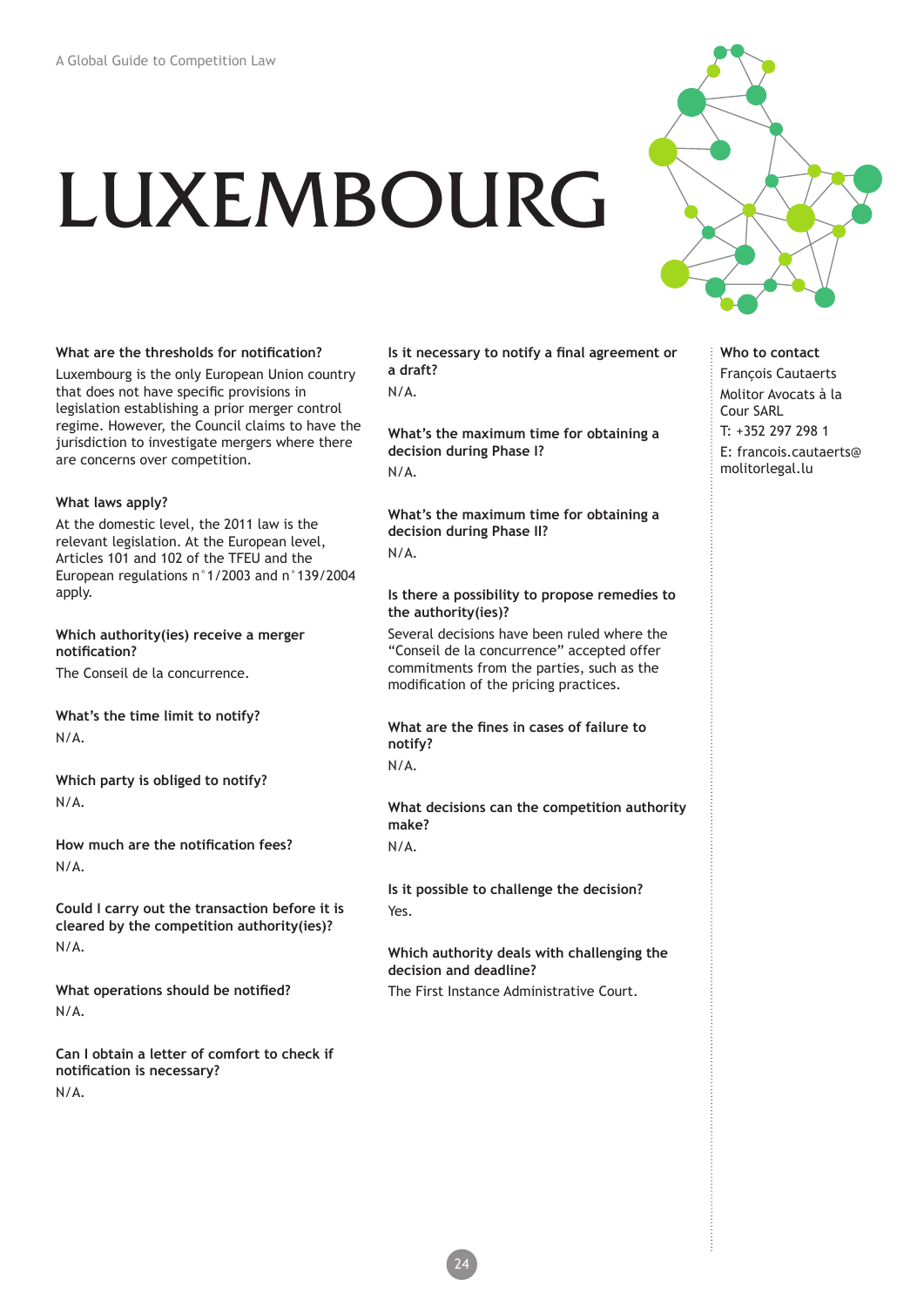# MALAYSIA

**What are the thresholds for notifcation?** There is no provision requiring any notifcation. Nonetheless, parties who wish to undertake a merger in a non-aviation industry should comply with the provisions of the Competition Act 2010 (CA 2010).

**What laws apply?** CA 2010 and the Malaysian Aviation Commission Act 2015 (MACA 2015).

**Which authority(ies) receive a merger notifcation?** MAVCOM for the aviation industry.

**What's the time limit to notify?** N/A.

**Which party is obliged to notify?** N/A.

**How much are the notifcation fees?** N/A.

**Could I carry out the transaction before it is cleared by the competition authority(ies)?** Yes, as long as it does not infringe the prohibitions under the CA 2010.

**What operations should be notifed?** Mergers and acquisitions under MACA 2015.

**Is it possible to obtain a letter of comfort before notifcation?**

Only for anticipated mergers and mergers in the aviation services market.

Is it necessary to notify a final agreement or **a draft?**  $N_{\Omega}$ 

**What's the maximum time for obtaining a decision during Phase I?** N/A.

**What's the maximum time for obtaining a decision during Phase II?** N/A.

**Is there a possibility to propose remedies to the authority(ies)?** N/A.

**What are the fnes in cases of failure to notify?** N/A.

**What decisions can the competition authority make?** Whether an infringement has taken place.

**Is it possible to challenge the decision?**  Yes.

**Which authority deals with challenging the decision and deadline?**

The CAT or the Malaysian High Court for the Aviation industry.

- **Who to contact** Ooi Bee Hong Lee Hishammuddin Allen & Gledhill T: +6 03-6208 5805
- E: obh@lh-ag.com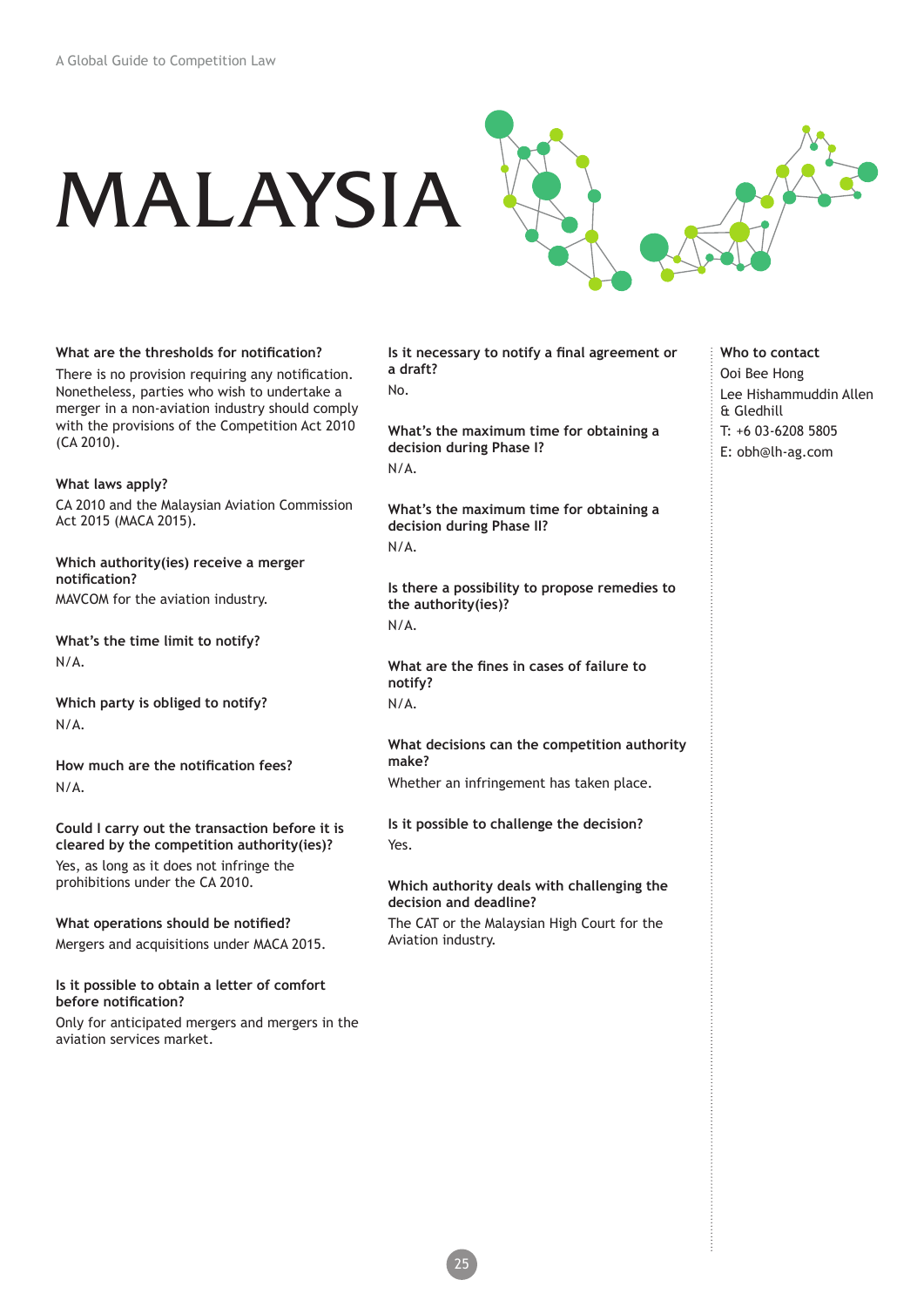# MALTA

**What are the thresholds for notifcation?**  Notifcation is required if, in the the preceding fnancial year:

- aggregate turnover in Malta of undertakings exceeded €2,329,373.40
- each undertaking had a turnover in Malta equivalent to at least 10% of the combined aggregate turnover.

### **What laws apply?**

Concentrations are regulated by the Control of Concentrations Regulations, 2002 published in Legal Notice 294 of 2002, and issued under the Competition Act 1994.

### **Which authority(ies) receive a merger notifcation?**

The Office for Competition.

### **What's the time limit to notify?**

Concentrations must be notifed prior to their implementation, within 15 working days of the agreement, announcement of the public deed, or acquisition of a controlling interest.

### **Which party is obliged to notify?**

The person or undertaking acquiring control, or the parties acquiring joint control.

**How much are the notifcation fees?** €163.06.

### **Could I carry out the transaction before it is cleared by the competition authority(ies)?**

A concentration cannot be put into effect either before notifcation or until it has been declared lawful by the Director General.

### **Can I obtain a letter of comfort to check if notifcation is necessary?**

The Office for Competition may be contacted prior to notifcation.

### **Is it necessary to notify a final agreement or a draft?**

The Director General requires a fnal agreement.

### **What's the maximum time for obtaining a decision during Phase I?**

The decision must be issued within a maximum of 6 weeks from the day following that of receipt of the notifcation. The is increased to 2 months if the undertakings concerned submit commitments agreed with the Director General indicating that the concentration no longer raises serious doubts as to its legality.

### **What's the maximum time for obtaining a decision during Phase II?**

A Phase II decision may be taken as soon as it appears that the serious doubts relating to the concentration's lawfulness have been removed, but not later than four months later.

### **Is there a possibility to propose remedies to the authority(ies)?**

The parties have the possibility of proposing remedies during Phase I and/or Phase II.

### **What are the fnes in cases of failure to notify?**

Between €1,000 and €10,000.

### **What decisions can the competition authority make?**

- Declare the transaction not subject to notifcation
- Approve the concentration unconditionally
- Approve the concentration subject to conditions
- Initiate a Phase II investigation.

### **Is it possible to challenge the decision?**  Yes.

### **Which authority deals with challenging the decision and deadline?**

The Competition and Consumer Appeals Tribunal.

26

### **Who to contact** Camilleri Preziosi Advocates T: +3 56 2123 8989 E: ron.galeacavallazzi@ camilleripreziosi.com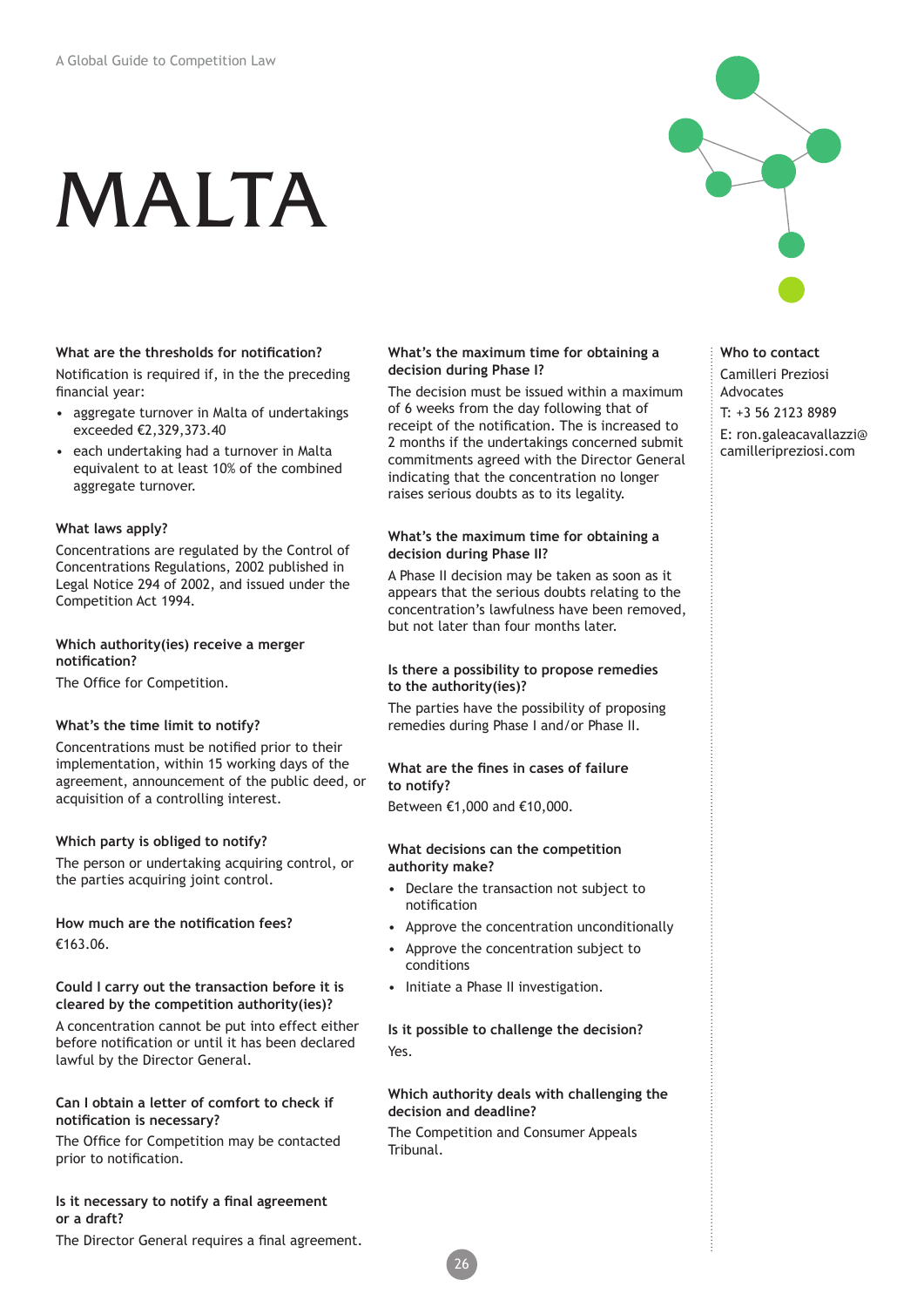# MEXICO



### **What are the thresholds for notifcation?**

- Concentrations worth, within Mexican territory, directly or indirectly, over US\$73,500,000
- Assets or capital stock in excess of US\$32,600,000 Dollars and two or more of the entities with annual Mexican sales or worth jointly over US\$195,800,000

### **What laws apply?**

- Federal Law on Economic Competition
- Regulatory Provisions of the Federal Law on Economic Competition

### **Which authority(ies) receive a merger notifcation?**

- Federal Economic Competition Commission
- Federal Telecommunications Commission (for broadcasting and telecommunications matters)

### **What's the time limit to notify?** Prior to closing.

**Which party is obliged to notify?** All.

**How much are the notifcation fees?** US\$8,000.00.

**Could I carry out the transaction before it is cleared by the competition authority(ies)?** No.

### **What operations should be notifed?** Mergers, acquisition or any other act involving taking control.

**Is it possible to obtain a letter of comfort before notifcation?**  $N_{\Omega}$ 

**Is it necessary to notify a fnal agreement or a draft?** Yes

**What's the maximum time for obtaining a decision during Phase I?** Around 25 business days.

**What's the maximum time for obtaining a decision during Phase II?** Around 40 business days.

**Is there a possibility to propose remedies to the authority(ies)?** Yes.

### **What are the fnes in cases of failure to notify?**

Around US\$20,000 and up to 10% of the income of the parties involved.

### **What decisions can the competition authority make?**

Approve, prohibit or conditional approval.

**Is it possible to challenge the decision?**  Yes.

### **Which authority deals with challenging the decision and deadline?**

Specialised Competition Courts – the deadline is 15 business days from the of the date the resolution is served.

### **Who to contact** Alejandro Mendiola Díaz Ramírez, Gutiérrez-Azpe, Rodríguez-Rivero y Hurtado, S.C. E: alejandro.mendiola@ rgrhmx.com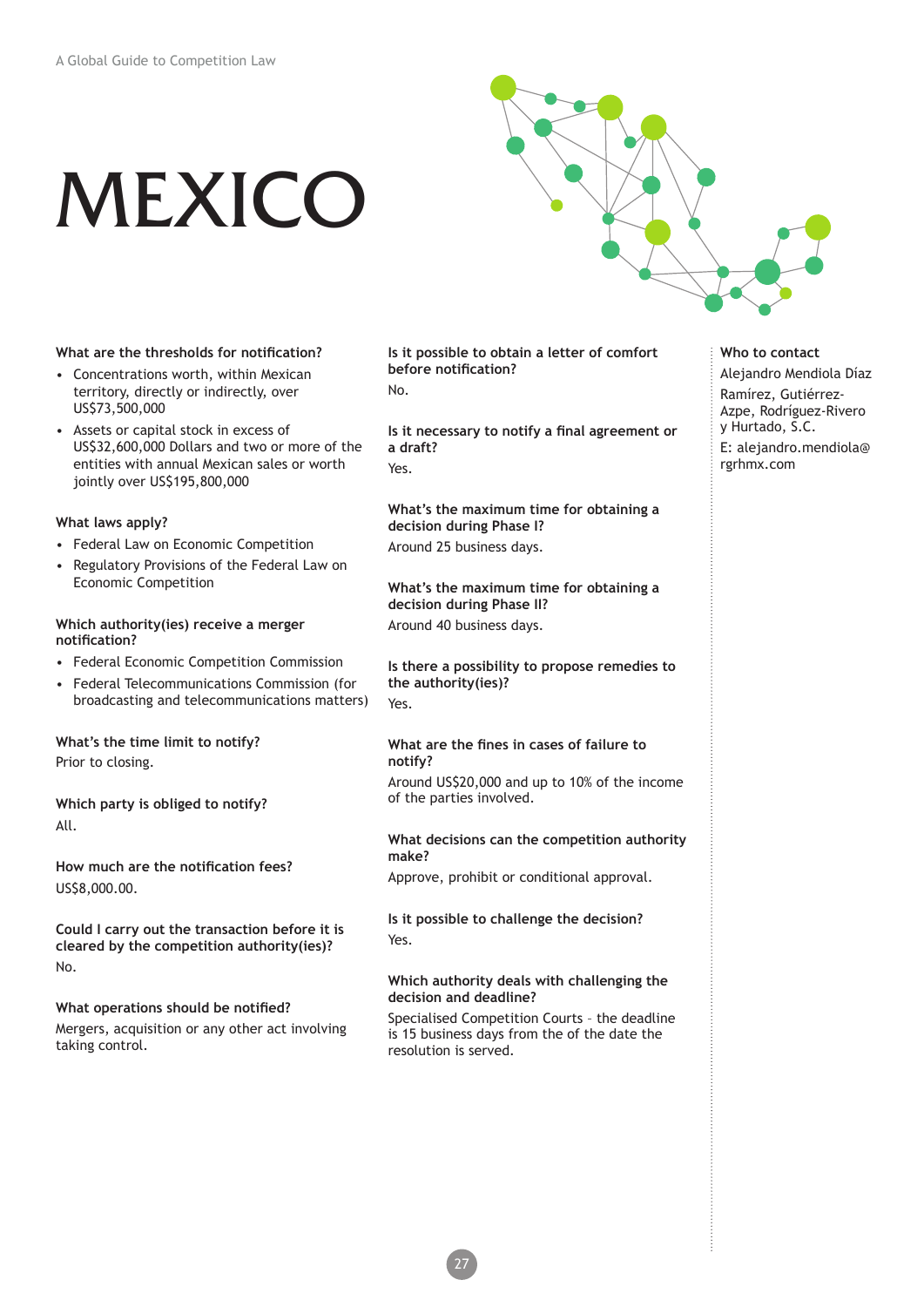# **MOROCCO**

**What are the thresholds for notifcation?**

- Total global turnover of all of the parties in excess of 750 million Dirham.
- Total global turnover generated in Morocco by at least two of the parties in excess of 250 million Dirham.
- Total share of more than 40% of the national market.

### **What laws apply?**

Law No. 06-99 of 5 June 2000 (Dahir No. 01- 00-225) on free pricing and competition and its enforcement decree No. 2-00-854.

### **Which authority(ies) receive a merger notifcation?**

The prime minister and the Competition Council.

**What's the time limit to notify?** None.

### **Which party is obliged to notify?**

The parties to the concentration.

**How much are the notifcation fees?** None.

### **Could I carry out the transaction before it is cleared by the competition authority(ies)?**

The parties are not entitled to implement their concentration plan as long as the prime minister has not authorised the transaction.

### **What operations should be notifed?**

Transfer of ownership, mergers, acquisitions.

### **Can I obtain a letter of comfort to check if notifcation is necessary?**

No, but the Competition Council may accept informal contact before notifcation.

Is it necessary to notify a final agreement or **a draft?**  $N_{\Omega}$ 

**What's the maximum time for obtaining a decision during Phase I? Two months.**

**What's the maximum time for obtaining a decision during Phase II?** Six months.

### **Is there a possibility to propose remedies to the authority(ies)?**

Structural or behavioral remedies can be proposed by the notifying parties or imposed by the prime minister.

### **What are the fnes in cases of failure to notify?**

2 to 5 per cent of the pre-tax turnover made in Morocco during the last fnancial year. For natural persons, a fne of 200,000 to 2 million dirhams.

### **What decisions can the competition authority make?**

- Authorization
- Refusal
- Conditional authorization

**Is it possible to challenge the decision?**  Yes.

### **Which authority deals with challenging the decision and deadline?**

The Administrative Court.

28

### **Who to contact** Maître Michel Ponsard, UGGC Avocats 47, rue de Monceau, 75008 Paris T: 01.56.69.70.00 E: paris@uggc.com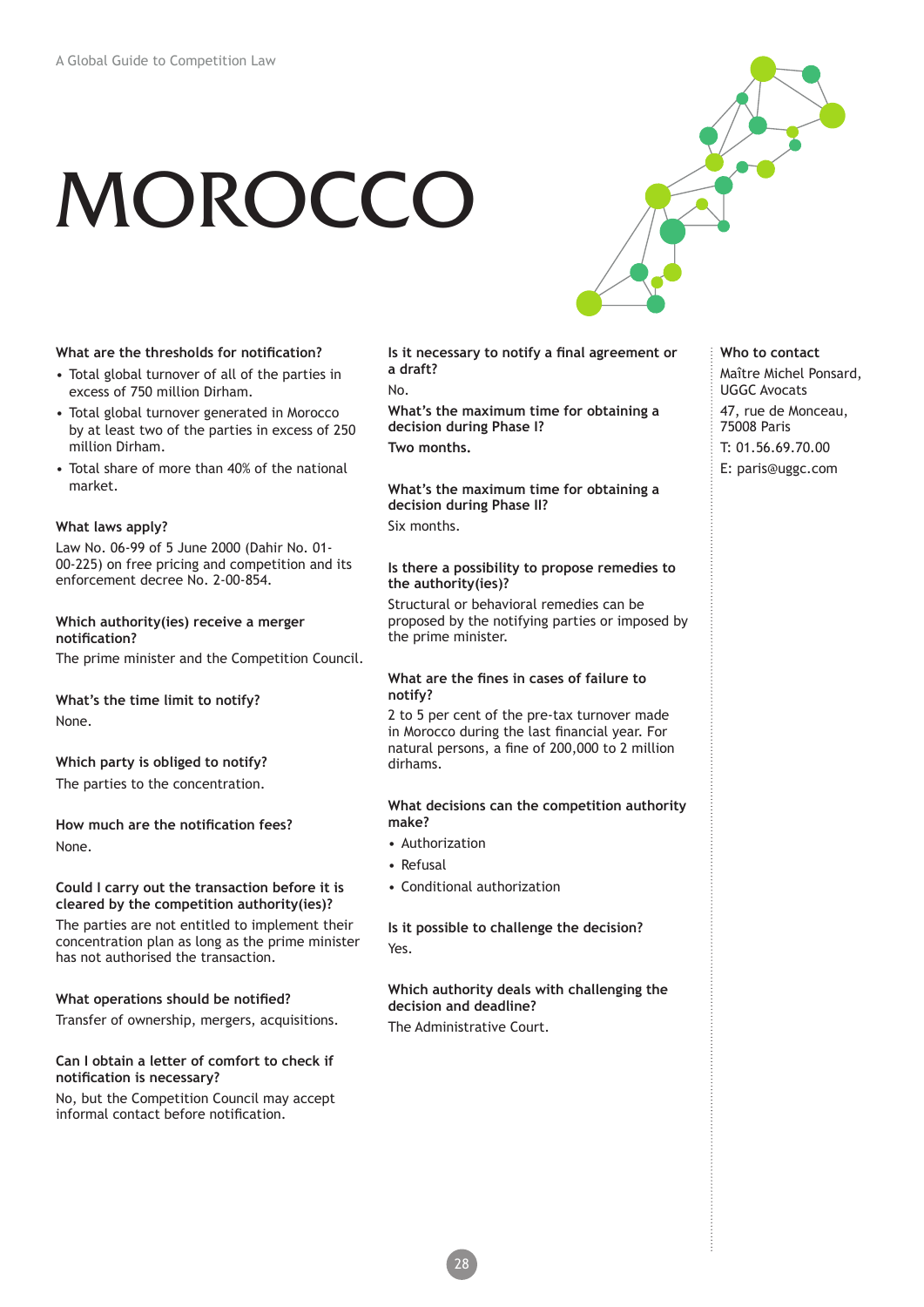### THE NETHERLANDS



### **What are the thresholds for notifcation?**

- Worldwide: over €150 million in total (in the previous calendar year) of all concerned undertakings
- The Netherlands: over €30 million in total (in the previous calendar year) and at least two of the undertakings concerned

In the health-care sector different thresholds apply.

### **What laws apply?**

The Dutch Competition Act and The Dutch General Administrative Law Act.

### **Which authority(ies) receive a merger notifcation?**

The Authority for Consumers and Markets (ACM).

### **What's the time limit to notify?**

There is no time limit to notify. However, it is prohibited to implement a concentration before ACM has been notifed or a decision has been taken.

### **Which party is obliged to notify?**

Both undertakings in a merger and the acquirer in an acquisition.

### **How much are the notifcation fees?**

€17,450 for Phase I and €34,900 for Phase II.

### **Could I carry out the transaction before it is cleared by the competition authority(ies)?**

There is an exemption for public bids and special circumstances such as the acquisition of an (almost) insolvent undertaking.

### **What operations should be notifed?**

- Mergers of two or more previously independent undertakings
- Acquisition by one or more undertakings of another undertaking
- Full-function joint venture

### **Can I obtain a letter of comfort to check if notifcation is necessary?**

There is no possibility to obtain a letter of comfort but ACM can provide an informal opinion.

**Is it necessary to notify a fnal agreement or a draft?** Yes.

**What's the maximum time for obtaining a decision during Phase I?** Within four weeks.

**What's the maximum time for obtaining a decision during Phase II?** Within thirteen weeks.

### **Is there a possibility to propose remedies to the authority(ies)?**

### Yes

### **What are the fnes in cases of failure to notify?**

- Up up to a maximum of  $\epsilon$  900.000, or
- Up to 10% of the worldwide annual turnover

### **What decisions can the competition authority make?**

In phase I, ACM may either approve or temporarily abstain from approving a transaction. In phase II, ACM can approve or prohibit the transaction.

### **Is it possible to challenge the decision?**  Yes.

### **Which authority deals with challenging the decision and deadline?**

Decisions can be appealed at the District Court of Rotterdam (Chamber of Administrative Law). For further appeals, the Court of Appeal for Trade and Industry in The Hague.

29

**Who to contact** Joost Houdijk AKD T: +31 88 253 5079 E: jhoudijk@akd.eu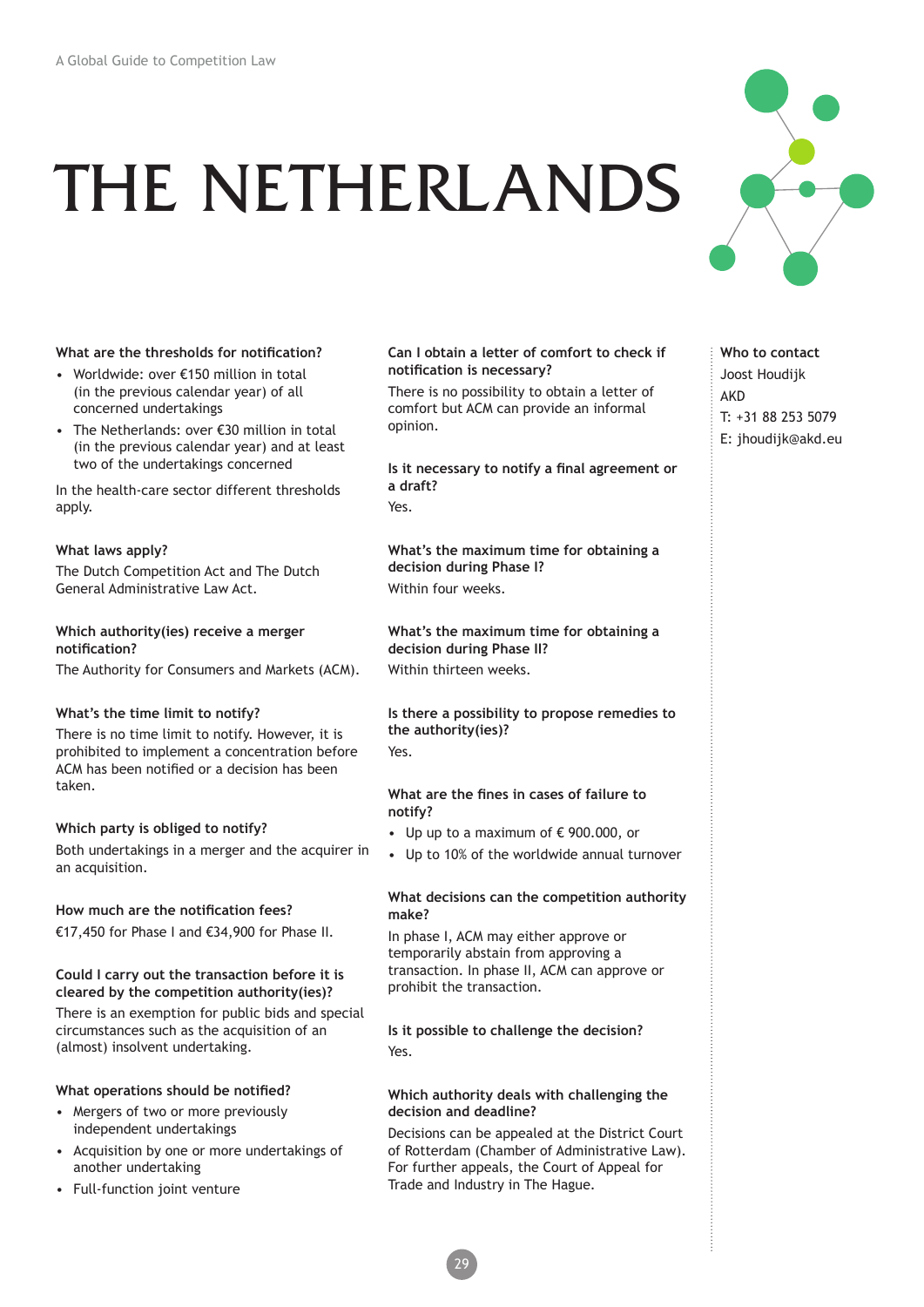# NICARAGUA



### **What are the thresholds for notifcation?**

- The transaction results in 25% or more of combined market share.
- One of the parties or both combined should have income that reaches 642,857 times the minimum wage amount (approximately US\$ 76,500,000.00).

### **What laws apply?**

The Law for the Competition Promotion, Law No. 601 of 2006, articles 24 to 28, and its Regulation (Decree No. 79-2006), articles 27 to 41.

### **Which authority(ies) receive a merger notifcation?**

The National Institute for the Promotion of Competition (PROCOMPETENCIA).

### **What's the time limit to notify?**

Prior to any act tending to carry out a concentration between economic agents.

**Which party is obliged to notify?** All economic agents involved in the merger have the obligation to notify; any of them can fle.

### **How much are the notifcation fees?**

These are calculated according to the assets of the companies involved in the transaction and can go up to U\$ 100,000.00.

**Could I carry out the transaction before it is cleared by the competition authority(ies)?** No.

### **What operations should be notifed?**

Mergers, acquisitions, consolidations, integrations or combinations.

**Can I obtain a letter of comfort to check if notifcation is necessary?** No.

### **Is it necessary to notify a fnal agreement or a draft?**

The notifcation must include a description of the transaction, its objectives and type of operation and should enclose a draft of the legal instrument in which the concentration would be formalized.

**What's the maximum time for obtaining a decision during Phase I?**

10 days.

**What's the maximum time for obtaining a decision during Phase II?** 90 days.

**Is there a possibility to propose remedies to the authority(ies)?** No.

### **What are the fnes in cases of failure to notify?**

A minimum of 100 and maximum of 600 times the minimum monthly wage amount (approximately \$108,000.00).

**What decisions can the competition authority make?**

Authorization, rejection, modifcation.

**Is it possible to challenge the decision?**  Yes.

**Which authority deals with challenging the decision and deadline?** The Board of Directors.

**Who to contact** Uri Weinstok or Pamela Sittenfeld

BLP/Nicaragua

- T: +505 2298 1830
- E: info@blplegal.com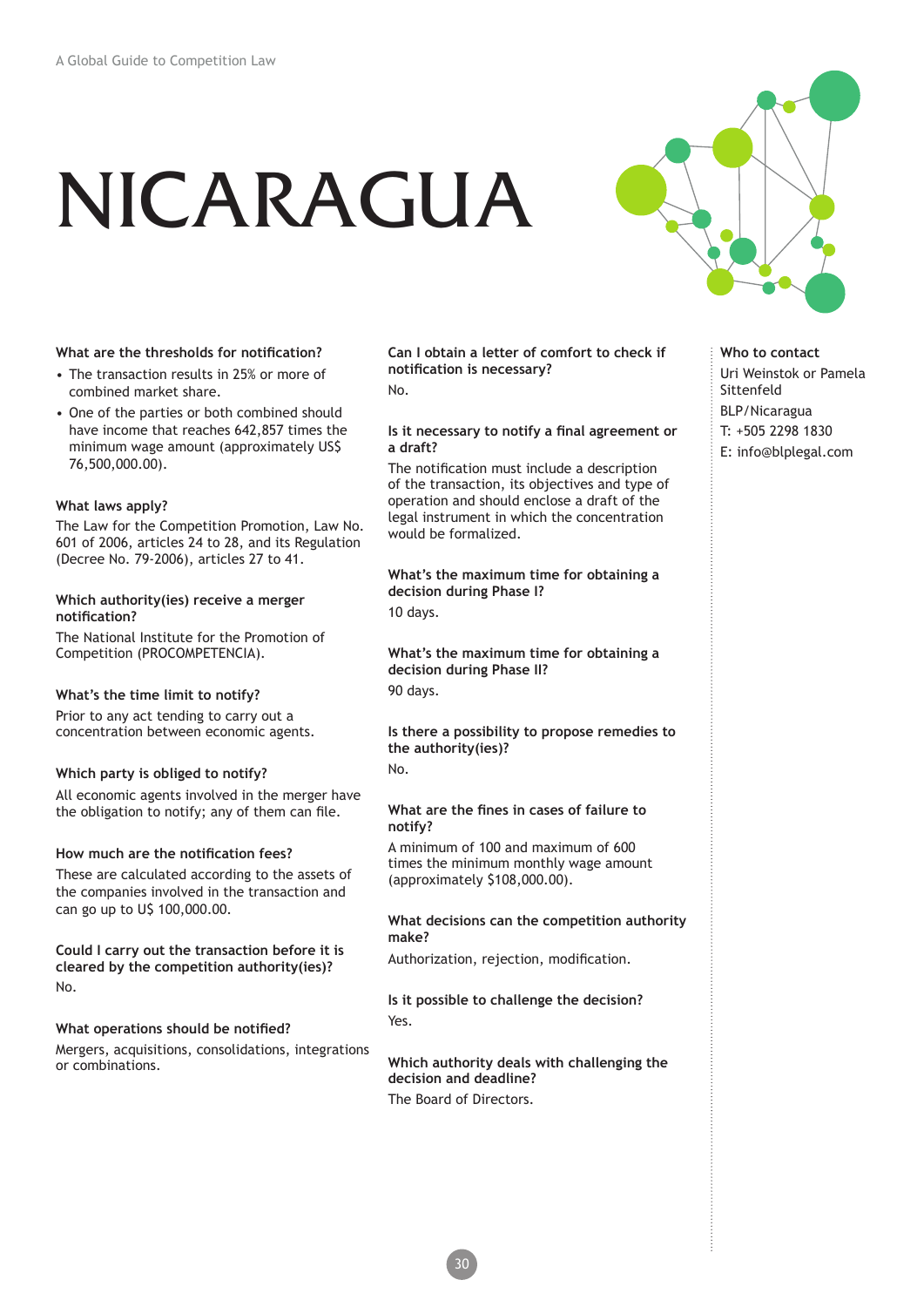# NORWAY

**What are the thresholds for notifcation?**

- At least two of the undertakings each having a turnover exceeding NOK 100 million, and
- The combined annual turnover of the undertakings concerned exceeds NOK 1 billion

### **What laws apply?**

Chapter 4 of the Competition Act of 5 March 2004 (Lov om konkurranse mellom foretak og kontroll med foretakssammenslutninger) and the Regulation on Notifcation of Concentrations of 11 December 2013 (Forskrift om melding av foretakssammenslutninger mv).

**Which authority(ies) receive a merger notifcation?**

The Norwegian Competition Authority (Konkurransetilsynet).

**What's the time limit to notify?** None.

**Which party is obliged to notify?** Merging partners or the acquirer(s).

**How much are the notifcation fees?** None.

**Could I carry out the transaction before it is cleared by the competition authority(ies)?** No.

**What operations should be notifed?** Mergers, acquisitions, joint ventures.

**Is it possible to obtain a letter of comfort before notifcation?**

Possibly, although authorities may be hesitant.

Is it necessary to notify a final agreement or **a draft?** Yes

**What's the maximum time for obtaining a decision during Phase I?** 25 working days.

**What's the maximum time for obtaining a decision during Phase II?** 70 working days.

**Is there a possibility to propose remedies to the authority(ies)?** Yes.

**What are the fnes in cases of failure to notify?** Up to 10% of the undertaking's overall turnover.

**What decisions can the competition authority make?**

Prohibition or clearance.

31

**Is it possible to challenge the decision?**  Yes.

**Which authority deals with challenging the decision and deadline?** The Competition Appeals Tribunal.

**Who to contact** Simen Klevstrand Advokatfrmaet Haavind AS T: +47 980 76 340 E: s.klevstrand@haavind.no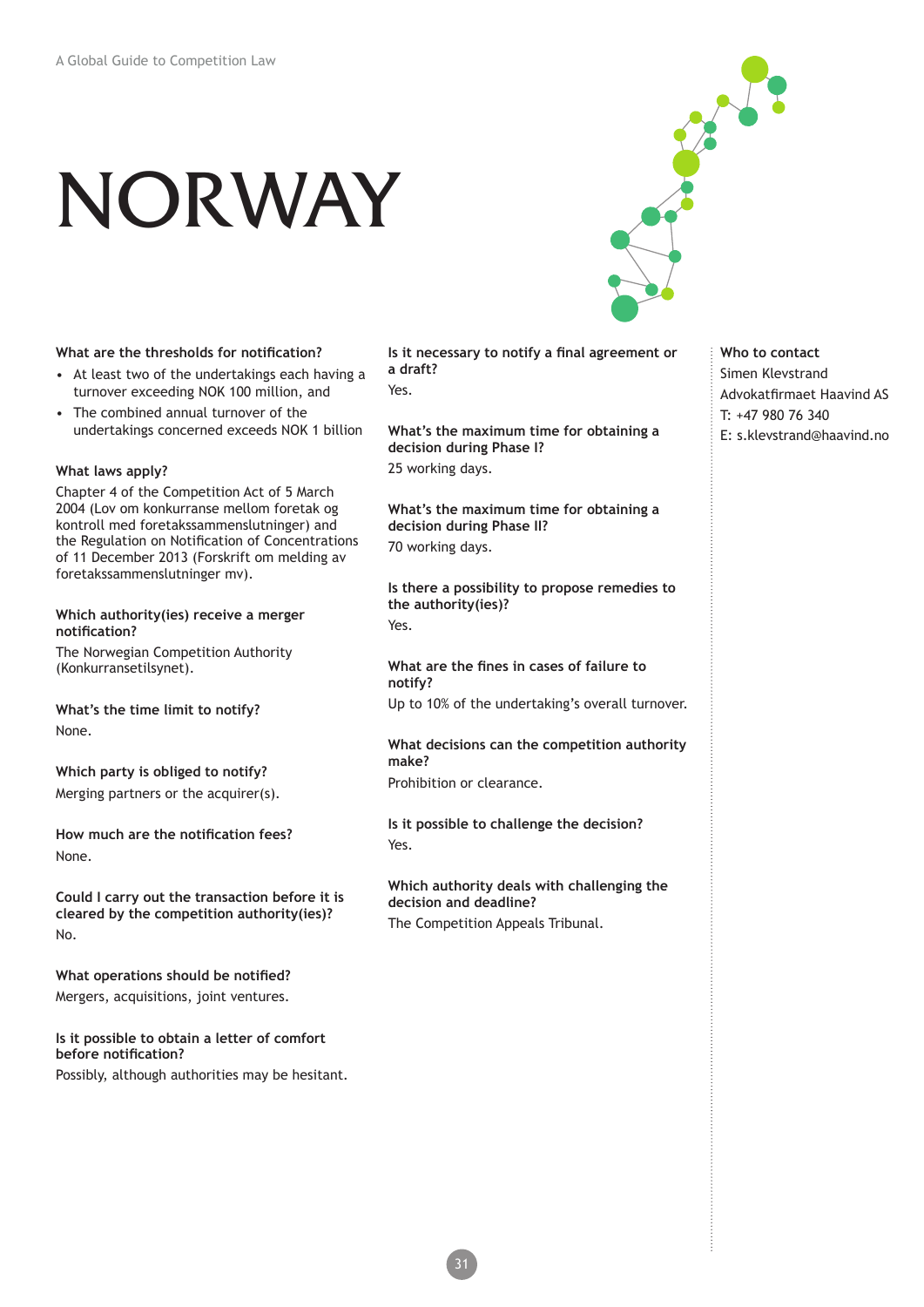# PERU



**What are the thresholds for notifcation?** These only apply to the electricity market.

**What laws apply?** Law Decree No. 25844, Law on Electric Concessions.

**Which authority(ies) receive a merger notifcation?** INDECOPI.

**What's the time limit to notify?** Before the concentration takes place.

**Which party is obliged to notify?** All parties.

### **How much are the notifcation fees?**

0.1% of the total amount involved in the concentration, with a limit of approximately US\$ 62,300.00.

**Could I carry out the transaction before it is cleared by the competition authority(ies)?** No.

**What operations should be notifed?** Mergers, acquisitions, joint ventures.

**Is it possible to obtain a letter of comfort before notifcation?** No.

**Is it necessary to notify a fnal agreement or a draft?** Yes

**What's the maximum time for obtaining a decision during Phase I?** 15 days.

**What's the maximum time for obtaining a decision during Phase II?** 30 days.

**Is there a possibility to propose remedies to the authority(ies)?** No.

### **What are the fnes in cases of failure to notify?**

No more than 500 UIT (approximately US\$ 623,000.00) per person or company.

### **What decisions can the competition authority make?**

Dismissal, approval, setting conditions.

**Is it possible to challenge the decision?**  Yes.

### **Which authority deals with challenging the decision and deadline?**

Tribunal for the Defense of Free Competition and Intellectual Property.

**Who to contact** Veronica Sattler Rodrigo, Elías & Medrano Abogados T: +511 619-1938 E: vsattler@ estudiorodrigo.com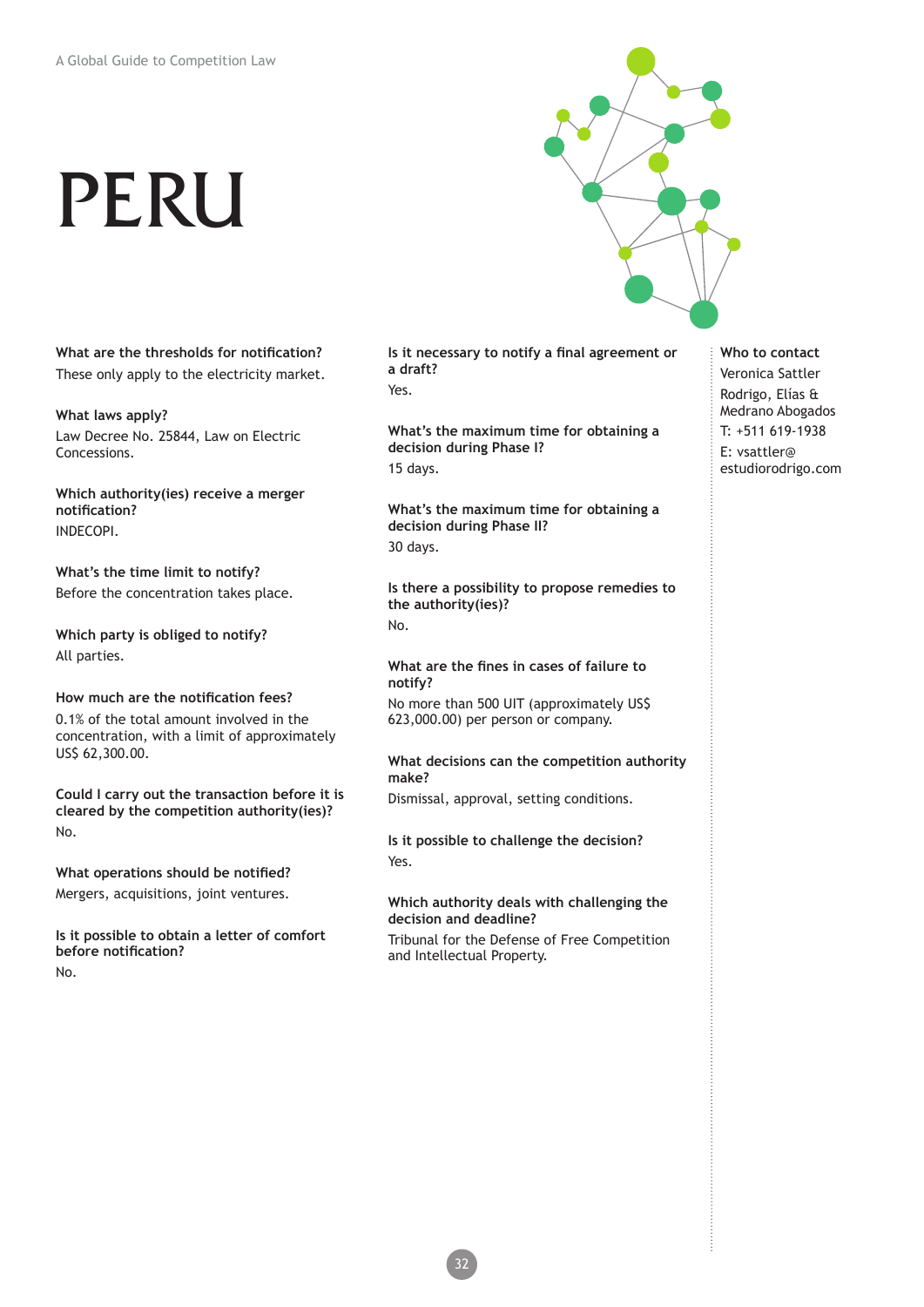# PHILIPPINES



### **What are the thresholds for notifcation?**

In the simplest terms, notifcation is required if the value of the tranasaction, assets or revenues generated exceed One Billion Pesos.

### **What laws apply?**

Republic Act No. 10667, otherwise known as the *"Philippine Competition Act,"*. Equally signifcant, is the law's Implementing Rules and Regulations (IRR).

**Which authority(ies) receive a merger notifcation?**

The Philippine Competition Commission.

**What's the time limit to notify?**

There is no time limit to notify.

### **Which party is obliged to notify?**

All acquiring and acquired pre-acquisition ultimate parent entities or any entity authorised by the ultimate parent entity to fle notifcation on its behalf.

### **How much are the notifcation fees?**

Php250,000.00 for Phase 1 Review and 1% of 1% of the value of the transaction for Phase II.

**Could I carry out the transaction before it is cleared by the competition authority(ies)?** No.

### **What operations should be notifed?**

The law mentions mergers, acquisitions, and joint ventures.

### **Can I obtain a letter of comfort to check if notifcation is necessary?**

Parties may inform the Commission and seek non-binding advice on the specifc information required to be in the notifcation.

**Is it necessary to notify a fnal agreement or a draft?**

Yes, on the basis of a binding preliminary agreement in any form.

**What's the maximum time for obtaining a decision during Phase I?** 30 days.

**What's the maximum time for obtaining a decision during Phase II?** 60 days.

### **Is there a possibility to propose remedies to the authority(ies)?**

The Commission may consider structural and behavioral remedies.

### **What are the fnes in cases of failure to notify?**

1% - 5% of the value of the transaction.

### **What decisions can the competition authority make?**

The Commission may approve the merger or acquisition.

**Is it possible to challenge the decision?**  Yes.

**Which authority deals with challenging the decision and deadline?**

The Court of Appeals.

### **Who to contact** Quasha Ancheta Peña & Nolasco T: (632) 892-3011 E: quasha@quashainterlaw.com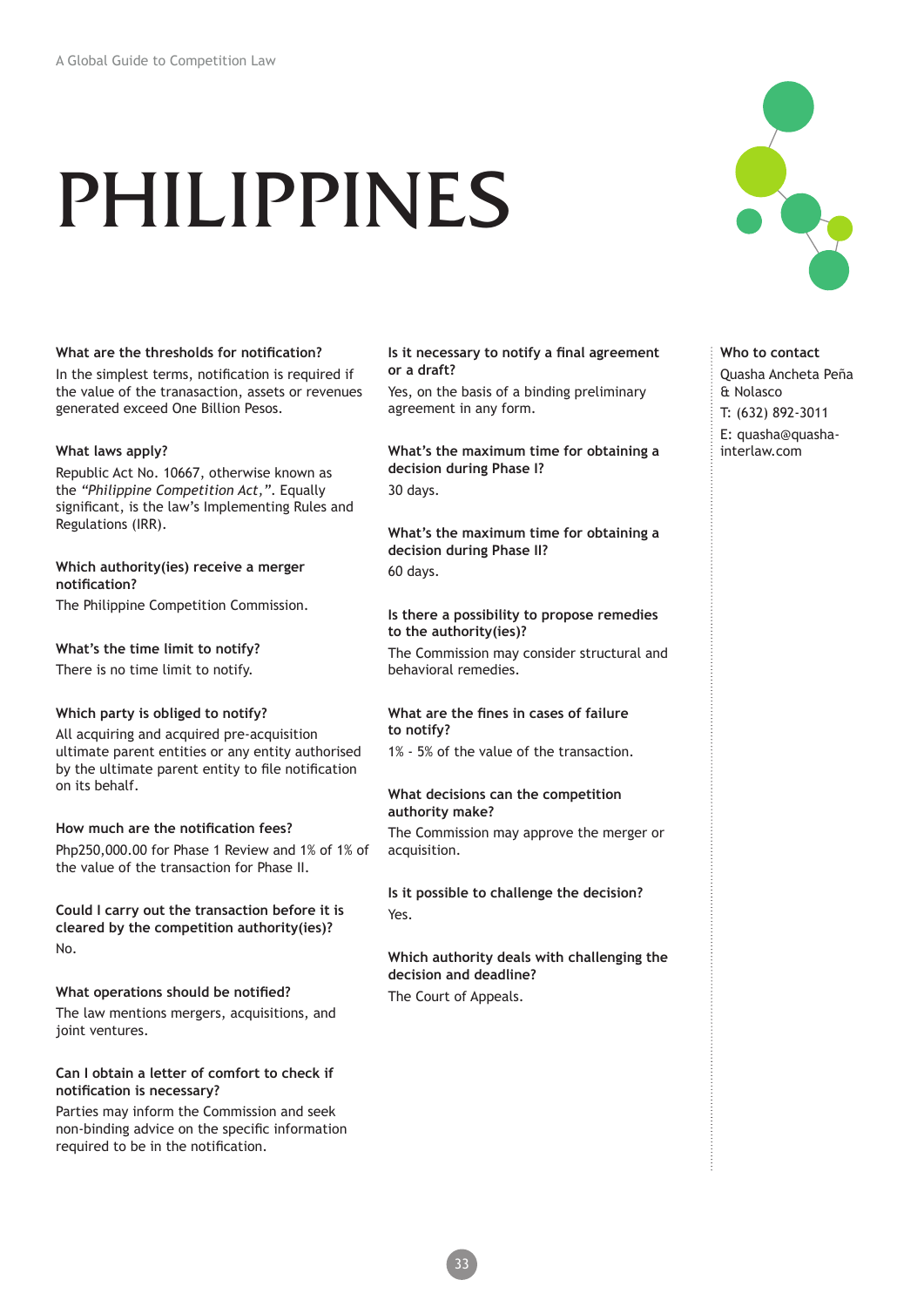# POLAND



**What are the thresholds for notifcation?** With some exceptions, worldwide turnover of €1,000,000,000.00 or turnover in Poland of €50,000,000.

**What laws apply?** Section III of the Act of 16 February 2007 on the Competition and Consumer Protection Act.

**Which authority(ies) receive a merger notifcation?**

The President of the Office of Competition and Consumer Protection.

**What's the time limit to notify?** None.

### **Which party is obliged to notify?**

All merger parties, all parties in a joint venture, the controlling partner in an acquisition.

**How much are the notifcation fees?** PLN 15,000.00.

**Could I carry out the transaction before it is cleared by the competition authority(ies)?** No.

**What operations should be notifed?** Mergers, acquisitions, joint ventures.

**Is it possible to obtain a letter of comfort before notifcation?** No.

**Is it necessary to notify a fnal agreement or a draft?** Yes.

**What's the maximum time for obtaining a decision during Phase I?** One month.

**What's the maximum time for obtaining a decision during Phase II?** Four months.

**Is there a possibility to propose remedies to the authority(ies)?** Yes.

**What are the fnes in cases of failure to notify?** Up to 10% of the turnover.

**What decisions can the competition authority make?** Prohibition, acceptance, conditional

acceptance.

**Is it possible to challenge the decision?**  Yes.

### **Which authority deals with challenging the decision and deadline?**

The Court of Competition and Consumer Protection.

**Who to contact** Piotr Kryczek Chajec, Don-Siemion & Żyto Legal Advisors E: Piotr.Kryczek@cdz. com.pl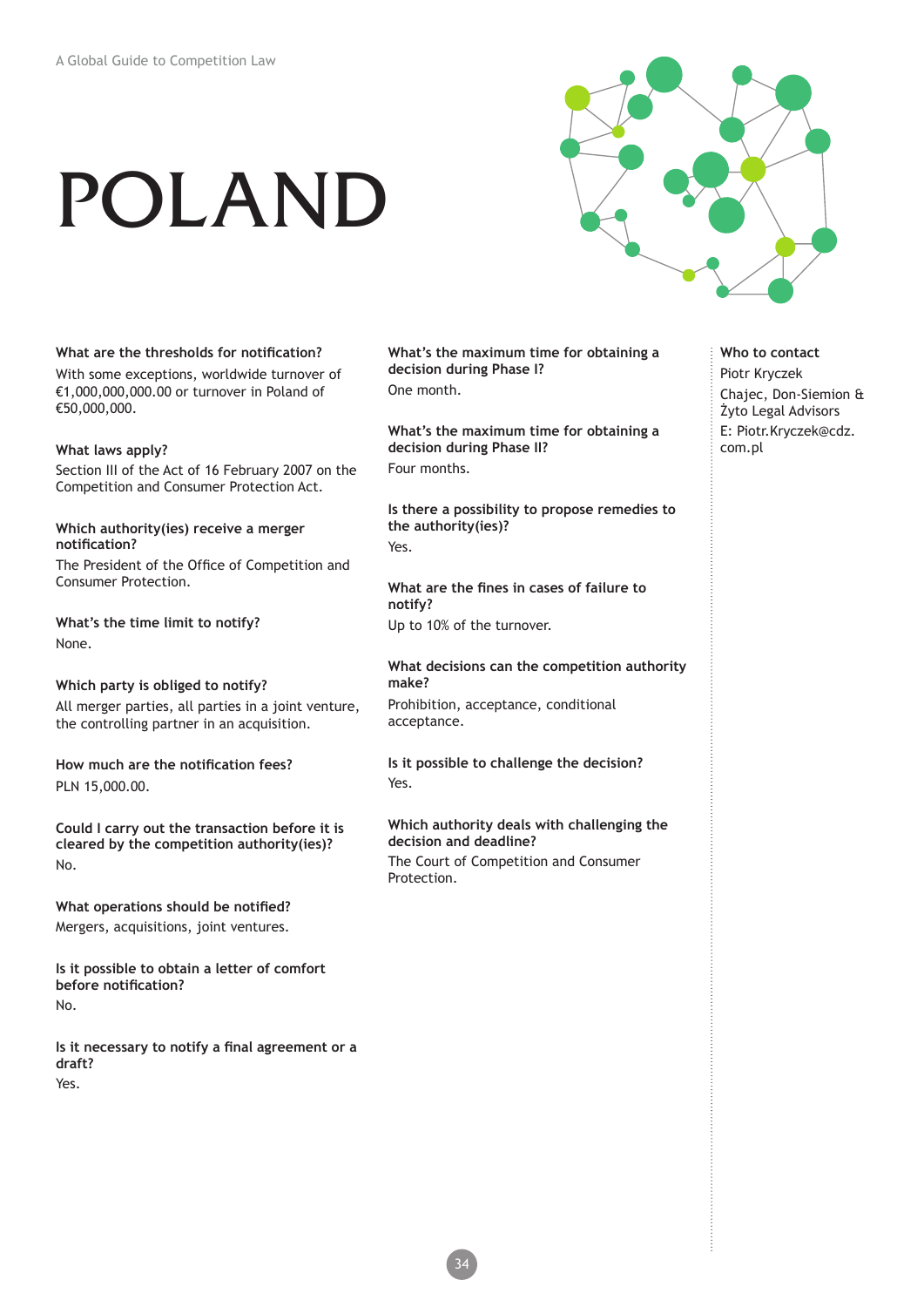# ROMANIA



### **What are the thresholds for notifcation?**

Aggregate turnover of the undertakings exceeds €10,000,000 EUR and at least two undertakings have an individual turnover in Romania of more than €4,000,000.

**What laws apply?** Romanian Competition Law no. 21/1996.

**Which authority(ies) receive a merger notifcation?** The Competition Council.

**What's the time limit to notify?** None.

**Which party is obliged to notify?** All parties in merger or party gaining control.

**How much are the notifcation fees?** €1.061 EUR for each notifcation plus between €10,000 and €50,000.

**Could I carry out the transaction before it is cleared by the competition authority(ies)?** Special exemption is required.

**What operations should be notifed?** Mergers, takeovers, joint ventures.

**Is it possible to obtain a letter of comfort before notifcation?** No.

Is it necessary to notify a final agreement or **a draft?** Yes

**What's the maximum time for obtaining a decision during Phase I?** 45 days.

**What's the maximum time for obtaining a decision during Phase II?** Five months.

**Is there a possibility to propose remedies to the authority(ies)?** Yes.

**What are the fnes in cases of failure to notify?** Between 0.5% and 10 % of annual aggregate turnover.

**What decisions can the competition authority make?**

Clearance, objection, investigation.

**Is it possible to challenge the decision?**  Yes.

**Which authority deals with challenging the decision and deadline?** Bucharest Court of Appeal.

**Who to contact** Mihai Furtună ONV LAW T: +40 21 315 21 47 E: mihaifurtuna@ onvlaw.ro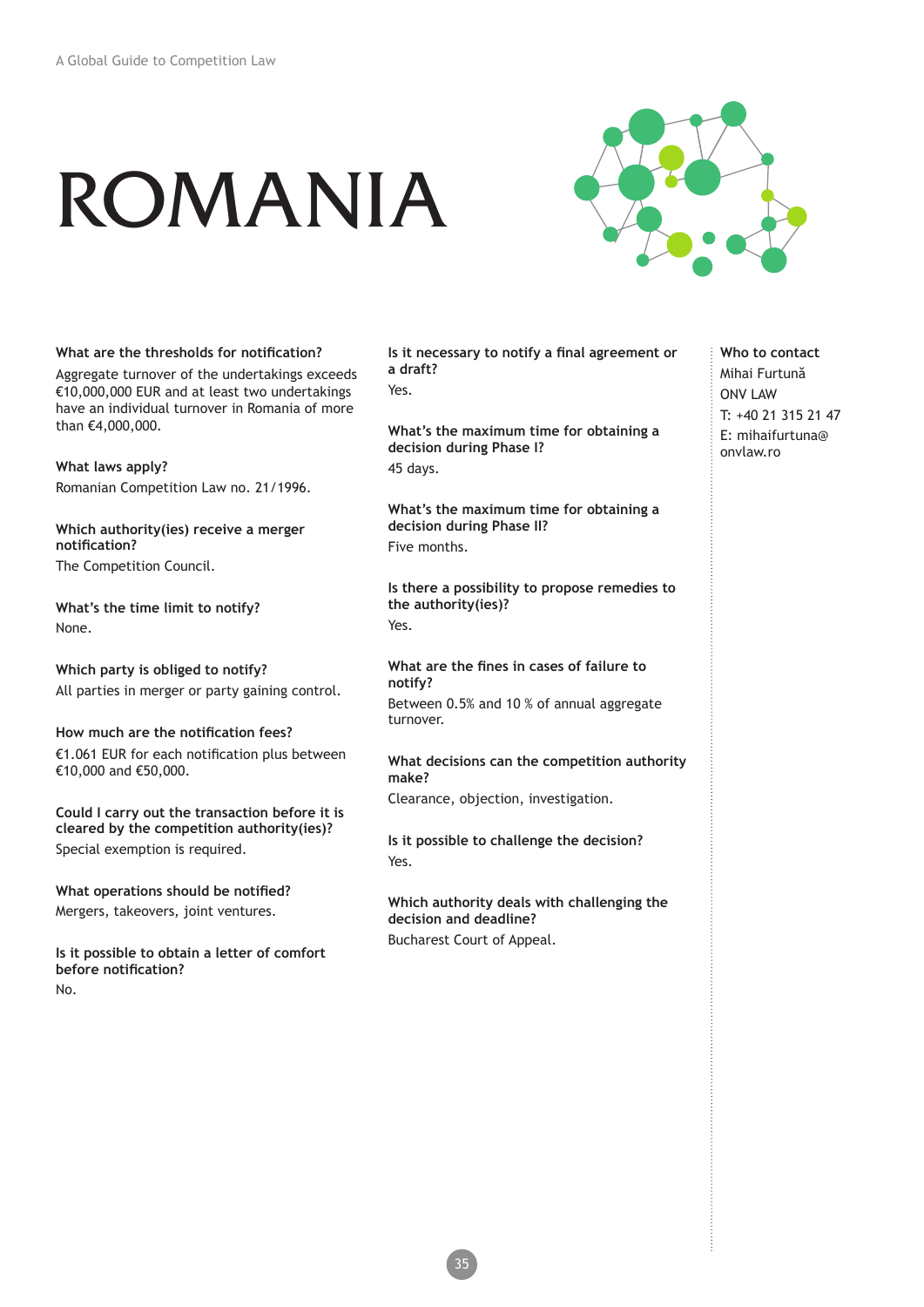# RUSSIA



### **What are the thresholds for notifcation?**

The turnover or book value of all companies within the acquirer's group and the target's group exceeds RUB 7 billion and all companies within the target's group exceeds RUB 400 million roubles.

### **What laws apply?**

Federal Law on the Protection of Competition № 135-FZ of July 26, 2006

Strategic investment control is exercised under Federal Law on Foreign Investment in Companies of Strategic Importance for National Defense and Security № 57-FZ of April 29, 2008.

### **Which authority(ies) receive a merger notifcation?**

The Federal Antimonopoly Service (FAS Russia).

### **What's the time limit to notify?**

There is no time limit to notify.

**Which party is obliged to notify?** The FAS Russia.

**How much are the notifcation fees?** RUB 35.000 (c. EUR 5000).

**Could I carry out the transaction before it is cleared by the competition authority(ies)?** No.

### **What operations should be notifed?**

- Acquisitions
- Joint ventures
- Incorporations
- Consolidations.

**Can I obtain a letter of comfort to check if notifcation is necessary?**

No.

### **Is it necessary to notify a fnal agreement or a draft?**

There is a possibility to submit a draft which must be approved between parties.

**What's the maximum time for obtaining a decision during Phase I?** 30 days.

**What's the maximum time for obtaining a decision during Phase II?** Two months.

**Is there a possibility to propose remedies to the authority(ies)?** Yes.

### **What are the fnes in cases of failure to notify?** Up to RUB 500,000 for legal entities and

RUB 25,000 for managers.

### **What decisions can the competition authority make?**

Clear or prohibit the transaction.

**Is it possible to challenge the decision?**  Yes.

### **Which authority deals with challenging the decision and deadline?** The Commercial Court.

**Who to contact** Vladislav Zabrodin Capital Legal Services LLC, Russia Managing Partner T: +7 812 346 7990 E: vzabrodin@cls.ru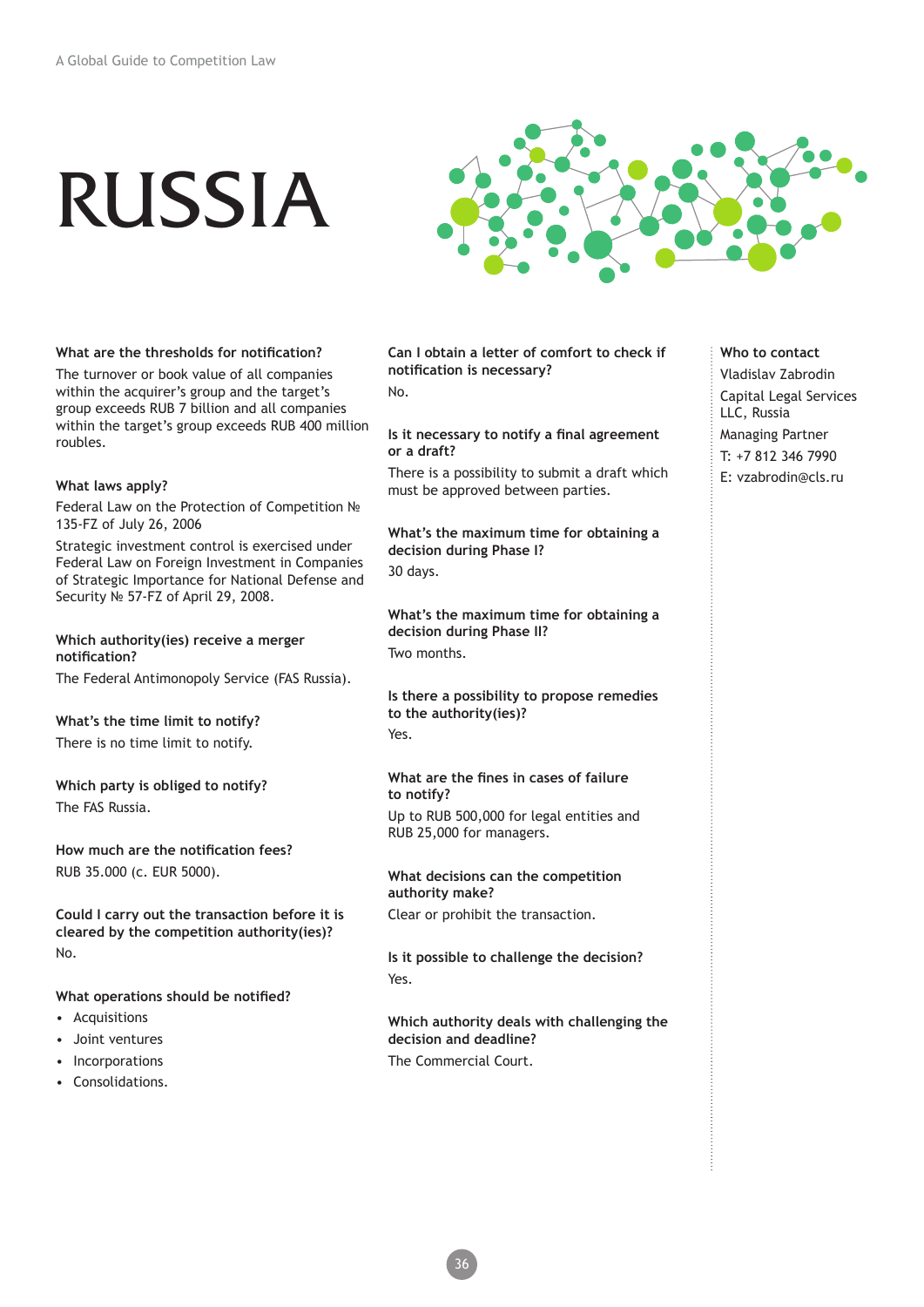# SERBIA



### **What are the thresholds for notifcation?**

- Total annual revenue of all concentration participants generated on the international market in the preceding fnancial year exceeds 100 million EUR.
- Total annual revenue of at least two concentration participants generated on the market of the Republic of Serbia exceeds 20 million EUR in the preceding fnancial year.

### **What laws apply?**

Article 61 para 1 of the Serbian Competition Act.

### **Which authority(ies) receive a merger notifcation?**

Commission for Protection of Competition of Republic of Serbia.

### **What's the time limit to notify?**

15 days.

### **Which party is obliged to notify?**

The party taking over control or all participants in a joint venture.

### **How much are the notifcation fees?**

- 0,03% of joint annual revenue of all participants.
- EUR 500 for the decision on dismissal of merger notifcation.
- EUR 900 for decision on suspension of the proceedings.
- EUR 1200 for decision on prohibiting the merger.

**Could I carry out the transaction before it is cleared by the competition authority(ies)?** No.

### **What operations should be notifed?**

Conclusion of an agreement, obtaining control, publication of a public tender.

### **Can I obtain a letter of comfort to check if notifcation is necessary?**

It is possible. However, notifcations are usually found necessary.

### **Is it necessary to notify a fnal agreement or a draft?**

If the agreement is being concluded, than a fnal agreement is being submitted.

**What's the maximum time for obtaining a decision during Phase I?** None.

**What's the maximum time for obtaining a decision during Phase II?** None.

### **Is there a possibility to propose remedies to the authority(ies)?**

The only remedy is to file an administrative law suit with the Administrative Court.

### **What are the fnes in cases of failure to notify?**

Up to 10% of the participant's annual turnover on the Serbian market.

### **What decisions can the competition authority make?**

Approval, prohibition, dismissal and suspension of the merger.

**Is it possible to challenge the decision?**  Yes.

### **Which authority deals with challenging the decision and deadline?** The Administrative Court.

**Who to contact** Milan Samardžić. Samardžić, Oreški & Grbović Law Firm T: +381 (0) 11 3282 667 E: milan.samardzic@ sog.rs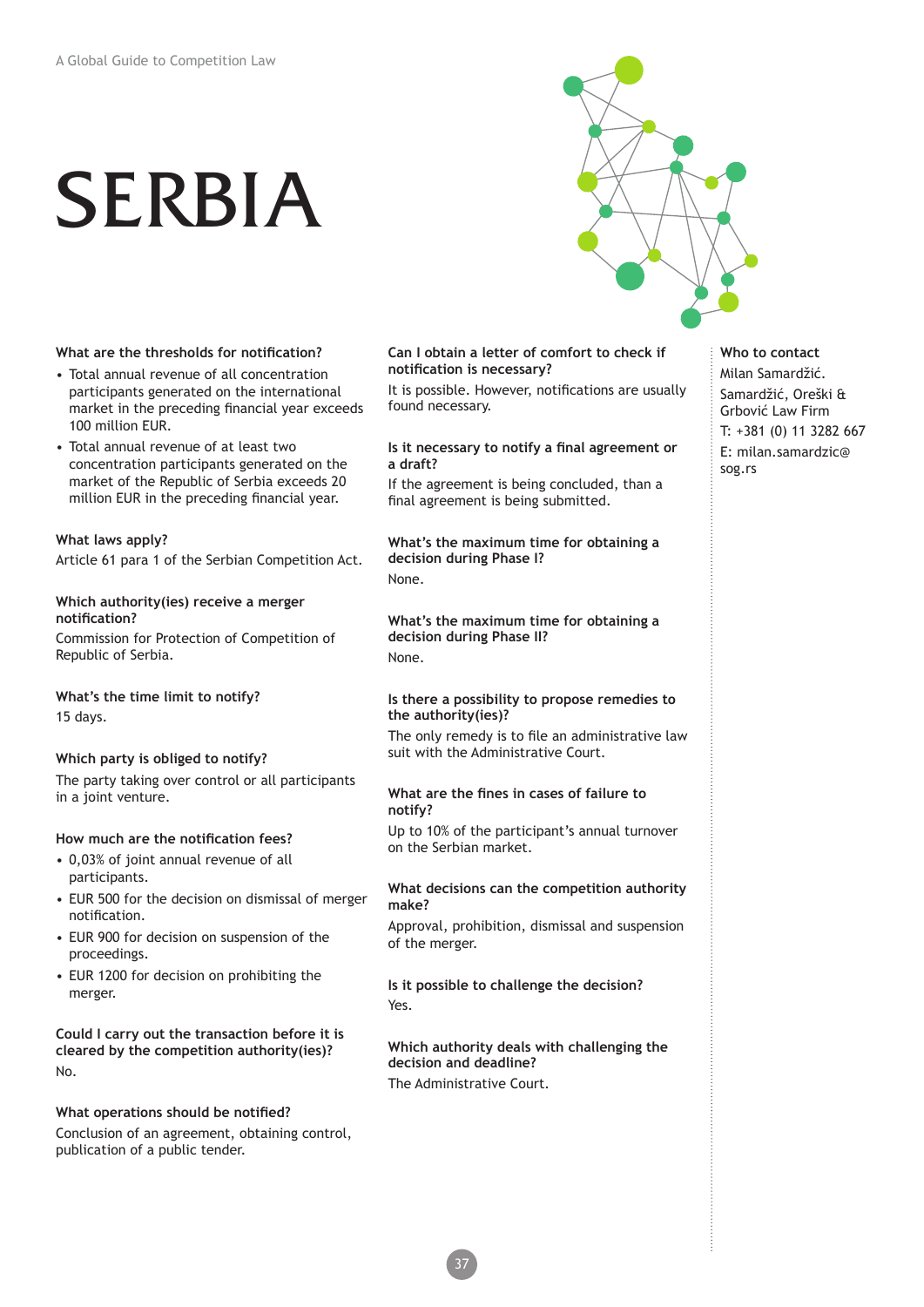# SINGAPORE



### **What are the thresholds for notifcation?**  There is no obligation to notify as Singapore has a voluntary regime. The indicative

thresholds are:

- a. the merged entity will have a market share of 40% or more, or
- b. the merged entity will have a market share of between 20% and 40% and the post-merger combined market share of the three largest frms is 70% or more.

### **What laws apply?**

The Competition Act.

### **Which authority(ies) receive a merger notifcation?** The Competition Commission of Singapore.

**What's the time limit to notify?** None.

### **Which party is obliged to notify?**

Merger parties are not obliged to notify, but they are encouraged to notify the CCS if they have serious concerns that the anticipated merger may lead to a substantial lessening of competition.

### **How much are the notifcation fees?**

US\$4,000 - US\$100,000 depending on the size of the merger parties and turnover.

**Could I carry out the transaction before it is cleared by the competition authority(ies)?** Yes

### **What operations should be notifed?**

Joint ventures, mergers, and acquisitions of control are all notifable.

### **Can I obtain a letter of comfort to check if notifcation is necessary?**

No. However, parties may approach the CCS for confdential advice on whether or not a merger is likely to raise competition concerns.

### **Is it necessary to notify a fnal agreement or a draft?**

Copies of the fnal or most recent version of all documents bringing about the merger are to be included in the notifcation application.

### **What's the maximum time for obtaining a decision during Phase I?**

Thirty working days commencing on the day the CCS receives a complete and satisfactory application.

### **What's the maximum time for obtaining a decision during Phase II?**

120 working days.

### **Is there a possibility to propose remedies to the authority(ies)?**

Merger parties can propose commitments which address any competition concerns.

**What are the fnes in cases of failure to notify?** Nine.

### **What decisions can the competition authority make?**

Favourable or unfavourable decisions.

### **Is it possible to challenge the decision?**  Yes.

38

**Which authority deals with challenging the decision and deadline?** The Competition Appeal Board.

### **Who to contact** Colin Ng & Partners LLP E: billjamieson@ cnplaw.com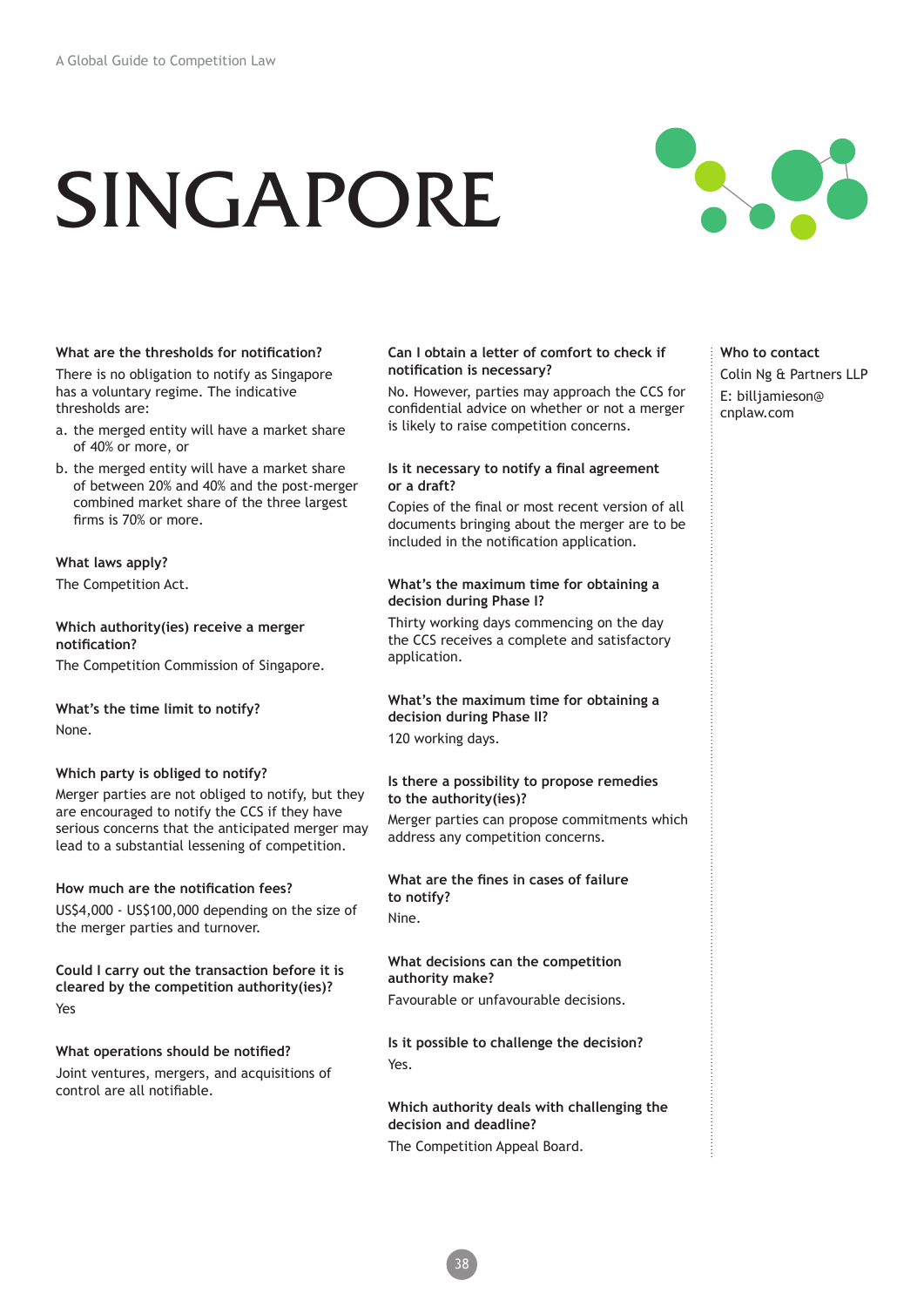# SLOVAK REPUBLIC



### **What are the thresholds for notifcation?** In general:

- Combined aggregate turnover of the undertakings concerned in the Slovak Republic > EUR 46 million.
- Aggregate turnover of each of at least two of concerned undertakings in the Slovak Republic > EUR 14 million.

### **What laws apply?**

Act No. 136/2001 on Protection of Competition as amended.

### **Which authority(ies) receive a merger notifcation?**

Protimonopolný úrad Slovenskej republiky (The Antimonopoly Office of the Slovak Republic.

### **What's the time limit to notify?**

There is no formal time limit for the notifcation. However, a general rule on the prohibition of gun jumping needs to be observed.

### **Which party is obliged to notify?**

- Acquisition of control and joint control: ultimately controlling undertaking(s).
- Merger or amalgamation: all undertakings concerned.

### **How much are the notifcation fees?** 5000 EUR.

### **Could I carry out the transaction before it is cleared by the competition authority(ies)?**

The Office may grant such exemption if the request is reasonable.

### **What operations should be notifed?**

Joint ventures, mergers, amalgamations and acquisitions.

### **Can I obtain a letter of comfort to check if notifcation is necessary?**

Based on pre-notifcation contacts, it is possible to obtain a non-binding statement of the Office on various issues regarding a concentration.

**Is it necessary to notify a fnal agreement or a draft?**

### No.

### **What's the maximum time for obtaining a decision during Phase I?**

The Office will issue a decision on concentration within 25 working days following the date of delivery of notifcation of concentration.

### **What's the maximum time for obtaining a decision during Phase II?**

Within 90 working days.

### **Is there a possibility to propose remedies to the authority(ies)?**

There is a possibility of offering structural or behavioral remedies.

### **What are the fnes in cases of failure to notify?**

10% of the undertaking(s)' turnover.

### **What decisions can the competition authority make?**

Approval, conditional approval (with remedies) and prohibition.

**Is it possible to challenge the decision?**  Yes.

### **Which authority deals with challenging the decision and deadline?**

It is possible to challenge a decision before the Council of the Office and subsequently a civil court.

39

### **Who to contact** Ivan Gasperec POLÁČEK & PARTNERS s.r.o. T: +421 903 909 914 E: igasperec@

polacekpartners.sk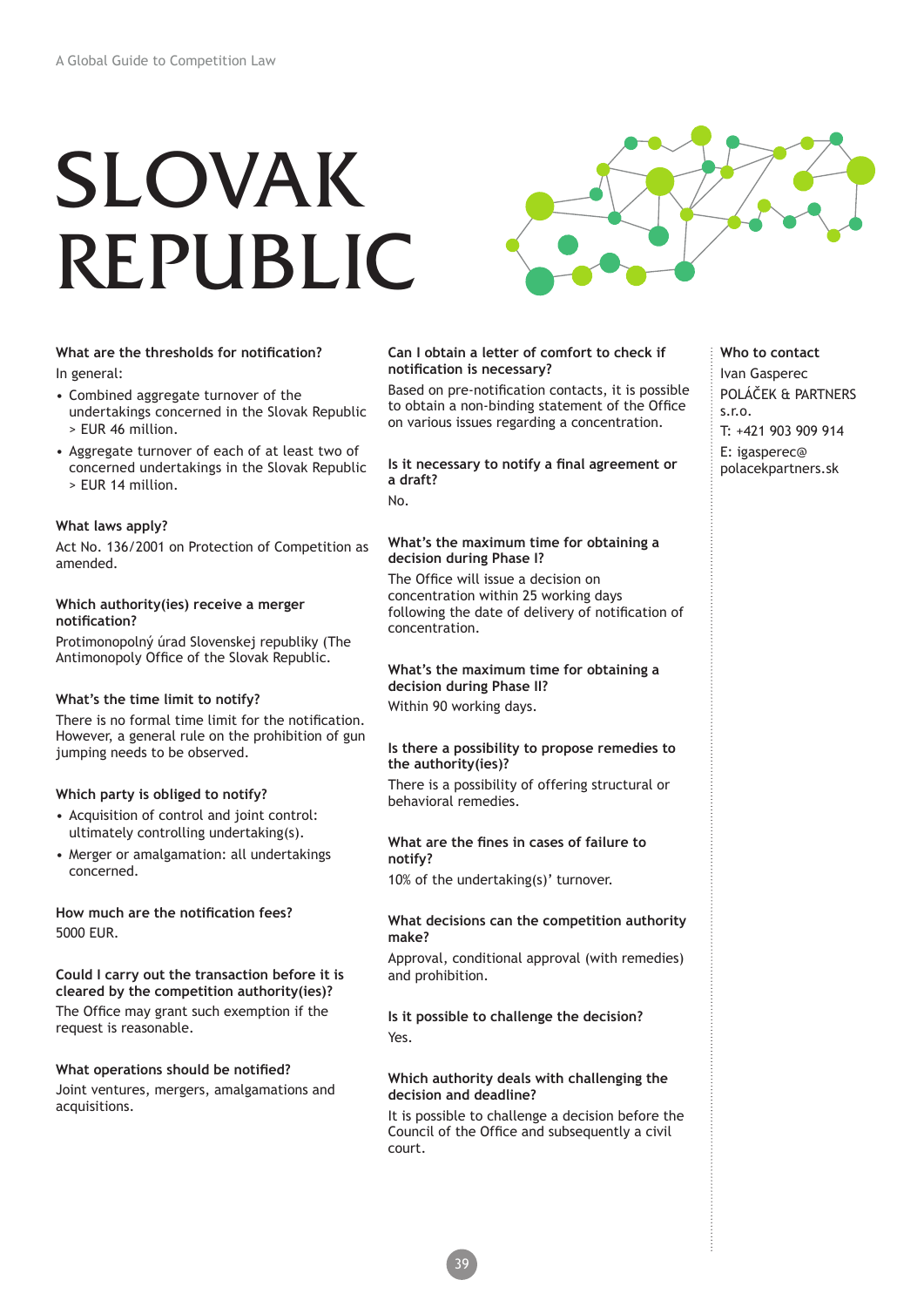# SLOVENIA



**What are the thresholds for notifcation?** 

- The total annual turnover of the undertakings in the preceding business year exceeded 35 million EUR
- The annual turnover of the acquired undertaking, together with other undertakings in the Republic of Slovenia, exceeded 1 million EUR in the preceding business year
- The undertakings hold more than a 60 percent market share on the market of the Republic of Slovenia.

### **What laws apply?**

The Prevention of the Restriction of Competition Act (ZPOmK-1; Official Gazette of the RS, no. 36/2008), and EU legislation.

### **Which authority(ies) receive a merger notifcation?**

The Competition Protection Agency of the Republic of Slovenia.

### **What's the time limit to notify?**

Not later than 30 days after the conclusion of the contract.

### **Which party is obliged to notify?**

The undertakings involved in the merger, or by those acquiring joint control.

**How much are the notifcation fees?** 2000 EUR.

**Could I carry out the transaction before it is cleared by the competition authority(ies)?** No.

### **What operations should be notifed?**

- Mergers
- Acquisition of control
- Establishing of Joint Venture.

**Is it necessary to notify a final agreement or a draft?** Yes.

**What's the maximum time for obtaining a decision during Phase I?**

25 working days.

**What's the maximum time for obtaining a decision during Phase II?**

60 working days.

**Is there a possibility to propose remedies to the authority(ies)?** Yes.

### **What are the fnes in cases of failure to notify?**

Up to 10% of the annual turnover of the undertaking.

### **What decisions can the competition authority make?**

- Approval
- Prohibition.

40

**Is it possible to challenge the decision?**  Yes.

### **Which authority deals with challenging the decision and deadline?** The Administrative court.

### **Who to contact**

- Jan Sibinčič
- Law Firm Sibinčič
- Križanec Medak o.p. d.o.o.
- T: +386 41 834 736
- E: jan.sibincic@skmp.si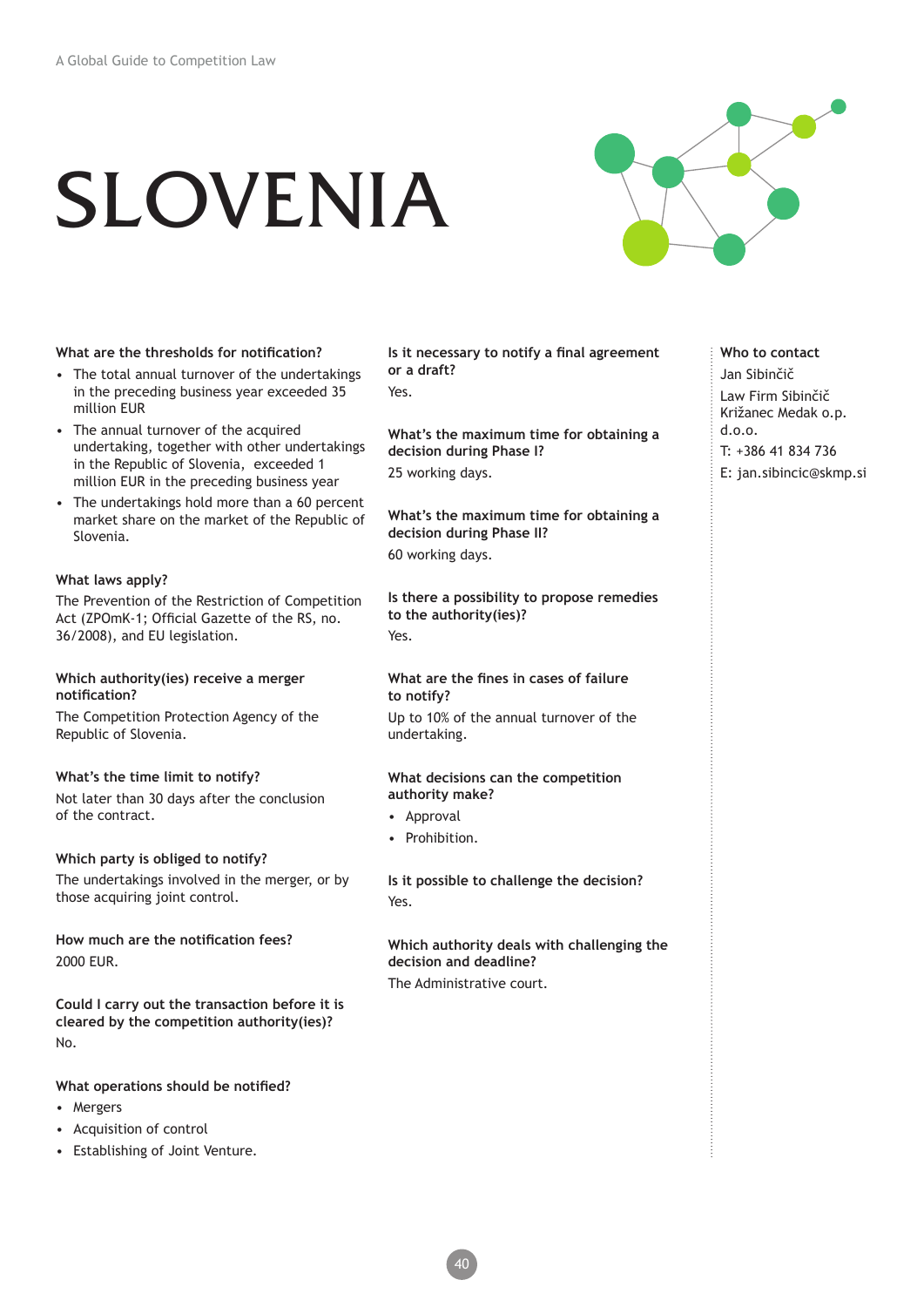# SPAIN



### **What are the thresholds for notifcation?**

- A share equal to or greater than 30% of a given product or service market is acquire
- The aggregated turnover in Spain of the participants exceeds 240 million and the individual turnover in Spain of at least two participants exceeds €60 million

### **What laws apply?**

Law No. 15/2007 on the Defence of Competition (the Competition Act), (Ley de Defensa de la Competencia de 3 de Julio "LDC").

### **Which authority(ies) receive a merger notifcation?**

The Spanish National Markets and Competition Commission (CNMC).

### **What's the time limit to notify?**

No formal fling deadline is applicable. However, a transaction must not be implemented prior to clearance.

### **Which party is obliged to notify?**

The offeror or acquirer is responsible in an acquisition. For mergers or joint ventures, all the parties acquiring control.

### **How much are the notifcation fees?**

From €5,502.15 to €109,860, depending on size.

**Could I carry out the transaction before it is cleared by the competition authority(ies)?** No.

**What operations should be notifed?** Mergers, acquisitions and joint ventures. **Is it possible to obtain a letter of comfort before notifcation?** Yes

**Is it necessary to notify a fnal agreement or a draft?** Yes

### **What's the maximum time for obtaining a decision during Phase I?**

One month, with an extra 10 days if necessary.

### **What's the maximum time for obtaining a decision during Phase II?** Two months with an extra 15 days if necessary.

**Is there a possibility to propose remedies to the authority(ies)?**

Yes.

### **What are the fnes in cases of failure to notify?**

Up to five per cent of the annual turnover of the undertakings concerned.

### **What decisions can the competition authority make?**

Authorisation and prohibition.

**Is it possible to challenge the decision?**  Yes.

### **Which authority deals with challenging the decision and deadline?**

The CNMC Council then the Audiencia Nacional.

**Who to contact** Iñigo Igartua Arregui Gómez-Acebo & Pombo Abogados, S. L. P. T: +34 93 415 74 00 E: iigartua@ga–p.com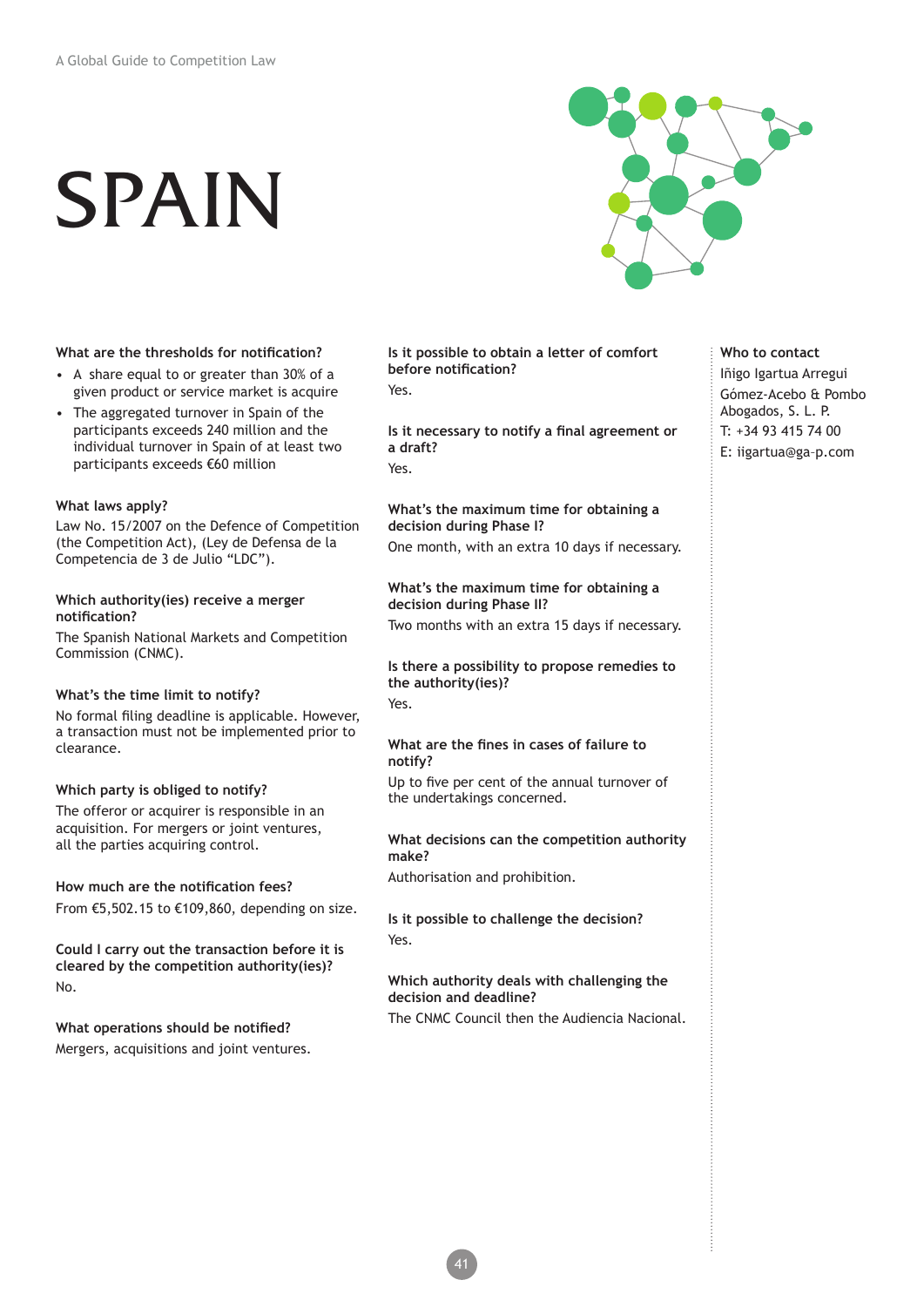# URUGUAY



### **What are the thresholds for notifcation?**

- Company market share reaches or exceeds 50%
- The three latest fiscal years equal or exceed 750 million Index Units

### **What laws apply?**

Antitrust Law No. 18,159; Regulatory Executive Order No. 404/2007.

### **Which authority(ies) receive a merger notifcation?**

The Antitrust Authority (Comisión de Promoción y Defensa de la Competencia or CPDC).

**What's the time limit to notify?** Ten days before completion.

**Which party is obliged to notify?** All parties.

**How much are the notifcation fees?** None.

**Could I carry out the transaction before it is cleared by the competition authority(ies)?** Yes.

**What operations should be notifed?** Any involving a change in control structure.

**Is it possible to obtain a letter of comfort before notifcation?** Authorities may be consulted.

**Is it necessary to notify a fnal agreement or a draft?** No.

**What's the maximum time for obtaining a decision during Phase I?** N/A.

**What's the maximum time for obtaining a decision during Phase II?**

N/A.

**Is there a possibility to propose remedies to the authority(ies)?**

### N/A.

### **What are the fnes in cases of failure to notify?**

Up to 1% of the total annual turnover of the companies.

### **What decisions can the competition authority make?**

Only the power to request information unless a monopoly is involved.

### **Is it possible to challenge the decision?**  Yes.

**Which authority deals with challenging the decision and deadline?** The Ministry of Economy.

**Who to contact** Jorge R. Postiglione Brons & Salas T: 5411 4319 7112 E: jpostiglione@ brons.com.ar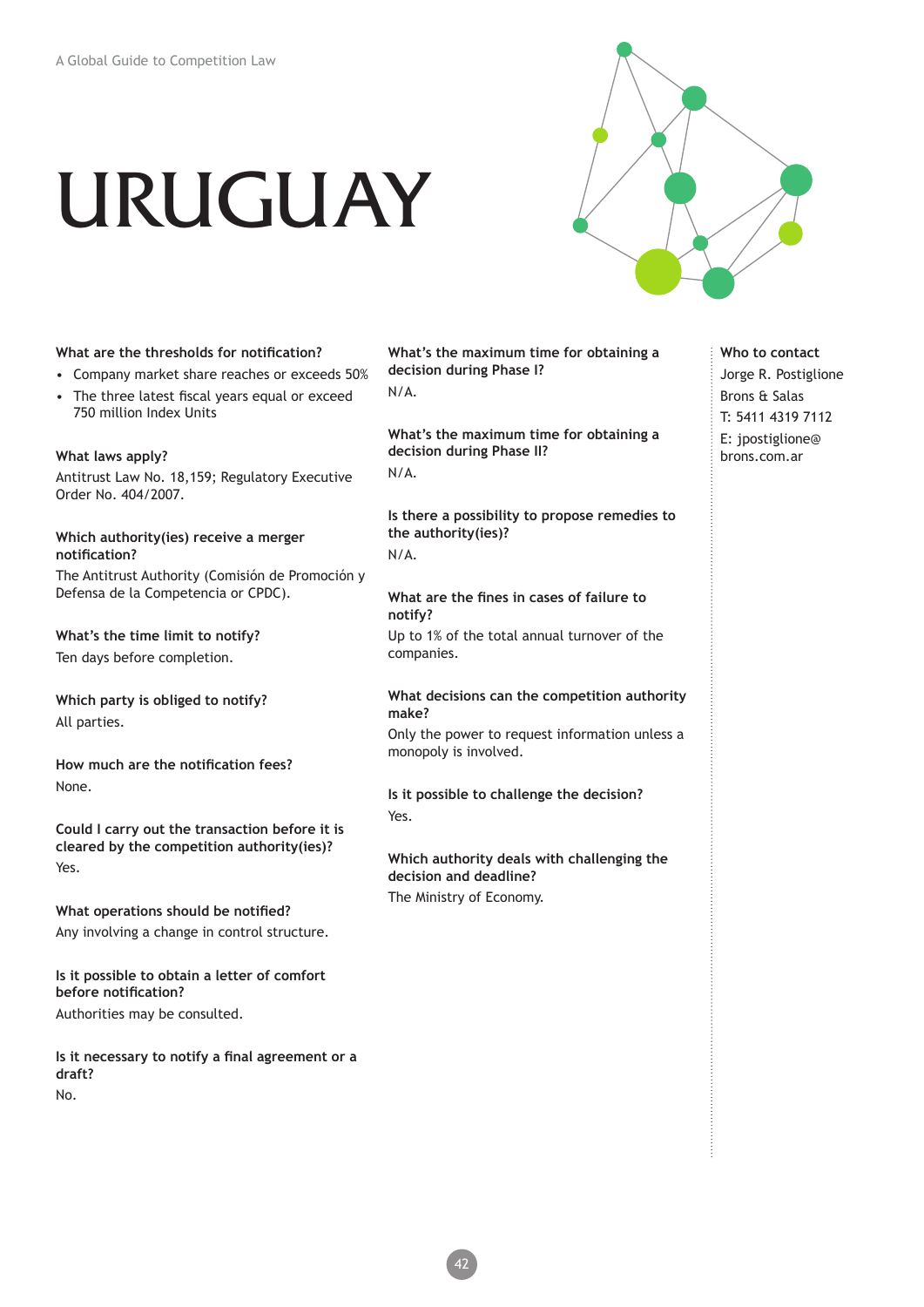# VIETNAM

### **What are the thresholds for notifcation?**

- Participants have a combined market share in the relevant market of from 30% to 50%
- No economic concentration is permitted if the combined market share of the participants exceeds 50%, with a few exceptions

### **What laws apply?**

- Law on Competition 2004
- Decree No. 07/2015/ND-CP
- Decree No. 71/2014/ND-CP
- Decree No. 116/2005/ND-CP
- Decision No. 24/2015/QD-TTg
- Decision No. 848/QD-BCT

### **Which authority(ies) receive a merger notifcation?**

The Vietnam Competition Authority (VCA).

**What's the time limit to notify?** None.

### **Which party is obliged to notify?**

Generally, only enterprises participating in an economic concentration with a combined market share in the relevant market of 30%-50%.

### **How much are the notifcation fees?**

None. However, a fee of VND50 million shall be charged for evaluation of an application dossier for exemption from prohibited economic concentrations.

**Could I carry out the transaction before it is cleared by the competition authority(ies)?** No.

**What operations should be notifed?** Mergers, acquisitions and joint ventures. **Is it possible to obtain a letter of comfort before notifcation?**

It may be possible although the law is vague.

**Is it necessary to notify a fnal agreement or a draft?**

No, although it's recommended.

**What's the maximum time for obtaining a decision during Phase I?** Seven working days.

**What's the maximum time for obtaining a decision during Phase II?** 45 Working days.

**Is there a possibility to propose remedies to the authority(ies)?** Yes.

### **What are the fnes in cases of failure to notify?**

Up to 10% of annual turnover.

Any enterprise engaged in economic concentration subject to the application for exemption before obtaining the approvals – VND 100,000,000 to VND 200,000,000.

### **What decisions can the competition authority make?**

Acceptance, prohibition and exemption.

**Is it possible to challenge the decision?**  Yes.

### **Which authority deals with challenging the decision and deadline?**

A complaint may be submitted to the Director of VCA and then, resubmitted to the Minister of MoIT for consideration.



**Who to contact** LUU Tien Ngoc – Partner Vision & Associates Legal / Vietnam E: Lt.ngoc@visionassociates.com